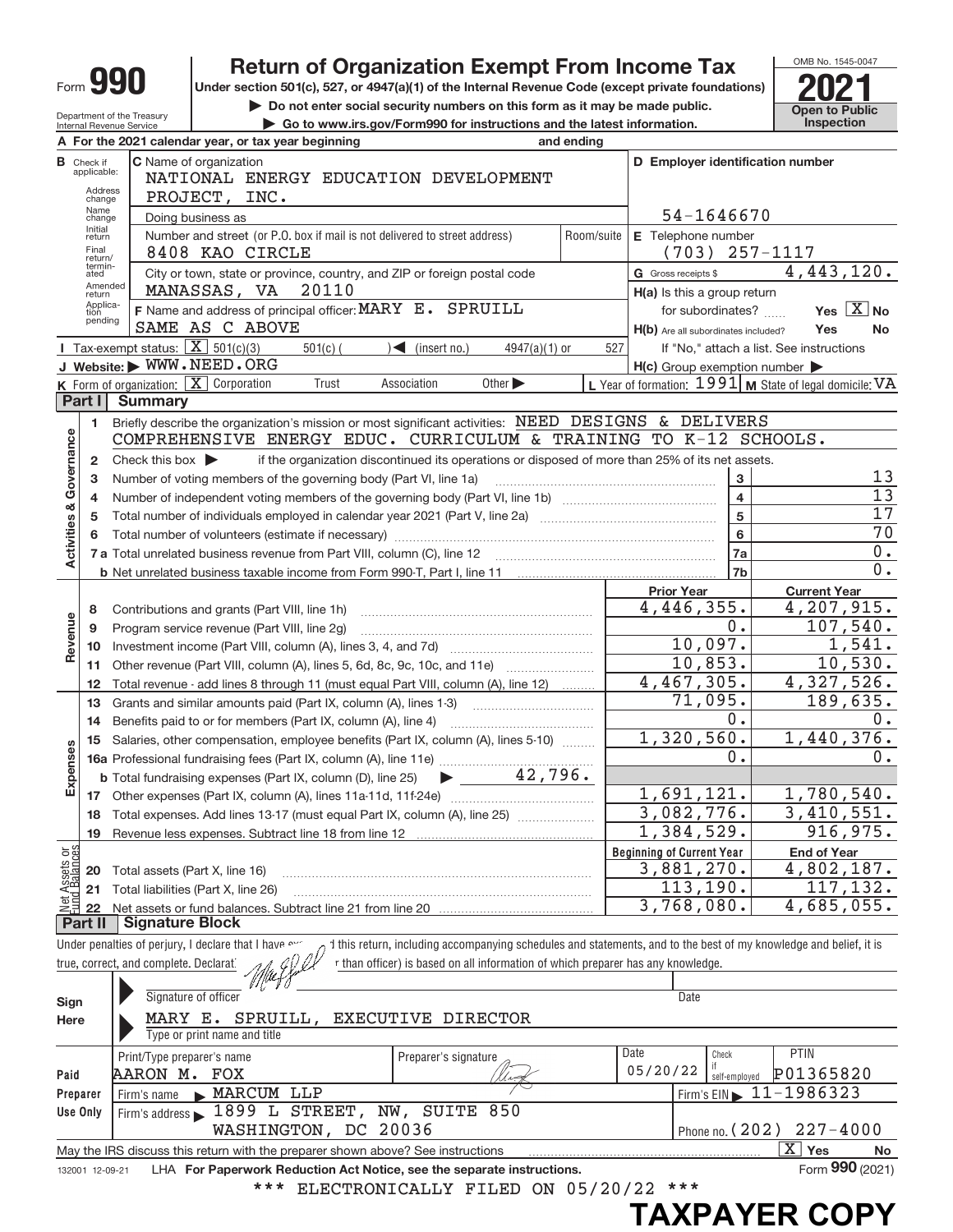|              | 54-1646670<br>PROJECT, INC.<br>$Page$ 2<br>Form 990 (2021)<br><b>Part III Statement of Program Service Accomplishments</b>                                      |
|--------------|-----------------------------------------------------------------------------------------------------------------------------------------------------------------|
|              | $\overline{\mathbf{X}}$                                                                                                                                         |
|              |                                                                                                                                                                 |
| 1.           | Briefly describe the organization's mission:                                                                                                                    |
|              | THE MISSION OF THE NATIONAL ENERGY EDUCATION DEVELOPMENT PROJECT, INC.                                                                                          |
|              | (NEED) IS TO PROMOTE AN ENERGY CONSCIOUS AND EDUCATED SOCIETY BY                                                                                                |
|              | CREATING EFFECTIVE NETWORKS OF STUDENTS, EDUCATORS, BUSINESS, AND                                                                                               |
|              | GOVERNMENT AND COMMUNITY LEADERS TO DESIGN AND DELIVER OBJECTIVE,                                                                                               |
| $\mathbf{2}$ | Did the organization undertake any significant program services during the year which were not listed on the                                                    |
|              | $]$ Yes $[\overline{\mathrm{X}}]$ No<br>prior Form 990 or 990-EZ?                                                                                               |
|              | If "Yes." describe these new services on Schedule O.                                                                                                            |
| 3            | $\boxed{\phantom{1}}$ Yes $\boxed{\text{X}}$ No<br>Did the organization cease conducting, or make significant changes in how it conducts, any program services? |
|              | If "Yes," describe these changes on Schedule O.                                                                                                                 |
| 4            | Describe the organization's program service accomplishments for each of its three largest program services, as measured by expenses.                            |
|              | Section 501(c)(3) and 501(c)(4) organizations are required to report the amount of grants and allocations to others, the total expenses, and                    |
|              | revenue, if any, for each program service reported.                                                                                                             |
| 4a           | $1,051,229.$ including grants of \$<br>$6,500.$ (Revenue \$<br>(Expenses \$<br>(Code:                                                                           |
|              | WORKSHOPS AND CONFERENCES: THROUGHOUT THE SCHOOL-YEAR, NEED OFFERS                                                                                              |
|              |                                                                                                                                                                 |
|              | TEACHER PROFESSIONAL DEVELOPMENT ON ENERGY AND ENERGY ISSUES INCLUDING                                                                                          |
|              | THE SCIENCE OF ENERGY, ENERGY SOURCES, ELECTRICITY, TRANSPORTATION, AND                                                                                         |
|              | RESIDENTIAL AND SCHOOL ENERGY EFFICIENCY AND CONSERVATION. THE                                                                                                  |
|              | WORKSHOPS ARE ONE HOUR TO ONE-DAY IN LENGTH AND NEED PROVIDES                                                                                                   |
|              | PARTICIPATING EDUCATORS WITH SUBSTITUTE REIMBURSEMENT, CLASSROOM                                                                                                |
|              | CURRICULUM MATERIALS, AND PROFESSIONAL DEVELOPMENT CREDITS. IN ANY                                                                                              |
|              | GIVEN YEAR, NEED HOSTS APPROXIMATELY 300-600 WORKSHOPS IN DIVERSE                                                                                               |
|              | GEOGRAPHIC AREAS. THERE ARE SOME SPECIAL TOPIC WORKSHOPS THAT INCLUDE                                                                                           |
|              | CONTENT SPECIFIC TO CERTAIN ENERGY ISSUES - I.E. SOLAR, WIND, HYDROGEN,                                                                                         |
|              | HYDROPOWER, OIL AND NATURAL GAS, EFFICIENCY AND CONSERVATION.<br>ALL                                                                                            |
|              | CURRICULUM TAUGHT AND PROVIDED AT THE WORKSHOPS IS ALIGNED TO THE NEXT                                                                                          |
| 4b           | 835,029.<br>$169,935.$ ) (Revenue \$<br>including grants of \$<br>(Expenses \$<br>(Code:                                                                        |
|              | PROGRAM ADMINISTRATION: NEED'S MISSION IS TO DESIGN AND DELIVER                                                                                                 |
|              | COMPREHENSIVE ENERGY EDUCATION CURRICULUM AND TRAINING. AS PART OF THIS                                                                                         |
|              | EFFORT, NEED ESTABLISHES AND ADMINISTERS MANY SIGNATURE PROGRAMS FOR                                                                                            |
|              | AGENCIES, COMPANIES AND ORGANIZATIONS WHO PROVIDE FUNDING FOR ENERGY                                                                                            |
|              | EDUCATION OUTREACH, CLASSROOM SUPPORT, AND CURRICULUM DESIGN. THESE                                                                                             |
|              | PROGRAMS INCLUDE CURRICULUM, TRAINING WORKSHOPS, AND KITS ARE MENTIONED                                                                                         |
|              |                                                                                                                                                                 |
|              | THROUGHOUT NEED'S FEDERAL FORM 990, BUT THESE PROGRAMS ALSO INCLUDE                                                                                             |
|              | TURN-KEY STAFF SUPPORT OF LOCAL SCHOOLS - PROVIDING CLASSROOM VISITS,                                                                                           |
|              | LOCAL COMMUNITY SUPPORT FOR PROGRAMMING, IN-CLASS TEACHING                                                                                                      |
|              | OPPORTUNITIES, TEACHER SUPPORT AND CLASSROOM TROUBLE-SHOOTING, DESIGN                                                                                           |
|              | AND DELIVERY OF WEBSITES TO SUPPORT PROGRAMMATIC GOALS, AND OVERALL                                                                                             |
|              | ADMINISTRATION OF THE ENERGY EDUCATION PROGRAMS NEED HAS UNDERWAY EACH                                                                                          |
| 4c           | $624, 440$ . including grants of \$<br>(Expenses \$<br>) (Revenue \$<br>(Code:                                                                                  |
|              | KITS AND MATERIALS: NEED'S GOAL IS TO DESIGN AND DELIVER COMPREHENSIVE                                                                                          |
|              | ENERGY EDUCATION CURRICULUM. ALL NEED CURRICULA ARE UPDATED WITH NEW                                                                                            |
|              | DATA, TECHNOLOGIES, AND ISSUES ON AN ANNUAL BASIS. NEED'S HANDS-ON                                                                                              |
|              | APPROACH TO ENERGY EDUCATION REQUIRES THAT EDUCATORS BE PROVIDED THE                                                                                            |
|              | TOOLS AND RESOURCES NEEDED IN THE CLASSROOM. NEED'S TEACHER ADVISORY                                                                                            |
|              | BOARD AND CURRICULUM COMMITTEE CREATE HANDS-ON EXPLORATIONS AND KITS                                                                                            |
|              | FOR MULTIPLE GRADE LEVELS AND FOR MULTIPLE CONTENT AREAS. THESE KITS                                                                                            |
|              | ARE INTEGRATED WITH PRINTED NEED CURRICULUM AND ARE PROVIDED TO                                                                                                 |
|              | EDUCATORS ATTENDING NEED WORKSHOPS. NEED CURRICULUM MATERIALS ARE                                                                                               |
|              |                                                                                                                                                                 |
|              | DESIGNED AT FOUR READING LEVELS - PRIMARY, ELEMENTARY, INTERMEDIATE,                                                                                            |
|              | AND SECONDARY. EACH GUIDE CONTAINS A TEACHER GUIDE AND STUDENT LESSONS                                                                                          |
|              | FOR THE ENERGY UNITS. THE ENTIRE NEED PORTFOLIO IS AVAILABLE FREE OF                                                                                            |
|              | 4d Other program services (Describe on Schedule O.)                                                                                                             |
|              | 107,312.<br>$13, 200.$ (Revenue \$<br>796, 517. including grants of \$<br>(Expenses \$                                                                          |
|              | 3,307,215.<br>4e Total program service expenses                                                                                                                 |
|              | Form 990 (2021)                                                                                                                                                 |
|              |                                                                                                                                                                 |
|              | SEE SCHEDULE O FOR CONTINUATION(S)<br>132002 12-09-21                                                                                                           |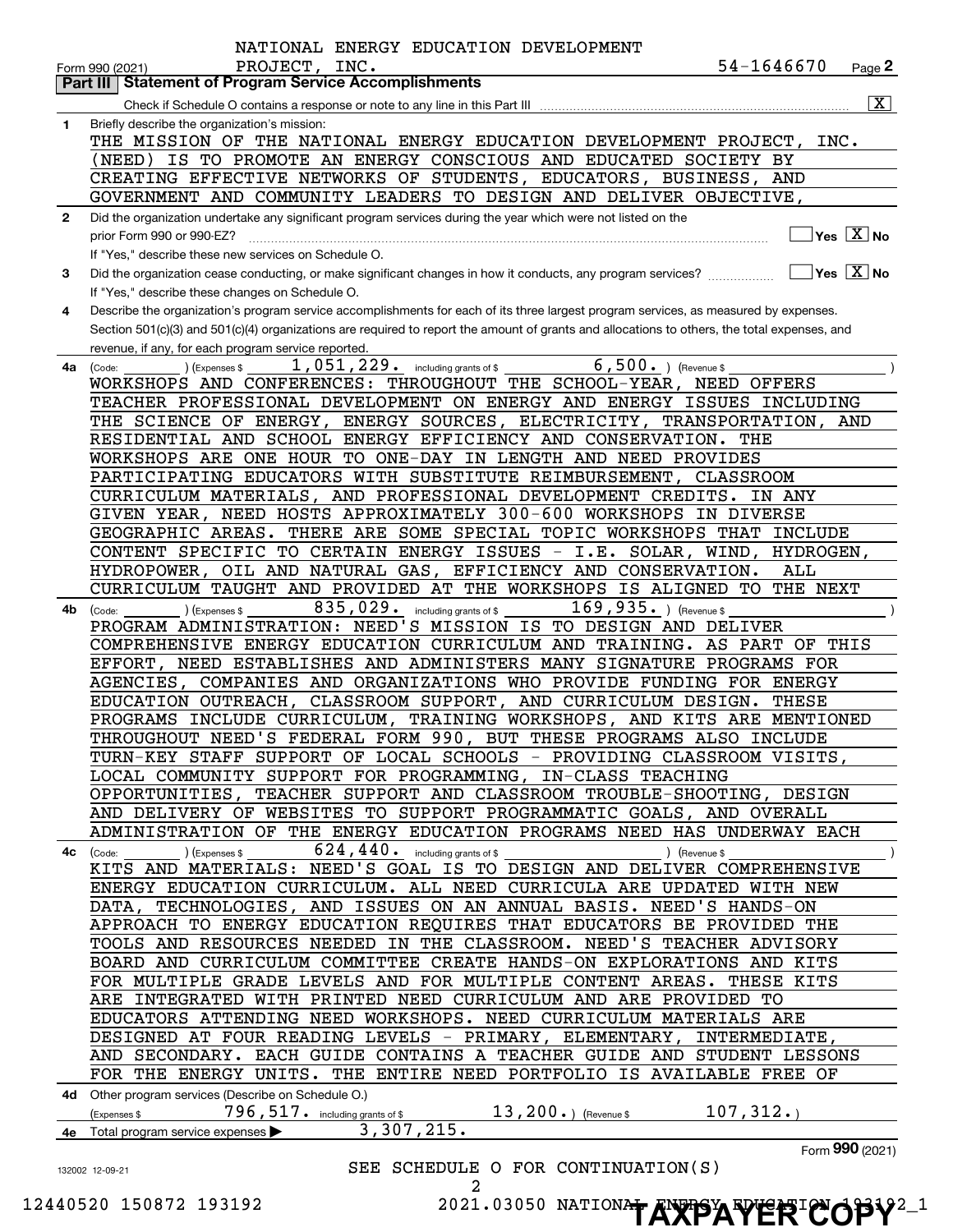|     |                                                                                                                                       |                 |             | Yes   No        |
|-----|---------------------------------------------------------------------------------------------------------------------------------------|-----------------|-------------|-----------------|
| 1.  | Is the organization described in section $501(c)(3)$ or $4947(a)(1)$ (other than a private foundation)?                               |                 |             |                 |
|     |                                                                                                                                       | 1.              | x           |                 |
| 2   |                                                                                                                                       | $\mathbf{2}$    | $\mathbf X$ |                 |
| З   | Did the organization engage in direct or indirect political campaign activities on behalf of or in opposition to candidates for       |                 |             |                 |
|     |                                                                                                                                       | 3               |             | x               |
| 4   | Section 501(c)(3) organizations. Did the organization engage in lobbying activities, or have a section 501(h) election in effect      |                 |             |                 |
|     |                                                                                                                                       | 4               |             | x               |
| 5   | Is the organization a section 501(c)(4), 501(c)(5), or 501(c)(6) organization that receives membership dues, assessments, or          |                 |             |                 |
|     |                                                                                                                                       | 5               |             | x               |
| 6   | Did the organization maintain any donor advised funds or any similar funds or accounts for which donors have the right to             |                 |             |                 |
|     | provide advice on the distribution or investment of amounts in such funds or accounts? If "Yes," complete Schedule D, Part I          | 6               |             | x               |
| 7   | Did the organization receive or hold a conservation easement, including easements to preserve open space,                             |                 |             |                 |
|     |                                                                                                                                       | $\overline{7}$  |             | x               |
| 8   | Did the organization maintain collections of works of art, historical treasures, or other similar assets? If "Yes," complete          |                 |             |                 |
|     |                                                                                                                                       | 8               |             | x               |
| 9   | Did the organization report an amount in Part X, line 21, for escrow or custodial account liability, serve as a custodian for         |                 |             |                 |
|     | amounts not listed in Part X; or provide credit counseling, debt management, credit repair, or debt negotiation services?             |                 |             |                 |
|     |                                                                                                                                       | 9               |             | x               |
| 10  | Did the organization, directly or through a related organization, hold assets in donor-restricted endowments                          |                 |             |                 |
|     |                                                                                                                                       | 10              |             | x               |
| 11  | If the organization's answer to any of the following questions is "Yes," then complete Schedule D, Parts VI, VII, VIII, IX, or X,     |                 |             |                 |
|     | as applicable.                                                                                                                        |                 |             |                 |
|     | a Did the organization report an amount for land, buildings, and equipment in Part X, line 10? If "Yes." complete Schedule D.         |                 |             |                 |
|     |                                                                                                                                       | 11a             | X           |                 |
|     | <b>b</b> Did the organization report an amount for investments - other securities in Part X, line 12, that is 5% or more of its total |                 |             |                 |
|     |                                                                                                                                       | 11 <sub>b</sub> |             | x               |
|     |                                                                                                                                       |                 |             |                 |
|     | c Did the organization report an amount for investments - program related in Part X, line 13, that is 5% or more of its total         |                 |             | x               |
|     |                                                                                                                                       | 11c             |             |                 |
|     | d Did the organization report an amount for other assets in Part X, line 15, that is 5% or more of its total assets reported in       |                 |             | x               |
|     |                                                                                                                                       | 11d             | X           |                 |
|     | e Did the organization report an amount for other liabilities in Part X, line 25? If "Yes," complete Schedule D, Part X               | <b>11e</b>      |             |                 |
| f   | Did the organization's separate or consolidated financial statements for the tax year include a footnote that addresses               |                 | X           |                 |
|     | the organization's liability for uncertain tax positions under FIN 48 (ASC 740)? If "Yes," complete Schedule D, Part X                | 11f             |             |                 |
|     | 12a Did the organization obtain separate, independent audited financial statements for the tax year? If "Yes," complete               |                 |             |                 |
|     |                                                                                                                                       | 12a             | X           |                 |
|     | <b>b</b> Was the organization included in consolidated, independent audited financial statements for the tax year?                    |                 |             |                 |
|     | If "Yes," and if the organization answered "No" to line 12a, then completing Schedule D, Parts XI and XII is optional                 | 12 <sub>b</sub> |             | 4               |
| 13  |                                                                                                                                       | 13              |             | X               |
| 14a | Did the organization maintain an office, employees, or agents outside of the United States?                                           | 14a             |             | X               |
|     | <b>b</b> Did the organization have aggregate revenues or expenses of more than \$10,000 from grantmaking, fundraising, business,      |                 |             |                 |
|     | investment, and program service activities outside the United States, or aggregate foreign investments valued at \$100,000            |                 |             |                 |
|     |                                                                                                                                       | 14b             |             | x               |
| 15  | Did the organization report on Part IX, column (A), line 3, more than \$5,000 of grants or other assistance to or for any             |                 |             |                 |
|     |                                                                                                                                       | 15              |             | x               |
| 16  | Did the organization report on Part IX, column (A), line 3, more than \$5,000 of aggregate grants or other assistance to              |                 |             |                 |
|     |                                                                                                                                       | 16              |             | x               |
| 17  | Did the organization report a total of more than \$15,000 of expenses for professional fundraising services on Part IX,               |                 |             |                 |
|     |                                                                                                                                       | 17              |             | x               |
| 18  | Did the organization report more than \$15,000 total of fundraising event gross income and contributions on Part VIII, lines          |                 |             |                 |
|     |                                                                                                                                       | 18              |             | x               |
| 19  | Did the organization report more than \$15,000 of gross income from gaming activities on Part VIII, line 9a? If "Yes."                |                 |             |                 |
|     |                                                                                                                                       | 19              |             | x               |
|     |                                                                                                                                       | 20a             |             | X               |
|     | <b>b</b> If "Yes" to line 20a, did the organization attach a copy of its audited financial statements to this return?                 | 20 <sub>b</sub> |             |                 |
| 21  | Did the organization report more than \$5,000 of grants or other assistance to any domestic organization or                           |                 |             |                 |
|     |                                                                                                                                       | 21              | X           |                 |
|     | 132003 12-09-21                                                                                                                       |                 |             | Form 990 (2021) |
|     |                                                                                                                                       |                 |             |                 |

12440520 150872 193192 **2021.03050 NATIONAL ENERGY ERICOPY**<sup>2</sup><sup>1</sup>

3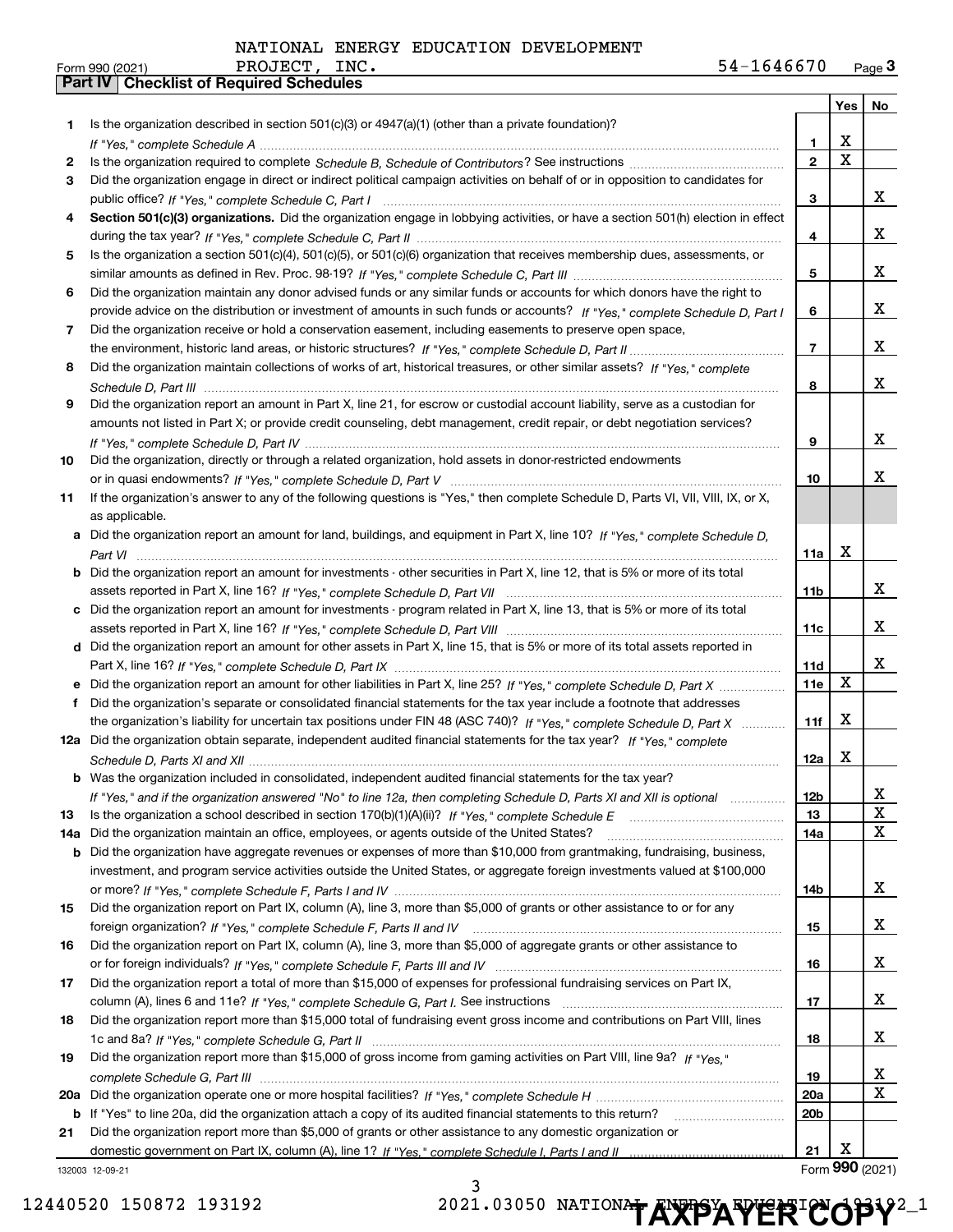*(continued)*

|               |                                                                                                                                                                                                 |                 | Yes | No              |
|---------------|-------------------------------------------------------------------------------------------------------------------------------------------------------------------------------------------------|-----------------|-----|-----------------|
| 22            | Did the organization report more than \$5,000 of grants or other assistance to or for domestic individuals on                                                                                   |                 |     |                 |
|               |                                                                                                                                                                                                 | 22              | X   |                 |
| 23            | Did the organization answer "Yes" to Part VII, Section A, line 3, 4, or 5, about compensation of the organization's current                                                                     |                 |     |                 |
|               | and former officers, directors, trustees, key employees, and highest compensated employees? If "Yes," complete                                                                                  |                 |     |                 |
|               |                                                                                                                                                                                                 | 23              | X   |                 |
|               | 24a Did the organization have a tax-exempt bond issue with an outstanding principal amount of more than \$100,000 as of the                                                                     |                 |     |                 |
|               | last day of the year, that was issued after December 31, 2002? If "Yes," answer lines 24b through 24d and complete                                                                              |                 |     |                 |
|               |                                                                                                                                                                                                 | 24a             |     | х               |
|               | Did the organization invest any proceeds of tax-exempt bonds beyond a temporary period exception?                                                                                               | 24b             |     |                 |
|               | c Did the organization maintain an escrow account other than a refunding escrow at any time during the year to defease                                                                          |                 |     |                 |
|               |                                                                                                                                                                                                 | 24c             |     |                 |
|               |                                                                                                                                                                                                 | 24d             |     |                 |
|               | 25a Section 501(c)(3), 501(c)(4), and 501(c)(29) organizations. Did the organization engage in an excess benefit                                                                                |                 |     |                 |
|               |                                                                                                                                                                                                 | 25a             |     | x               |
|               | <b>b</b> Is the organization aware that it engaged in an excess benefit transaction with a disqualified person in a prior year, and                                                             |                 |     |                 |
|               | that the transaction has not been reported on any of the organization's prior Forms 990 or 990-EZ? If "Yes." complete                                                                           |                 |     |                 |
|               | Schedule L, Part I                                                                                                                                                                              | 25 <sub>b</sub> |     | x               |
| 26            | Did the organization report any amount on Part X, line 5 or 22, for receivables from or payables to any current                                                                                 |                 |     |                 |
|               | or former officer, director, trustee, key employee, creator or founder, substantial contributor, or 35%                                                                                         |                 |     |                 |
|               | controlled entity or family member of any of these persons? If "Yes," complete Schedule L, Part II                                                                                              | 26              |     | x               |
| 27            | Did the organization provide a grant or other assistance to any current or former officer, director, trustee, key employee,                                                                     |                 |     |                 |
|               | creator or founder, substantial contributor or employee thereof, a grant selection committee member, or to a 35% controlled                                                                     |                 |     | х               |
|               | entity (including an employee thereof) or family member of any of these persons? If "Yes," complete Schedule L, Part III                                                                        | 27              |     |                 |
| 28            | Was the organization a party to a business transaction with one of the following parties (see the Schedule L, Part IV,                                                                          |                 |     |                 |
|               | instructions for applicable filing thresholds, conditions, and exceptions):<br>A current or former officer, director, trustee, key employee, creator or founder, or substantial contributor? If |                 |     |                 |
| а             |                                                                                                                                                                                                 | 28a             |     | х               |
|               |                                                                                                                                                                                                 | 28b             | X   |                 |
| с             | A 35% controlled entity of one or more individuals and/or organizations described in line 28a or 28b? If                                                                                        |                 |     |                 |
|               |                                                                                                                                                                                                 | 28c             |     | х               |
| 29            |                                                                                                                                                                                                 | 29              |     | $\mathbf x$     |
| 30            | Did the organization receive contributions of art, historical treasures, or other similar assets, or qualified conservation                                                                     |                 |     |                 |
|               |                                                                                                                                                                                                 | 30              |     | х               |
| 31            | Did the organization liquidate, terminate, or dissolve and cease operations? If "Yes," complete Schedule N, Part I                                                                              | 31              |     | $\mathbf X$     |
| 32            | Did the organization sell, exchange, dispose of, or transfer more than 25% of its net assets? If "Yes," complete                                                                                |                 |     |                 |
|               |                                                                                                                                                                                                 | 32              |     | х               |
| 33            | Did the organization own 100% of an entity disregarded as separate from the organization under Regulations                                                                                      |                 |     |                 |
|               |                                                                                                                                                                                                 | 33              |     | x               |
| 34            | Was the organization related to any tax-exempt or taxable entity? If "Yes," complete Schedule R, Part II, III, or IV, and                                                                       |                 |     |                 |
|               |                                                                                                                                                                                                 | 34              |     | х               |
|               | 35a Did the organization have a controlled entity within the meaning of section 512(b)(13)?                                                                                                     | 35a             |     | X               |
|               | b If "Yes" to line 35a, did the organization receive any payment from or engage in any transaction with a controlled entity                                                                     |                 |     |                 |
|               |                                                                                                                                                                                                 | 35 <sub>b</sub> |     |                 |
| 36            | Section 501(c)(3) organizations. Did the organization make any transfers to an exempt non-charitable related organization?                                                                      |                 |     |                 |
|               |                                                                                                                                                                                                 | 36              |     | x               |
| 37            | Did the organization conduct more than 5% of its activities through an entity that is not a related organization                                                                                |                 |     |                 |
|               |                                                                                                                                                                                                 | 37              |     | х               |
| 38            | Did the organization complete Schedule O and provide explanations on Schedule O for Part VI, lines 11b and 19?                                                                                  |                 |     |                 |
| <b>Part V</b> | Note: All Form 990 filers are required to complete Schedule O<br><b>Statements Regarding Other IRS Filings and Tax Compliance</b>                                                               | 38              | х   |                 |
|               | Check if Schedule O contains a response or note to any line in this Part V                                                                                                                      |                 |     |                 |
|               |                                                                                                                                                                                                 |                 | Yes | No              |
|               | 79<br>1a Enter the number reported in box 3 of Form 1096. Enter -0- if not applicable<br>1a                                                                                                     |                 |     |                 |
| b             | 0<br>Enter the number of Forms W-2G included on line 1a. Enter -0- if not applicable<br>1b                                                                                                      |                 |     |                 |
| c             | Did the organization comply with backup withholding rules for reportable payments to vendors and reportable gaming                                                                              |                 |     |                 |
|               | (gambling) winnings to prize winners?                                                                                                                                                           | 1c              | х   |                 |
|               | 132004 12-09-21                                                                                                                                                                                 |                 |     | Form 990 (2021) |
|               |                                                                                                                                                                                                 |                 |     |                 |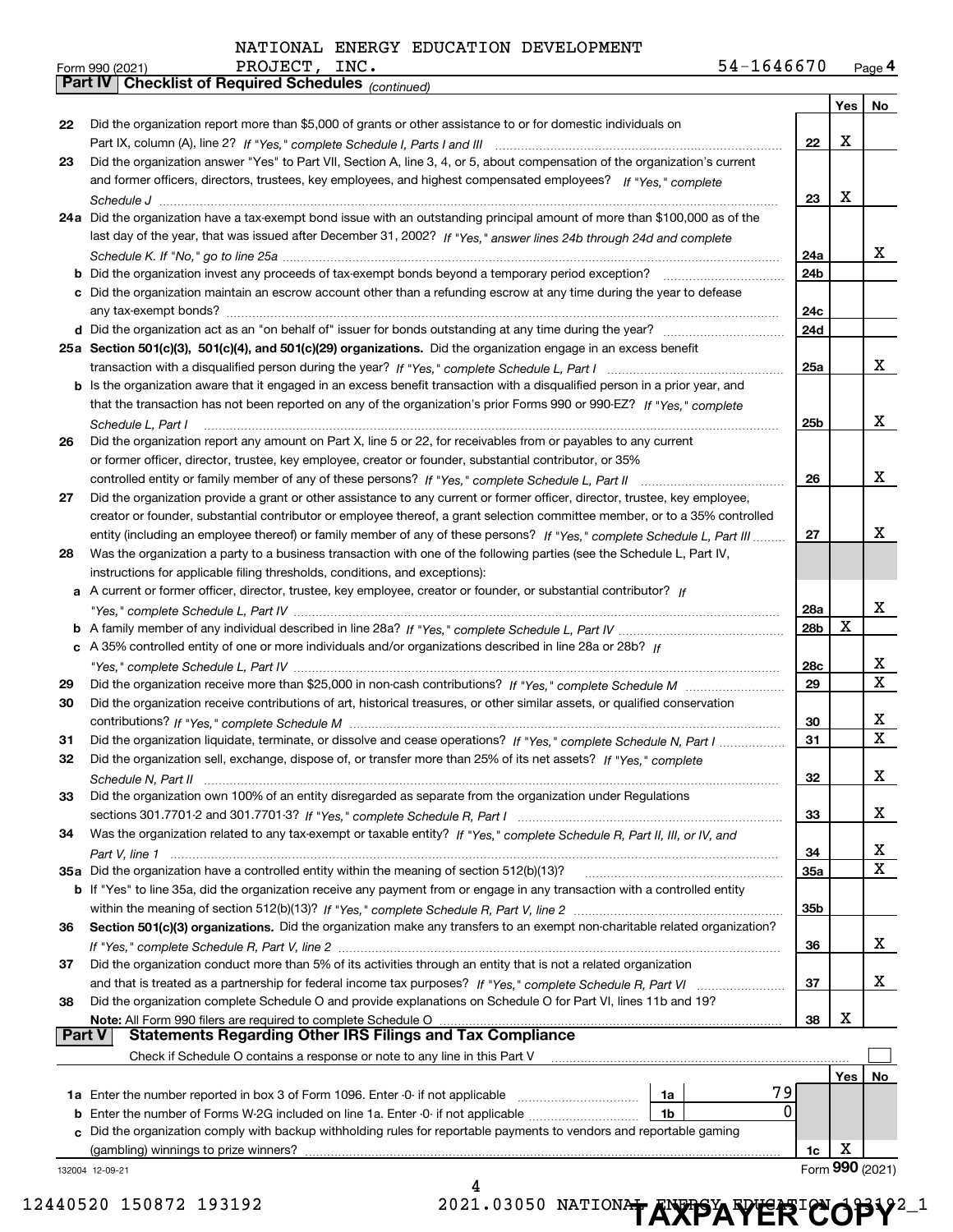|  |  |  |  | NATIONAL ENERGY EDUCATION DEVELOPMENT |
|--|--|--|--|---------------------------------------|
|--|--|--|--|---------------------------------------|

|    | PROJECT, INC.<br>Form 990 (2021)                                                                                                                                                                                                       | 54-1646670 |     |     | $_{\text{Page}}$ 5 |  |  |  |  |
|----|----------------------------------------------------------------------------------------------------------------------------------------------------------------------------------------------------------------------------------------|------------|-----|-----|--------------------|--|--|--|--|
|    | Statements Regarding Other IRS Filings and Tax Compliance (continued)<br><b>Part V</b>                                                                                                                                                 |            |     |     |                    |  |  |  |  |
|    |                                                                                                                                                                                                                                        |            |     | Yes | No                 |  |  |  |  |
|    | 2a Enter the number of employees reported on Form W-3, Transmittal of Wage and Tax Statements,                                                                                                                                         |            |     |     |                    |  |  |  |  |
|    | filed for the calendar year ending with or within the year covered by this return <i>manumumumum</i><br>2a                                                                                                                             | 17         |     |     |                    |  |  |  |  |
|    |                                                                                                                                                                                                                                        |            | 2b  | х   |                    |  |  |  |  |
|    |                                                                                                                                                                                                                                        |            |     |     |                    |  |  |  |  |
|    | 3a Did the organization have unrelated business gross income of \$1,000 or more during the year?                                                                                                                                       |            |     |     |                    |  |  |  |  |
|    |                                                                                                                                                                                                                                        |            |     |     |                    |  |  |  |  |
|    |                                                                                                                                                                                                                                        |            | 3b  |     |                    |  |  |  |  |
|    | 4a At any time during the calendar year, did the organization have an interest in, or a signature or other authority over, a                                                                                                           |            |     |     |                    |  |  |  |  |
|    |                                                                                                                                                                                                                                        |            | 4a  |     | х                  |  |  |  |  |
|    | <b>b</b> If "Yes," enter the name of the foreign country $\blacktriangleright$                                                                                                                                                         |            |     |     |                    |  |  |  |  |
|    | See instructions for filing requirements for FinCEN Form 114, Report of Foreign Bank and Financial Accounts (FBAR).                                                                                                                    |            |     |     |                    |  |  |  |  |
|    |                                                                                                                                                                                                                                        |            | 5a  |     | х                  |  |  |  |  |
| b  |                                                                                                                                                                                                                                        |            | 5b  |     | х                  |  |  |  |  |
| c  |                                                                                                                                                                                                                                        |            | 5c  |     |                    |  |  |  |  |
|    | 6a Does the organization have annual gross receipts that are normally greater than \$100,000, and did the organization solicit                                                                                                         |            |     |     |                    |  |  |  |  |
|    | any contributions that were not tax deductible as charitable contributions?                                                                                                                                                            |            | 6a  |     | х                  |  |  |  |  |
|    | <b>b</b> If "Yes," did the organization include with every solicitation an express statement that such contributions or gifts                                                                                                          |            |     |     |                    |  |  |  |  |
|    | were not tax deductible?                                                                                                                                                                                                               |            | 6b  |     |                    |  |  |  |  |
| 7  | Organizations that may receive deductible contributions under section 170(c).                                                                                                                                                          |            |     |     |                    |  |  |  |  |
| а  | Did the organization receive a payment in excess of \$75 made partly as a contribution and partly for goods and services provided to the payor?                                                                                        |            | 7a  |     | х                  |  |  |  |  |
| b  | If "Yes," did the organization notify the donor of the value of the goods or services provided?                                                                                                                                        |            | 7b  |     |                    |  |  |  |  |
| c  | Did the organization sell, exchange, or otherwise dispose of tangible personal property for which it was required                                                                                                                      |            |     |     |                    |  |  |  |  |
|    |                                                                                                                                                                                                                                        |            | 7c  |     | х                  |  |  |  |  |
|    | 7d  <br>d If "Yes," indicate the number of Forms 8282 filed during the year [11] [11] No. 2010 [12] Henry Marian Marian Marian Marian Marian Marian Marian Marian Marian Marian Marian Marian Marian Marian Marian Marian Marian Maria |            |     |     |                    |  |  |  |  |
|    |                                                                                                                                                                                                                                        |            | 7е  |     | х                  |  |  |  |  |
| е  | Did the organization receive any funds, directly or indirectly, to pay premiums on a personal benefit contract?                                                                                                                        |            |     |     |                    |  |  |  |  |
| f  | Did the organization, during the year, pay premiums, directly or indirectly, on a personal benefit contract?                                                                                                                           |            |     |     |                    |  |  |  |  |
| g  | If the organization received a contribution of qualified intellectual property, did the organization file Form 8899 as required?                                                                                                       |            | 7g  |     |                    |  |  |  |  |
| h. | If the organization received a contribution of cars, boats, airplanes, or other vehicles, did the organization file a Form 1098-C?                                                                                                     |            | 7h  |     |                    |  |  |  |  |
| 8  | Sponsoring organizations maintaining donor advised funds. Did a donor advised fund maintained by the                                                                                                                                   |            |     |     |                    |  |  |  |  |
|    | sponsoring organization have excess business holdings at any time during the year?                                                                                                                                                     |            | 8   |     |                    |  |  |  |  |
| 9  | Sponsoring organizations maintaining donor advised funds.                                                                                                                                                                              |            |     |     |                    |  |  |  |  |
| а  | Did the sponsoring organization make any taxable distributions under section 4966?                                                                                                                                                     |            | 9а  |     |                    |  |  |  |  |
| b  |                                                                                                                                                                                                                                        |            | 9b  |     |                    |  |  |  |  |
| 10 | Section 501(c)(7) organizations. Enter:                                                                                                                                                                                                |            |     |     |                    |  |  |  |  |
|    | 10a                                                                                                                                                                                                                                    |            |     |     |                    |  |  |  |  |
|    | 10 <sub>b</sub><br>Gross receipts, included on Form 990, Part VIII, line 12, for public use of club facilities                                                                                                                         |            |     |     |                    |  |  |  |  |
| 11 | Section 501(c)(12) organizations. Enter:                                                                                                                                                                                               |            |     |     |                    |  |  |  |  |
| а  | Gross income from members or shareholders<br>11a                                                                                                                                                                                       |            |     |     |                    |  |  |  |  |
|    | b Gross income from other sources. (Do not net amounts due or paid to other sources against                                                                                                                                            |            |     |     |                    |  |  |  |  |
|    | amounts due or received from them.)<br>11b                                                                                                                                                                                             |            |     |     |                    |  |  |  |  |
|    | 12a Section 4947(a)(1) non-exempt charitable trusts. Is the organization filing Form 990 in lieu of Form 1041?                                                                                                                         |            | 12a |     |                    |  |  |  |  |
|    | 12b<br><b>b</b> If "Yes," enter the amount of tax-exempt interest received or accrued during the year                                                                                                                                  |            |     |     |                    |  |  |  |  |
| 13 | Section 501(c)(29) qualified nonprofit health insurance issuers.                                                                                                                                                                       |            |     |     |                    |  |  |  |  |
| a  | Is the organization licensed to issue qualified health plans in more than one state?                                                                                                                                                   |            | 13a |     |                    |  |  |  |  |
|    | Note: See the instructions for additional information the organization must report on Schedule O.                                                                                                                                      |            |     |     |                    |  |  |  |  |
|    | <b>b</b> Enter the amount of reserves the organization is required to maintain by the states in which the                                                                                                                              |            |     |     |                    |  |  |  |  |
|    | 13b                                                                                                                                                                                                                                    |            |     |     |                    |  |  |  |  |
|    | 13c                                                                                                                                                                                                                                    |            |     |     |                    |  |  |  |  |
|    | 14a Did the organization receive any payments for indoor tanning services during the tax year?                                                                                                                                         |            | 14a |     | х                  |  |  |  |  |
|    |                                                                                                                                                                                                                                        |            | 14b |     |                    |  |  |  |  |
| 15 | Is the organization subject to the section 4960 tax on payment(s) of more than \$1,000,000 in remuneration or                                                                                                                          |            |     |     |                    |  |  |  |  |
|    |                                                                                                                                                                                                                                        |            | 15  |     | х                  |  |  |  |  |
|    | If "Yes," see the instructions and file Form 4720, Schedule N.                                                                                                                                                                         |            |     |     |                    |  |  |  |  |
| 16 | Is the organization an educational institution subject to the section 4968 excise tax on net investment income?                                                                                                                        |            | 16  |     | х                  |  |  |  |  |
|    | If "Yes," complete Form 4720, Schedule O.                                                                                                                                                                                              |            |     |     |                    |  |  |  |  |
|    |                                                                                                                                                                                                                                        |            |     |     |                    |  |  |  |  |
| 17 | Section 501(c)(21) organizations. Did the trust, any disqualified person, or mine operator engage in any                                                                                                                               |            |     |     |                    |  |  |  |  |
|    |                                                                                                                                                                                                                                        |            | 17  |     |                    |  |  |  |  |
|    | If "Yes," complete Form 6069.<br>5                                                                                                                                                                                                     |            |     |     |                    |  |  |  |  |
|    | 132005 12-09-21                                                                                                                                                                                                                        |            |     |     | Form 990 (2021)    |  |  |  |  |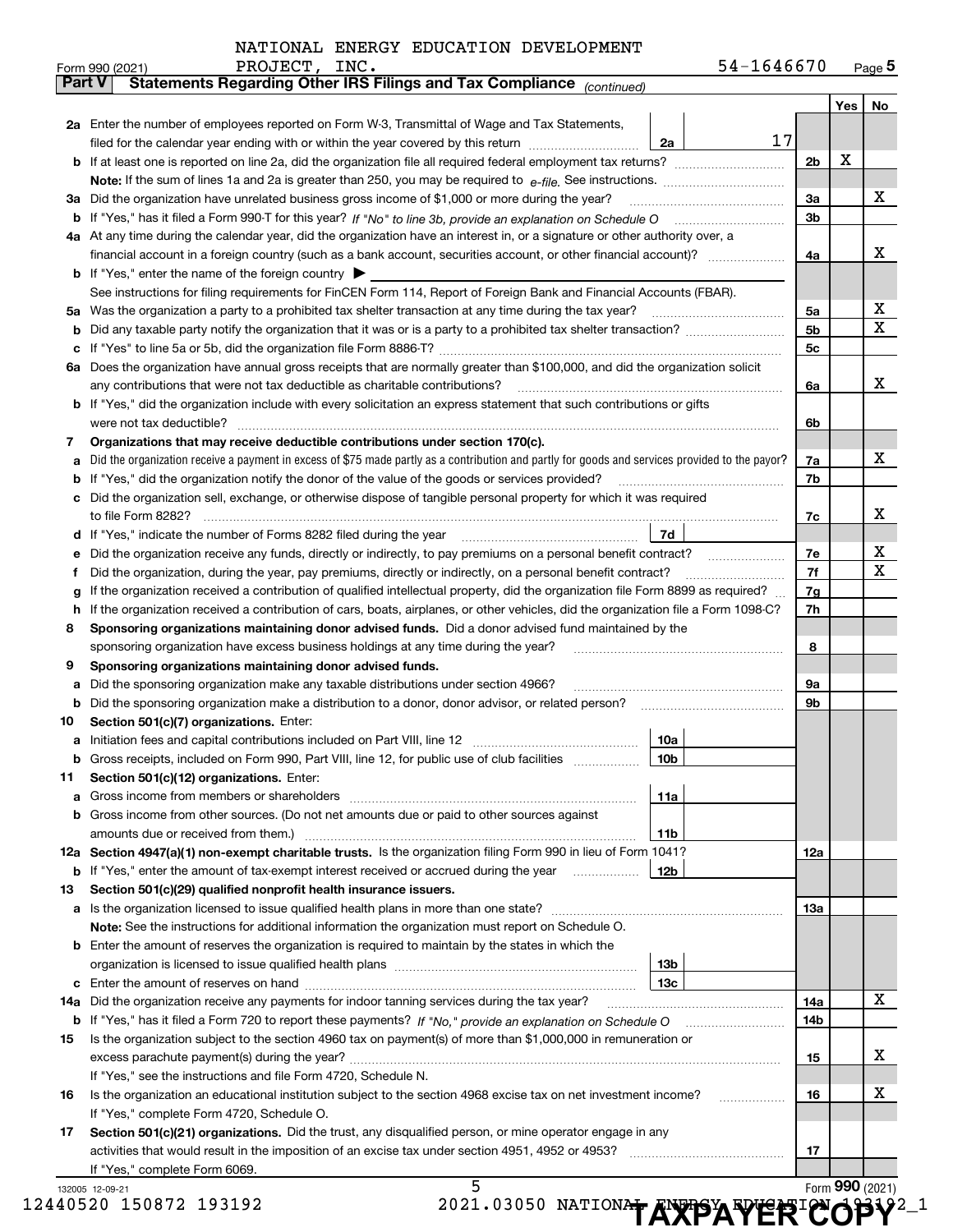132006 12-09-21 **Yes No 1a1b1a** Enter the number of voting members of the governing body at the end of the tax year **234567a** Did the organization have members, stockholders, or other persons who had the power to elect or appoint one or **89b** Enter the number of voting members included on line 1a, above, who are independent  $\ldots$ **234567a7b8a8b9b** Are any governance decisions of the organization reserved to (or subject to approval by) members, stockholders, or **a**The governing body? ~~~~~~~~~~~~~~~~~~~~~~~~~~~~~~~~~~~~~~~~~~~~~~~~~~~ **b** Each committee with authority to act on behalf of the governing body? **Yes No 10 a** Did the organization have local chapters, branches, or affiliates? ~~~~~~~~~~~~~~~~~~~~~~~~~~~~~~ **11a** Has the organization provided a complete copy of this Form 990 to all members of its governing body before filing the form? **b** If "Yes," did the organization have written policies and procedures governing the activities of such chapters, affiliates, **10a10b11a12a12b12c131415a15b16a16bb** Describe on Schedule O the process, if any, used by the organization to review this Form 990. **12a** *If "No," go to line 13* Did the organization have a written conflict of interest policy? ~~~~~~~~~~~~~~~~~~~~~ **b** Were officers, directors, or trustees, and key employees required to disclose annually interests that could give rise to conflicts? **c** Did the organization regularly and consistently monitor and enforce compliance with the policy? If "Yes," describe **131415a** The organization's CEO, Executive Director, or top management official manufactorrow manufactorrow manufactor **b16a** Did the organization invest in, contribute assets to, or participate in a joint venture or similar arrangement with a **b** If "Yes," did the organization follow a written policy or procedure requiring the organization to evaluate its participation **17181920***For each "Yes" response to lines 2 through 7b below, and for a "No" response to line 8a, 8b, or 10b below, describe the circumstances, processes, or changes on Schedule O. See instructions. If "Yes," provide the names and addresses on Schedule O* organization's mailing address? **Section B. Policies** <sub>(This Section B requests information about policies not required by the Internal Revenue Code.)</sub> *on Schedule O how this was done* ~~~~~~~~~~~~~~~~~~~~~~~~~~~~~~~~~~~~~~~~~~~~~ *(explain on Schedule O)* If there are material differences in voting rights among members of the governing body, or if the governing body delegated broad authority to an executive committee or similar committee, explain on Schedule O. Did the organization contemporaneously document the meetings held or written actions undertaken during the year by the following: Form (2021) **990** Form 990 (2021) PROJECT,INC**.**<br>**Part VI** | Governance, Management, and Disclosure. *For each* "Yes" response to lines 2 through 7b below, and for a "No" response Check if Schedule O contains a response or note to any line in this Part VI Did any officer, director, trustee, or key employee have a family relationship or a business relationship with any other officer, director, trustee, or key employee? ~~~~~~~~~~~~~~~~~~~~~~~~~~~~~~~~~~~~~~~~Did the organization delegate control over management duties customarily performed by or under the direct supervision of officers, directors, trustees, or key employees to a management company or other person? Did the organization make any significant changes to its governing documents since the prior Form 990 was filed? ~~~~~Did the organization become aware during the year of a significant diversion of the organization's assets? Did the organization have members or stockholders? ~~~~~~~~~~~~~~~~~~~~~~~~~~~~~~~~~~~ more members of the governing body? ~~~~~~~~~~~~~~~~~~~~~~~~~~~~~~~~~~~~~~~~~~persons other than the governing body? ~~~~~~~~~~~~~~~~~~~~~~~~~~~~~~~~~~~~~~~~~~~~~~~~~~~~~~~~~~~~~~~~~~~Is there any officer, director, trustee, or key employee listed in Part VII, Section A, who cannot be reached at the and branches to ensure their operations are consistent with the organization's exempt purposes? \_\_\_\_\_\_\_\_\_\_\_\_\_\_\_\_\_\_\_\_\_\_\_ Did the organization have a written whistleblower policy? Did the organization have a written document retention and destruction policy? ~~~~~~~~~~~~~~~~~~~~~~ Did the process for determining compensation of the following persons include a review and approval by independent persons, comparability data, and contemporaneous substantiation of the deliberation and decision? Other officers or key employees of the organization If "Yes" to line 15a or 15b, describe the process on Schedule O. See instructions. taxable entity during the year? ~~~~~~~~~~~~~~~~~~~~~~~~~~~~~~~~~~~~~~~~~~~~~~ in joint venture arrangements under applicable federal tax law, and take steps to safeguard the organization's exempt status with respect to such arrangements? List the states with which a copy of this Form 990 is required to be filed  $\blacktriangleright$ Section 6104 requires an organization to make its Forms 1023 (1024 or 1024-A, if applicable), 990, and 990-T (section 501(c)(3)s only) available for public inspection. Indicate how you made these available. Check all that apply.  $\vert$  Another's website Describe on Schedule O whether (and if so, how) the organization made its governing documents, conflict of interest policy, and financial statements available to the public during the tax year. State the name, address, and telephone number of the person who possesses the organization's books and records | **Section A. Governing Body and Management Section C. Disclosure**  $\boxed{\text{X}}$  X  $\boxed{\textbf{X}}$  Own website  $\boxed{\phantom{a}}$  Another's website  $\boxed{\textbf{X}}$  Upon request  $\boxed{\phantom{a}}$ 13 13 X X X X X X X X X X X X X X X X X X X X MARY E. SPRUILL - (703) 257-1117 8408 KAO CIRCLE, MANASSAS, VA 20110 NONE PROJECT, INC. 2002 2003 12:00 12:00 12:00 13:00 14:00 15 16 16 16 17:00 17:00 17:00 17:00 17:00 17:00 17:00 17:00 17:00 17:00 17:00 17:00 17:00 17:00 17:00 17:00 17:00 17:00 17:00 17:00 17:00 17:00 17:00 17:00 17:00 17:00 6

12440520 150872 193192 2021.03050 2021

| 021.03050 NATIONAL ANYBYANYERIA OBV2_1 |  |  |  |
|----------------------------------------|--|--|--|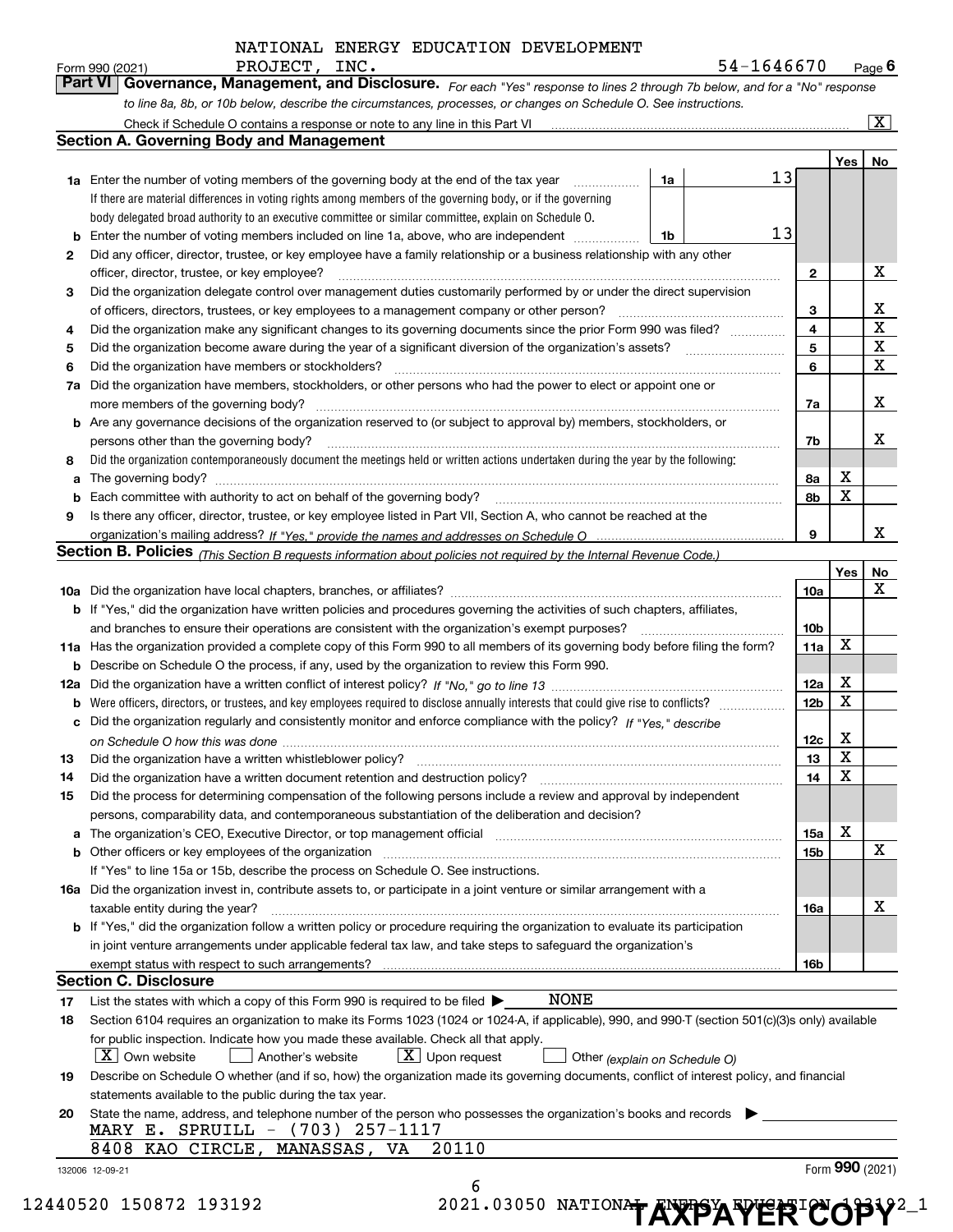|  | NATIONAL ENERGY EDUCATION DEVELOPMENT |
|--|---------------------------------------|
|  |                                       |

Form 990 (2021) PROJECT, INC. 5 $4$ - $1646670$  Page

 $\mathcal{L}^{\text{max}}$ 

| orm 990 (2021) | PROJECT, INC.                                                                              |  | 54-1646670 | Page <i>I</i> |
|----------------|--------------------------------------------------------------------------------------------|--|------------|---------------|
|                | Part VII Compensation of Officers, Directors, Trustees, Key Employees, Highest Compensated |  |            |               |
|                | <b>Employees, and Independent Contractors</b>                                              |  |            |               |

Check if Schedule O contains a response or note to any line in this Part VII

**Section A. Officers, Directors, Trustees, Key Employees, and Highest Compensated Employees**

**1a**  Complete this table for all persons required to be listed. Report compensation for the calendar year ending with or within the organization's tax year. **•** List all of the organization's current officers, directors, trustees (whether individuals or organizations), regardless of amount of compensation.

Enter -0- in columns (D), (E), and (F) if no compensation was paid.

 $\bullet$  List all of the organization's  $\sf current$  key employees, if any. See the instructions for definition of "key employee."

• List the organization's five current highest compensated employees (other than an officer, director, trustee, or key employee) who received report-■ List the organization's five current highest compensated employees (other than an officer, director, trustee, or key employee) who received report-<br>able compensation (box 5 of Form W-2, Form 1099-MISC, and/or box 1 of F

**•** List all of the organization's former officers, key employees, and highest compensated employees who received more than \$100,000 of reportable compensation from the organization and any related organizations.

**former directors or trustees**  ¥ List all of the organization's that received, in the capacity as a former director or trustee of the organization, more than \$10,000 of reportable compensation from the organization and any related organizations.

See the instructions for the order in which to list the persons above.

Check this box if neither the organization nor any related organization compensated any current officer, director, or trustee.  $\mathcal{L}^{\text{max}}$ 

| (A)                      | (B)               |                                         |                                                                  |                         | (C)          |                                  |            | (D)             | (E)                           | (F)                   |
|--------------------------|-------------------|-----------------------------------------|------------------------------------------------------------------|-------------------------|--------------|----------------------------------|------------|-----------------|-------------------------------|-----------------------|
| Name and title           | Average           | Position<br>(do not check more than one |                                                                  |                         |              |                                  | Reportable | Reportable      | Estimated                     |                       |
|                          | hours per         |                                         | box, unless person is both an<br>officer and a director/trustee) |                         |              |                                  |            | compensation    | compensation                  | amount of             |
|                          | week<br>(list any |                                         |                                                                  |                         |              |                                  |            | from<br>the     | from related<br>organizations | other<br>compensation |
|                          | hours for         |                                         |                                                                  |                         |              |                                  |            | organization    | (W-2/1099-MISC/               | from the              |
|                          | related           |                                         |                                                                  |                         |              |                                  |            | (W-2/1099-MISC/ | 1099-NEC)                     | organization          |
|                          | organizations     |                                         |                                                                  |                         |              |                                  |            | 1099-NEC)       |                               | and related           |
|                          | below             | ndividual trustee or director           | nstitutional trustee                                             |                         | Key employee | Highest compensated<br> employee |            |                 |                               | organizations         |
|                          | line)             |                                         |                                                                  | Officer                 |              |                                  | Former     |                 |                               |                       |
| MARY E. SPRUILL<br>(1)   | 40.00             |                                         |                                                                  |                         |              |                                  |            |                 |                               |                       |
| EXECUTIVE DIRECTOR       |                   |                                         |                                                                  | $\mathbf X$             |              |                                  |            | 234,261.        | $0$ .                         | 12,263.               |
| REBECCA LAMB<br>(2)      | 40.00             |                                         |                                                                  |                         |              |                                  |            |                 |                               |                       |
| PROGRAM DIRECTOR         |                   |                                         |                                                                  |                         |              | X                                |            | 112,334.        | $\mathbf 0$ .                 | 6,371.                |
| WAYNE YONKELOWITZ<br>(3) | 2.00              |                                         |                                                                  |                         |              |                                  |            |                 |                               |                       |
| VICE CHAIRMAN            |                   | $\overline{\mathbf{X}}$                 |                                                                  | X                       |              |                                  |            | 5,656.          | 0.                            | $\mathbf 0$ .         |
| MAGGIE DOWNEY<br>(4)     | 2.00              |                                         |                                                                  |                         |              |                                  |            |                 |                               |                       |
| CHAIRMAN                 |                   | $\overline{\textbf{X}}$                 |                                                                  | $\overline{\textbf{X}}$ |              |                                  |            | 0.              | 0.                            | $\mathbf 0$ .         |
| (5)<br>JOHN WEINER       | 2.00              |                                         |                                                                  |                         |              |                                  |            |                 |                               |                       |
| <b>SECRETARY</b>         |                   | $\overline{\textbf{X}}$                 |                                                                  | X                       |              |                                  |            | 0.              | $\mathbf 0$ .                 | 0.                    |
| (6) RETA WHITE           | 2.00              |                                         |                                                                  |                         |              |                                  |            |                 |                               |                       |
| <b>TREASURER</b>         |                   | $\overline{\textbf{X}}$                 |                                                                  | $\overline{\textbf{X}}$ |              |                                  |            | 0.              | $\mathbf 0$ .                 | $\mathbf 0$ .         |
| (7) LAUREN ALLEN         | 2.00              |                                         |                                                                  |                         |              |                                  |            |                 |                               |                       |
| <b>DIRECTOR</b>          |                   | $\rm X$                                 |                                                                  |                         |              |                                  |            | 0.              | $\mathbf 0$ .                 | $\mathbf 0$ .         |
| CARRIE ANNAND<br>(8)     | 2.00              |                                         |                                                                  |                         |              |                                  |            |                 |                               |                       |
| <b>DIRECTOR</b>          |                   | X                                       |                                                                  |                         |              |                                  |            | 0.              | 0.                            | $\mathbf 0$ .         |
| PAULA CONRAD<br>(9)      | 2.00              |                                         |                                                                  |                         |              |                                  |            |                 |                               |                       |
| <b>DIRECTOR</b>          |                   | $\rm X$                                 |                                                                  |                         |              |                                  |            | 0.              | $\mathbf 0$ .                 | $0_{\cdot}$           |
| (10) JOHN DABBAR         | 2.00              |                                         |                                                                  |                         |              |                                  |            |                 |                               |                       |
| DIRECTOR - UNTIL 11/2021 |                   | $\mathbf X$                             |                                                                  |                         |              |                                  |            | $\mathbf 0$ .   | $\mathbf 0$ .                 | $\mathbf 0$ .         |
| (11) LEIGH V. GRANTHAM   | 2.00              |                                         |                                                                  |                         |              |                                  |            |                 |                               |                       |
| <b>DIRECTOR</b>          |                   | $\overline{\textbf{X}}$                 |                                                                  |                         |              |                                  |            | 0.              | $\mathbf 0$ .                 | $\mathbf 0$ .         |
| (12) HARMONY JURKASH     | 2.00              |                                         |                                                                  |                         |              |                                  |            |                 |                               |                       |
| <b>DIRECTOR</b>          |                   | $\overline{\textbf{X}}$                 |                                                                  |                         |              |                                  |            | 0.              | $\mathbf 0$ .                 | $\mathbf 0$ .         |
| (13) CLAUDIA KREISLE     | $\overline{2.00}$ |                                         |                                                                  |                         |              |                                  |            |                 |                               |                       |
| <b>DIRECTOR</b>          |                   | $\overline{\textbf{X}}$                 |                                                                  |                         |              |                                  |            | 0.              | $\mathbf 0$ .                 | $\mathbf 0$ .         |
| (14) DIANE LEAR          | 2.00              |                                         |                                                                  |                         |              |                                  |            |                 |                               |                       |
| <b>DIRECTOR</b>          |                   | $\rm X$                                 |                                                                  |                         |              |                                  |            | $\mathbf 0$ .   | 0.                            | $\mathbf 0$ .         |
| (15) MARK SARTAIN        | 2.00              |                                         |                                                                  |                         |              |                                  |            |                 |                               |                       |
| <b>DIRECTOR</b>          |                   | $\mathbf x$                             |                                                                  |                         |              |                                  |            | 0.              | $\mathbf 0$ .                 | 0.                    |
| (16) STEVE SOLOMON       | 2.00              |                                         |                                                                  |                         |              |                                  |            |                 |                               |                       |
| <b>DIRECTOR</b>          |                   | X                                       |                                                                  |                         |              |                                  |            | 0.              | $\mathbf 0$ .                 | 0.                    |
|                          |                   |                                         |                                                                  |                         |              |                                  |            |                 |                               |                       |
|                          |                   |                                         |                                                                  |                         |              |                                  |            |                 |                               |                       |

7

132007 12-09-21

Form (2021) **990**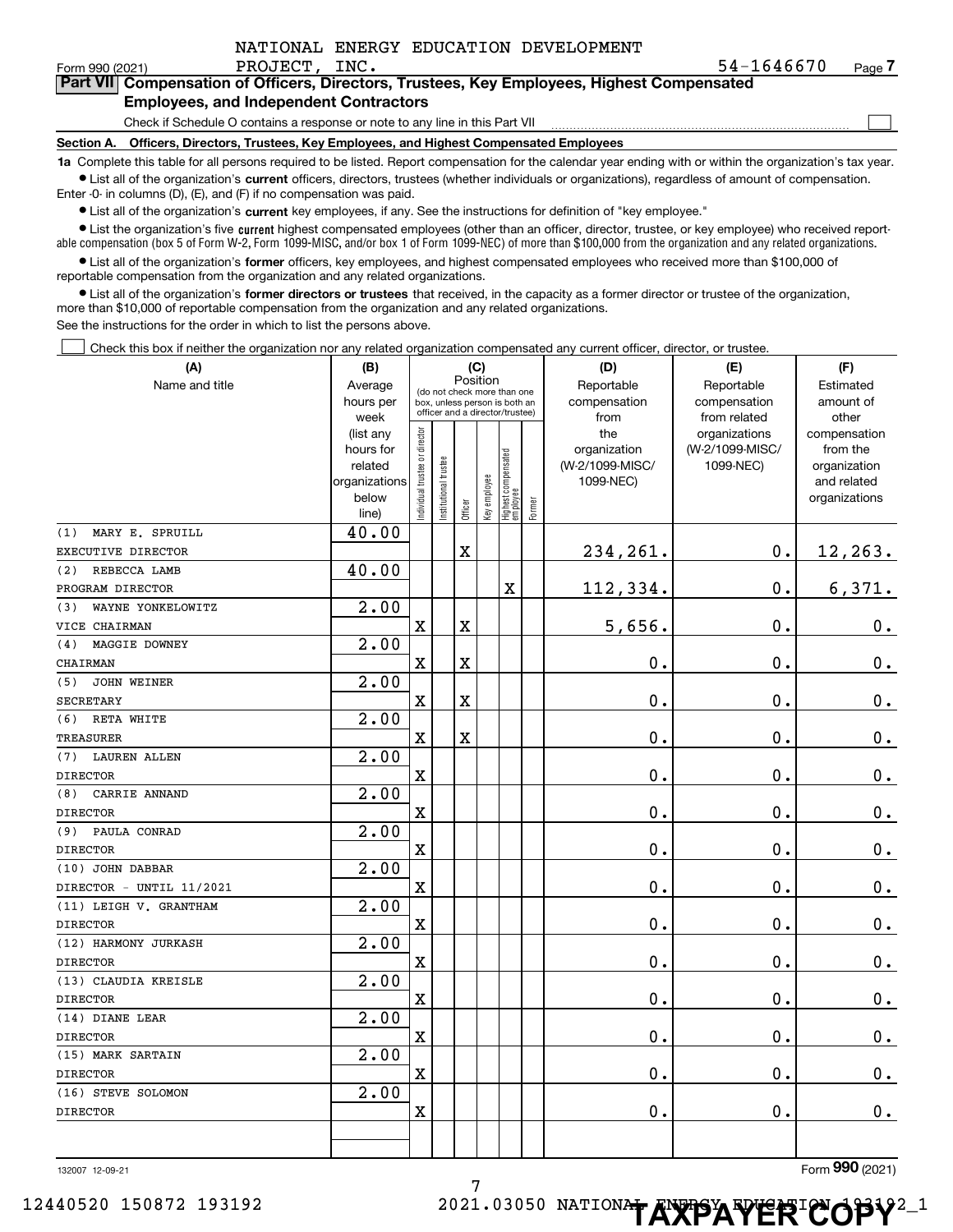|                 |                                                          |                           |                                                                      |                                |                       |          |              |                                                                                                 |        | NATIONAL ENERGY EDUCATION DEVELOPMENT                                                                                                                                                                                                                                            |                                                   |                             |              |                                                                          |                 |
|-----------------|----------------------------------------------------------|---------------------------|----------------------------------------------------------------------|--------------------------------|-----------------------|----------|--------------|-------------------------------------------------------------------------------------------------|--------|----------------------------------------------------------------------------------------------------------------------------------------------------------------------------------------------------------------------------------------------------------------------------------|---------------------------------------------------|-----------------------------|--------------|--------------------------------------------------------------------------|-----------------|
|                 | Form 990 (2021)                                          | PROJECT, INC.             |                                                                      |                                |                       |          |              |                                                                                                 |        |                                                                                                                                                                                                                                                                                  | 54-1646670                                        |                             |              |                                                                          | Page 8          |
| <b>Part VII</b> |                                                          |                           |                                                                      |                                |                       |          |              |                                                                                                 |        | Section A. Officers, Directors, Trustees, Key Employees, and Highest Compensated Employees (continued)                                                                                                                                                                           |                                                   |                             |              |                                                                          |                 |
|                 | (A)<br>Name and title                                    |                           | (B)<br>Average<br>hours per<br>week                                  |                                |                       | Position | (C)          | (do not check more than one<br>box, unless person is both an<br>officer and a director/trustee) |        | (D)<br>Reportable<br>compensation<br>from                                                                                                                                                                                                                                        | (E)<br>Reportable<br>compensation<br>from related |                             |              | (F)<br>Estimated<br>amount of<br>other                                   |                 |
|                 |                                                          |                           | (list any<br>hours for<br>related<br>organizations<br>below<br>line) | Individual trustee or director | Institutional trustee | Officer  | Key employee | Highest compensated<br>employee                                                                 | Former | the<br>organization<br>(W-2/1099-MISC/<br>1099-NEC)                                                                                                                                                                                                                              | organizations<br>(W-2/1099-MISC/<br>1099-NEC)     |                             |              | compensation<br>from the<br>organization<br>and related<br>organizations |                 |
|                 |                                                          |                           |                                                                      |                                |                       |          |              |                                                                                                 |        |                                                                                                                                                                                                                                                                                  |                                                   |                             |              |                                                                          |                 |
|                 |                                                          |                           |                                                                      |                                |                       |          |              |                                                                                                 |        |                                                                                                                                                                                                                                                                                  |                                                   |                             |              |                                                                          |                 |
|                 |                                                          |                           |                                                                      |                                |                       |          |              |                                                                                                 |        |                                                                                                                                                                                                                                                                                  |                                                   |                             |              |                                                                          |                 |
|                 |                                                          |                           |                                                                      |                                |                       |          |              |                                                                                                 |        |                                                                                                                                                                                                                                                                                  |                                                   |                             |              |                                                                          |                 |
|                 |                                                          |                           |                                                                      |                                |                       |          |              |                                                                                                 |        |                                                                                                                                                                                                                                                                                  |                                                   |                             |              |                                                                          |                 |
|                 | 1b Subtotal                                              |                           |                                                                      |                                |                       |          |              |                                                                                                 |        | 352,251.<br>$\mathbf 0$ .                                                                                                                                                                                                                                                        |                                                   | 0.<br>$\overline{0}$ .      |              |                                                                          | 18,634.<br>0.   |
| 2               |                                                          |                           |                                                                      |                                |                       |          |              |                                                                                                 |        | 352, 251.<br>Total number of individuals (including but not limited to those listed above) who received more than \$100,000 of reportable                                                                                                                                        |                                                   | $\overline{\mathfrak{o}}$ . |              | 18,634.                                                                  |                 |
|                 | compensation from the organization $\blacktriangleright$ |                           |                                                                      |                                |                       |          |              |                                                                                                 |        |                                                                                                                                                                                                                                                                                  |                                                   |                             |              |                                                                          | 2               |
|                 |                                                          |                           |                                                                      |                                |                       |          |              |                                                                                                 |        |                                                                                                                                                                                                                                                                                  |                                                   |                             |              | Yes                                                                      | <b>No</b>       |
| З               |                                                          |                           |                                                                      |                                |                       |          |              |                                                                                                 |        | Did the organization list any former officer, director, trustee, key employee, or highest compensated employee on                                                                                                                                                                |                                                   |                             |              |                                                                          | $\mathbf X$     |
| 4               |                                                          |                           |                                                                      |                                |                       |          |              |                                                                                                 |        | line 1a? If "Yes," complete Schedule J for such individual manufactured contained and the line 1a? If "Yes," complete Schedule J for such individual<br>For any individual listed on line 1a, is the sum of reportable compensation and other compensation from the organization |                                                   |                             | з            |                                                                          |                 |
|                 |                                                          |                           |                                                                      |                                |                       |          |              |                                                                                                 |        |                                                                                                                                                                                                                                                                                  |                                                   |                             | 4            | х                                                                        |                 |
| 5               |                                                          |                           |                                                                      |                                |                       |          |              |                                                                                                 |        | Did any person listed on line 1a receive or accrue compensation from any unrelated organization or individual for services                                                                                                                                                       |                                                   |                             |              |                                                                          |                 |
|                 | <b>Section B. Independent Contractors</b>                |                           |                                                                      |                                |                       |          |              |                                                                                                 |        |                                                                                                                                                                                                                                                                                  |                                                   |                             | 5            |                                                                          | x               |
| 1               |                                                          |                           |                                                                      |                                |                       |          |              |                                                                                                 |        | Complete this table for your five highest compensated independent contractors that received more than \$100,000 of compensation from                                                                                                                                             |                                                   |                             |              |                                                                          |                 |
|                 |                                                          | (A)                       |                                                                      |                                |                       |          |              |                                                                                                 |        | the organization. Report compensation for the calendar year ending with or within the organization's tax year.<br>(B)                                                                                                                                                            |                                                   |                             | (C)          |                                                                          |                 |
|                 |                                                          | Name and business address |                                                                      |                                | <b>NONE</b>           |          |              |                                                                                                 |        | Description of services                                                                                                                                                                                                                                                          |                                                   |                             | Compensation |                                                                          |                 |
|                 |                                                          |                           |                                                                      |                                |                       |          |              |                                                                                                 |        |                                                                                                                                                                                                                                                                                  |                                                   |                             |              |                                                                          |                 |
|                 |                                                          |                           |                                                                      |                                |                       |          |              |                                                                                                 |        |                                                                                                                                                                                                                                                                                  |                                                   |                             |              |                                                                          |                 |
|                 |                                                          |                           |                                                                      |                                |                       |          |              |                                                                                                 |        |                                                                                                                                                                                                                                                                                  |                                                   |                             |              |                                                                          |                 |
|                 |                                                          |                           |                                                                      |                                |                       |          |              |                                                                                                 |        |                                                                                                                                                                                                                                                                                  |                                                   |                             |              |                                                                          |                 |
|                 |                                                          |                           |                                                                      |                                |                       |          |              |                                                                                                 |        |                                                                                                                                                                                                                                                                                  |                                                   |                             |              |                                                                          |                 |
| 2               | \$100,000 of compensation from the organization          |                           |                                                                      |                                |                       |          | 0            |                                                                                                 |        | Total number of independent contractors (including but not limited to those listed above) who received more than                                                                                                                                                                 |                                                   |                             |              |                                                                          |                 |
|                 |                                                          |                           |                                                                      |                                |                       |          |              |                                                                                                 |        |                                                                                                                                                                                                                                                                                  |                                                   |                             |              |                                                                          | Form 990 (2021) |

132008 12-09-21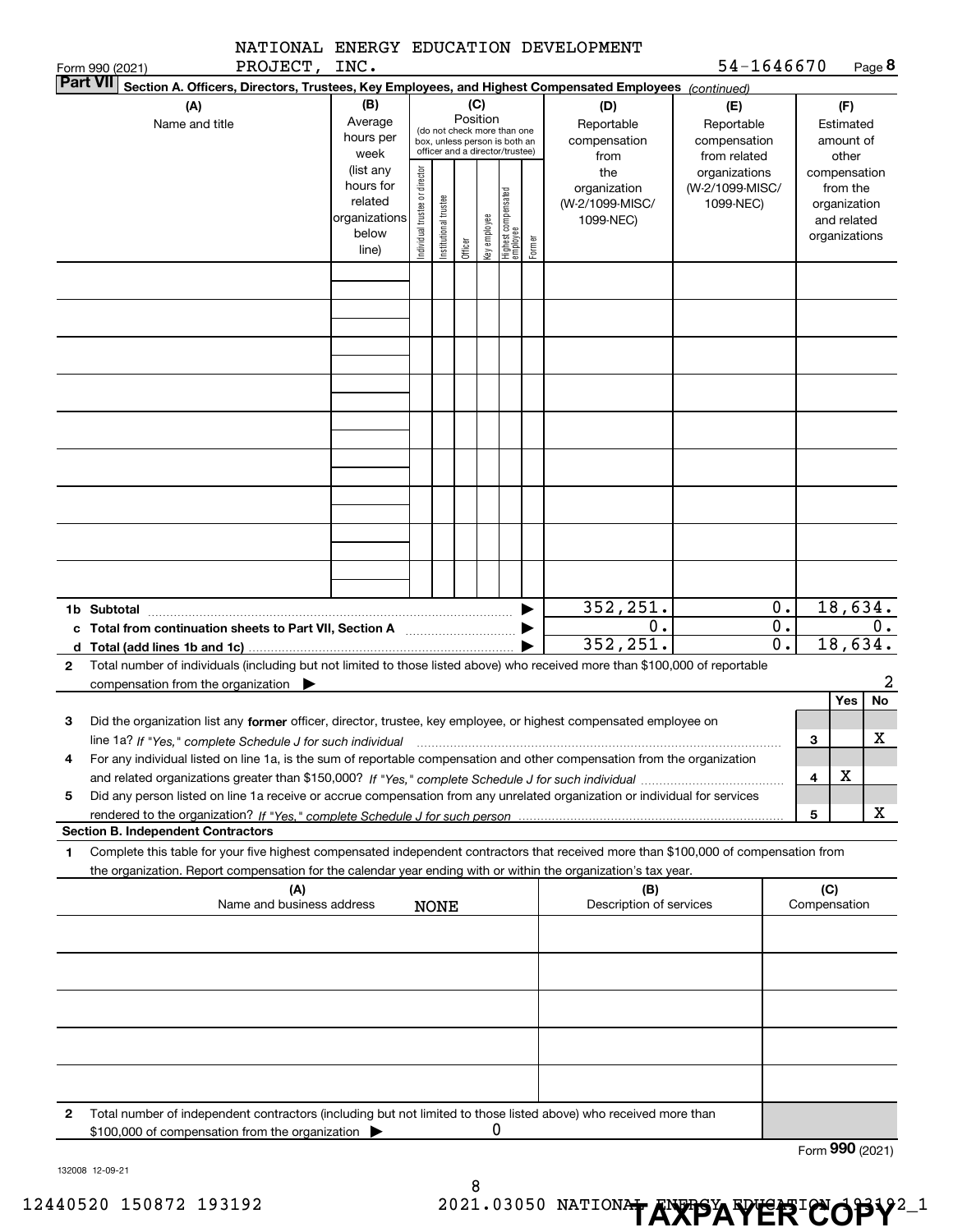|                                               |    |        | PROJECT, INC.<br>Form 990 (2021)                                                                                     |                                |                      |                                              | 54-1646670                                        | Page 9                                                          |
|-----------------------------------------------|----|--------|----------------------------------------------------------------------------------------------------------------------|--------------------------------|----------------------|----------------------------------------------|---------------------------------------------------|-----------------------------------------------------------------|
| <b>Part VIII</b>                              |    |        | <b>Statement of Revenue</b>                                                                                          |                                |                      |                                              |                                                   |                                                                 |
|                                               |    |        | Check if Schedule O contains a response or note to any line in this Part VIII                                        |                                |                      |                                              |                                                   |                                                                 |
|                                               |    |        |                                                                                                                      |                                | (A)<br>Total revenue | (B)<br>Related or exempt<br>function revenue | $\overline{(C)}$<br>Unrelated<br>business revenue | (D)<br>Revenue excluded<br>from tax under<br>sections 512 - 514 |
|                                               |    |        | 1a<br>1 a Federated campaigns                                                                                        |                                |                      |                                              |                                                   |                                                                 |
| Grants<br>mounts                              |    |        | 1 <sub>b</sub><br><b>b</b> Membership dues                                                                           |                                |                      |                                              |                                                   |                                                                 |
|                                               |    |        | 1 <sub>c</sub><br>c Fundraising events                                                                               |                                |                      |                                              |                                                   |                                                                 |
|                                               |    |        | 1 <sub>d</sub><br>d Related organizations<br>.                                                                       |                                |                      |                                              |                                                   |                                                                 |
|                                               |    |        | 1e<br>e Government grants (contributions)                                                                            | 435,759.                       |                      |                                              |                                                   |                                                                 |
|                                               |    |        | f All other contributions, gifts, grants, and                                                                        |                                |                      |                                              |                                                   |                                                                 |
| Contributions, Gifts,<br>and Other Similar Ar |    |        | 1f<br>similar amounts not included above                                                                             | 3,772,156.                     |                      |                                              |                                                   |                                                                 |
|                                               |    |        | $1g$ \$<br>Noncash contributions included in lines 1a-1f                                                             | 9,000.                         |                      |                                              |                                                   |                                                                 |
|                                               |    |        |                                                                                                                      | $\blacktriangleright$          | 4, 207, 915.         |                                              |                                                   |                                                                 |
|                                               |    |        |                                                                                                                      | <b>Business Code</b><br>900099 | 107,540.             | 107,540.                                     |                                                   |                                                                 |
| Program Service<br>Revenue                    |    |        | 2 a CONFER. & YOUTH AWARDS                                                                                           |                                |                      |                                              |                                                   |                                                                 |
|                                               |    | b      | <u> 1980 - Johann Barn, mars ann an t-Amhain Aonaich an t-Aonaich an t-Aonaich ann an t-Aonaich ann an t-Aonaich</u> |                                |                      |                                              |                                                   |                                                                 |
|                                               |    | c<br>d | <u> 1989 - Johann Barn, mars eta bat erroman erroman erroman erroman erroman erroman erroman erroman erroman err</u> |                                |                      |                                              |                                                   |                                                                 |
|                                               |    | е      | <u> 1980 - Johann Barn, amerikansk politiker (d. 1980)</u>                                                           |                                |                      |                                              |                                                   |                                                                 |
|                                               |    | f      | All other program service revenue                                                                                    |                                |                      |                                              |                                                   |                                                                 |
|                                               |    | a      |                                                                                                                      |                                | 107,540.             |                                              |                                                   |                                                                 |
|                                               | З  |        | Investment income (including dividends, interest, and                                                                |                                |                      |                                              |                                                   |                                                                 |
|                                               |    |        |                                                                                                                      | ▶                              | 1,541.               |                                              |                                                   | 1,541.                                                          |
|                                               | 4  |        | Income from investment of tax-exempt bond proceeds                                                                   |                                |                      |                                              |                                                   |                                                                 |
|                                               | 5  |        |                                                                                                                      |                                | 1,521.               |                                              |                                                   | 1,521.                                                          |
|                                               |    |        | (i) Real                                                                                                             | (ii) Personal                  |                      |                                              |                                                   |                                                                 |
|                                               |    | 6а     | Gross rents<br>l 6a                                                                                                  |                                |                      |                                              |                                                   |                                                                 |
|                                               |    | b      | 6 <sub>b</sub><br>Less: rental expenses                                                                              |                                |                      |                                              |                                                   |                                                                 |
|                                               |    |        | c Rental income or (loss)<br>6c                                                                                      |                                |                      |                                              |                                                   |                                                                 |
|                                               |    |        | d Net rental income or (loss)                                                                                        |                                |                      |                                              |                                                   |                                                                 |
|                                               |    |        | (i) Securities<br>7 a Gross amount from sales of                                                                     | (ii) Other                     |                      |                                              |                                                   |                                                                 |
|                                               |    |        | assets other than inventory<br>7a                                                                                    |                                |                      |                                              |                                                   |                                                                 |
|                                               |    |        | <b>b</b> Less: cost or other basis<br>and sales expenses                                                             |                                |                      |                                              |                                                   |                                                                 |
| evenue                                        |    |        | 7b<br>7c<br>c Gain or (loss)                                                                                         |                                |                      |                                              |                                                   |                                                                 |
|                                               |    |        |                                                                                                                      |                                |                      |                                              |                                                   |                                                                 |
| Other Re                                      |    |        | 8 a Gross income from fundraising events (not                                                                        |                                |                      |                                              |                                                   |                                                                 |
|                                               |    |        | including \$<br>____________________________ of                                                                      |                                |                      |                                              |                                                   |                                                                 |
|                                               |    |        | contributions reported on line 1c). See                                                                              |                                |                      |                                              |                                                   |                                                                 |
|                                               |    |        | l 8a                                                                                                                 |                                |                      |                                              |                                                   |                                                                 |
|                                               |    |        | 8b                                                                                                                   |                                |                      |                                              |                                                   |                                                                 |
|                                               |    |        | c Net income or (loss) from fundraising events                                                                       |                                |                      |                                              |                                                   |                                                                 |
|                                               |    |        | 9 a Gross income from gaming activities. See                                                                         |                                |                      |                                              |                                                   |                                                                 |
|                                               |    |        | 9a                                                                                                                   |                                |                      |                                              |                                                   |                                                                 |
|                                               |    |        | 9b<br><b>b</b> Less: direct expenses <b>manually</b>                                                                 |                                |                      |                                              |                                                   |                                                                 |
|                                               |    |        | c Net income or (loss) from gaming activities                                                                        |                                |                      |                                              |                                                   |                                                                 |
|                                               |    |        | 10 a Gross sales of inventory, less returns                                                                          | $\vert$ 10a $\vert$ 115,594.   |                      |                                              |                                                   |                                                                 |
|                                               |    |        |                                                                                                                      | $\sqrt{10b/115}$ , 594.        |                      |                                              |                                                   |                                                                 |
|                                               |    |        | <b>b</b> Less: cost of goods sold<br>c Net income or (loss) from sales of inventory                                  |                                | 0.                   |                                              |                                                   |                                                                 |
|                                               |    |        |                                                                                                                      | <b>Business Code</b>           |                      |                                              |                                                   |                                                                 |
|                                               |    |        | 11 a OTHER INCOME                                                                                                    | 900099                         | 6,305.               |                                              |                                                   | 6,305.                                                          |
|                                               |    | b      | <b>REBATES</b>                                                                                                       | 900099                         | 2,704.               |                                              |                                                   | 2,704.                                                          |
|                                               |    | c      |                                                                                                                      |                                |                      |                                              |                                                   |                                                                 |
| Miscellaneous<br>Revenue                      |    |        |                                                                                                                      |                                |                      |                                              |                                                   |                                                                 |
|                                               |    |        |                                                                                                                      | $\blacktriangleright$          | 9,009.               |                                              |                                                   |                                                                 |
|                                               | 12 |        |                                                                                                                      | $\blacktriangleright$          | 4,327,526.           | 107,540.                                     | 0.                                                | 12,071.                                                         |
| 132009 12-09-21                               |    |        |                                                                                                                      |                                | a                    |                                              |                                                   | Form 990 (2021)                                                 |

9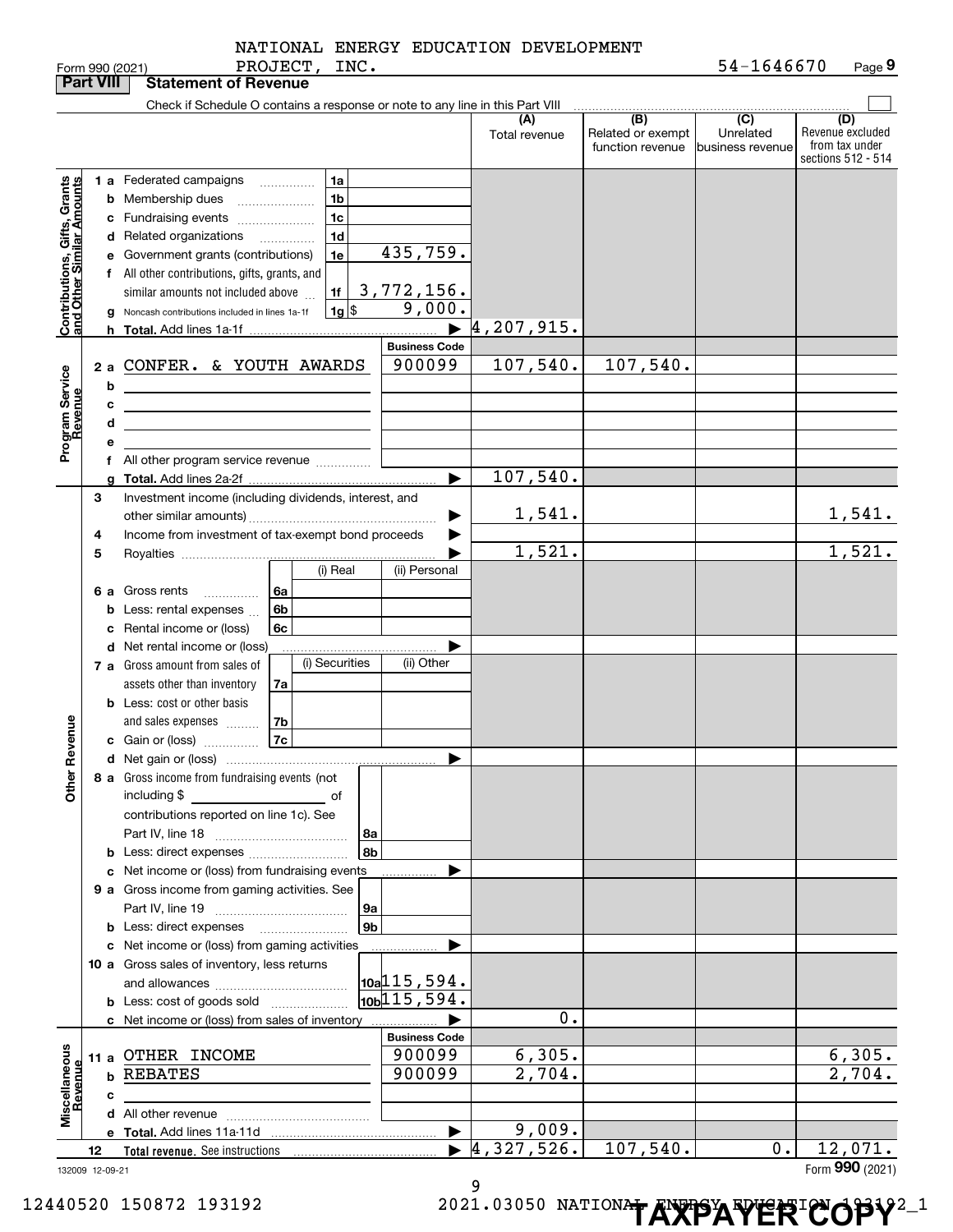#### Form 990 (2021) Page **Part IX Statement of Functional Expenses** PROJECT, INC. 54-1646670 NATIONAL ENERGY EDUCATION DEVELOPMENT

**10**

|                | Section 501(c)(3) and 501(c)(4) organizations must complete all columns. All other organizations must complete column (A).                                                                                   |                       |                                    |                                    |                                |
|----------------|--------------------------------------------------------------------------------------------------------------------------------------------------------------------------------------------------------------|-----------------------|------------------------------------|------------------------------------|--------------------------------|
|                | Check if Schedule O contains a response or note to any line in this Part IX                                                                                                                                  |                       |                                    | (C)                                |                                |
|                | Do not include amounts reported on lines 6b,<br>7b, 8b, 9b, and 10b of Part VIII.                                                                                                                            | (A)<br>Total expenses | (B)<br>Program service<br>expenses | Management and<br>general expenses | (D)<br>Fundraising<br>expenses |
| 1.             | Grants and other assistance to domestic organizations                                                                                                                                                        |                       |                                    |                                    |                                |
|                | and domestic governments. See Part IV, line 21                                                                                                                                                               | 31,000.               | 31,000.                            |                                    |                                |
| $\mathbf{2}$   | Grants and other assistance to domestic                                                                                                                                                                      |                       |                                    |                                    |                                |
|                | individuals. See Part IV, line 22                                                                                                                                                                            | 158,635.              | 158,635.                           |                                    |                                |
| 3              | Grants and other assistance to foreign                                                                                                                                                                       |                       |                                    |                                    |                                |
|                | organizations, foreign governments, and foreign                                                                                                                                                              |                       |                                    |                                    |                                |
|                | individuals. See Part IV, lines 15 and 16                                                                                                                                                                    |                       |                                    |                                    |                                |
| 4              | Benefits paid to or for members                                                                                                                                                                              |                       |                                    |                                    |                                |
| 5              | Compensation of current officers, directors,                                                                                                                                                                 |                       |                                    |                                    |                                |
|                | trustees, and key employees                                                                                                                                                                                  | 252,180.              | 202,875.                           | 24,653.                            | 24,652.                        |
| 6              | Compensation not included above to disqualified                                                                                                                                                              |                       |                                    |                                    |                                |
|                | persons (as defined under section 4958(f)(1)) and                                                                                                                                                            |                       |                                    |                                    |                                |
|                | persons described in section 4958(c)(3)(B)                                                                                                                                                                   |                       |                                    |                                    |                                |
| $\overline{7}$ |                                                                                                                                                                                                              | 1,065,934.            | 1,048,860.                         | 12,933.                            | 4,141.                         |
| 8              | Pension plan accruals and contributions (include                                                                                                                                                             |                       |                                    |                                    |                                |
|                | section 401(k) and 403(b) employer contributions)                                                                                                                                                            | 40,529.               | 39,505.                            | 776.                               | 248.                           |
| 9              |                                                                                                                                                                                                              |                       |                                    |                                    |                                |
| 10             |                                                                                                                                                                                                              | 81,733.               | 77,915.                            | 2, 245.                            | 1,573.                         |
| 11             | Fees for services (nonemployees):                                                                                                                                                                            |                       |                                    |                                    |                                |
| a              |                                                                                                                                                                                                              |                       |                                    |                                    |                                |
| b              |                                                                                                                                                                                                              | 9,993.                | 9,769.                             | 188.                               | 36.                            |
| с              |                                                                                                                                                                                                              | $\overline{27,617}$ . | 24, 260.                           | $\overline{2,815}$ .               | 542.                           |
| d              |                                                                                                                                                                                                              |                       |                                    |                                    |                                |
| е              | Professional fundraising services. See Part IV, line 17                                                                                                                                                      |                       |                                    |                                    |                                |
| f              | Investment management fees                                                                                                                                                                                   |                       |                                    |                                    |                                |
| g              | Other. (If line 11g amount exceeds 10% of line 25,                                                                                                                                                           |                       |                                    |                                    |                                |
|                | column (A), amount, list line 11g expenses on Sch O.)                                                                                                                                                        | 78,571 <b>.</b>       | 77,702.                            | 728.                               | 141.                           |
| 12             |                                                                                                                                                                                                              | 769.                  | 769.                               |                                    |                                |
| 13             |                                                                                                                                                                                                              | 497,012.              | 485,710.                           | 5,081.                             | 6,221.                         |
| 14             |                                                                                                                                                                                                              | 12,629.               | 10,064.                            | 654.                               | 1,911.                         |
| 15             |                                                                                                                                                                                                              |                       |                                    |                                    |                                |
| 16             |                                                                                                                                                                                                              | 132,206.              | 124,706.                           | 6, 288.                            | 1,212.                         |
| 17             |                                                                                                                                                                                                              | 121,811.              | 121,806.                           | 4.                                 | 1.                             |
| 18             | Payments of travel or entertainment expenses                                                                                                                                                                 |                       |                                    |                                    |                                |
|                | for any federal, state, or local public officials                                                                                                                                                            |                       |                                    |                                    |                                |
| 19             | Conferences, conventions, and meetings                                                                                                                                                                       | 281,557.              | 280,864.                           |                                    | 693.                           |
| 20             | Interest                                                                                                                                                                                                     |                       |                                    |                                    |                                |
| 21             |                                                                                                                                                                                                              |                       |                                    |                                    |                                |
| 22             | Depreciation, depletion, and amortization                                                                                                                                                                    | 6,590.                | 5,788.                             | 673.                               | 129.                           |
| 23             | Insurance                                                                                                                                                                                                    | 17,468.               | 15,344.                            | 1,781.                             | 343.                           |
| 24             | Other expenses. Itemize expenses not covered<br>above. (List miscellaneous expenses on line 24e. If<br>line 24e amount exceeds 10% of line 25, column (A).<br>amount, list line 24e expenses on Schedule O.) |                       |                                    |                                    |                                |
| a              | KIT PURCHASES                                                                                                                                                                                                | 249,137.              | 249,137.                           |                                    |                                |
| b              | <b>STIPENDS</b>                                                                                                                                                                                              | 203,440.              | $\overline{203}$ , 440.            |                                    |                                |
| C              | CURRICULUM PURCHASES                                                                                                                                                                                         | 84,330.               | 84,330.                            |                                    |                                |
| d              | OTHER EXPENSES                                                                                                                                                                                               | 57,410.               | 54,736.                            | 1,721.                             | 953.                           |
|                | e All other expenses                                                                                                                                                                                         |                       |                                    |                                    |                                |
| 25             | Total functional expenses. Add lines 1 through 24e                                                                                                                                                           | 3,410,551.            | 3,307,215.                         | 60, 540.                           | 42,796.                        |
| 26             | Joint costs. Complete this line only if the organization                                                                                                                                                     |                       |                                    |                                    |                                |
|                | reported in column (B) joint costs from a combined                                                                                                                                                           |                       |                                    |                                    |                                |
|                | educational campaign and fundraising solicitation.                                                                                                                                                           |                       |                                    |                                    |                                |
|                | Check here $\blacktriangleright$<br>if following SOP 98-2 (ASC 958-720)                                                                                                                                      |                       |                                    |                                    |                                |

132010 12-09-21

Form (2021) **990** 10 12440520 150872 193192 **2021.03050 NATIONAL ENERGY ERICOPY**<sup>2</sup><sup>1</sup>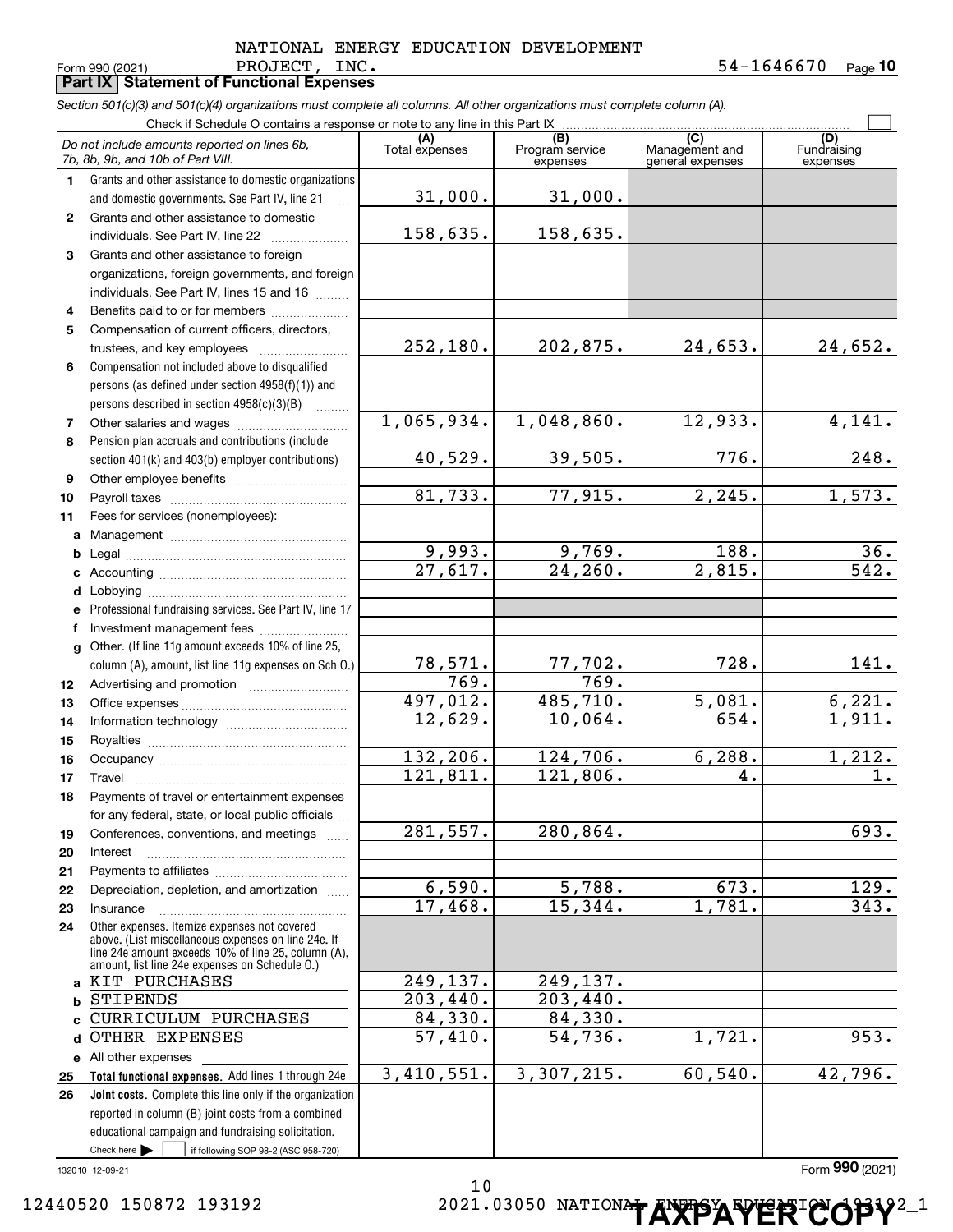|  | orm 990 (2021): |
|--|-----------------|

#### PROJECT, INC. NATIONAL ENERGY EDUCATION DEVELOPMENT

Form 990 (2021) PROJECT, INC. 5 4-1 6 4 6 6 7 0 <sub>Page</sub> 11

|                             | Part X   | <b>Balance Sheet</b>                                                                                             |                 |                           |                          |                 |                               |
|-----------------------------|----------|------------------------------------------------------------------------------------------------------------------|-----------------|---------------------------|--------------------------|-----------------|-------------------------------|
|                             |          |                                                                                                                  |                 |                           |                          |                 |                               |
|                             |          |                                                                                                                  |                 |                           | (A)<br>Beginning of year |                 | (B)<br>End of year            |
|                             | 1        |                                                                                                                  |                 |                           | 120,870.                 | $\mathbf{1}$    | 754,324.                      |
|                             | 2        |                                                                                                                  | 1,978,018.      | $\mathbf{2}$              | 3,359,509.               |                 |                               |
|                             | З        |                                                                                                                  |                 |                           | 1,523,503.               | $\mathbf{3}$    | 398,768.                      |
|                             | 4        |                                                                                                                  |                 |                           |                          | 4               |                               |
|                             | 5        | Loans and other receivables from any current or former officer, director,                                        |                 |                           |                          |                 |                               |
|                             |          | trustee, key employee, creator or founder, substantial contributor, or 35%                                       |                 |                           |                          |                 |                               |
|                             |          | controlled entity or family member of any of these persons                                                       |                 |                           |                          | 5               |                               |
|                             | 6        | Loans and other receivables from other disqualified persons (as defined                                          |                 |                           |                          |                 |                               |
|                             |          | under section $4958(f)(1)$ , and persons described in section $4958(c)(3)(B)$                                    |                 |                           |                          | 6               |                               |
|                             | 7        |                                                                                                                  |                 |                           |                          | $\overline{7}$  |                               |
| Assets                      | 8        |                                                                                                                  |                 |                           | <u>180,595.</u>          | 8               | <u>229,289.</u>               |
|                             | 9        | Prepaid expenses and deferred charges                                                                            |                 |                           | 47,203.                  | $\mathbf{9}$    | 35,806.                       |
|                             |          | <b>10a</b> Land, buildings, and equipment: cost or other                                                         |                 |                           |                          |                 |                               |
|                             |          | basis. Complete Part VI of Schedule D  10a                                                                       |                 | $\frac{97,691}{73,200}$ . |                          |                 |                               |
|                             |          | <b>b</b> Less: accumulated depreciation                                                                          | 10 <sub>b</sub> |                           | 31,081.                  | 10 <sub>c</sub> | 24,491.                       |
|                             | 11       |                                                                                                                  |                 |                           |                          | 11              |                               |
|                             | 12       |                                                                                                                  |                 |                           | 12                       |                 |                               |
|                             | 13       | Investments - program-related. See Part IV, line 11                                                              |                 |                           |                          | 13              |                               |
|                             | 14       |                                                                                                                  |                 | 14                        |                          |                 |                               |
|                             | 15       |                                                                                                                  |                 | 15                        |                          |                 |                               |
|                             | 16       |                                                                                                                  |                 |                           | 3,881,270.               | 16              | 4,802,187.                    |
|                             | 17       |                                                                                                                  | 108,065.        | 17                        | 114,798.                 |                 |                               |
|                             | 18       |                                                                                                                  |                 | 18                        |                          |                 |                               |
|                             | 19       | Deferred revenue manual contracts and contracts are all the contracts and contracts are contracted and contracts |                 |                           |                          | 19              |                               |
|                             | 20       |                                                                                                                  |                 |                           |                          | 20              |                               |
|                             | 21       | Escrow or custodial account liability. Complete Part IV of Schedule D                                            |                 |                           |                          | 21              |                               |
|                             | 22       | Loans and other payables to any current or former officer, director,                                             |                 |                           |                          |                 |                               |
| Liabilities                 |          | trustee, key employee, creator or founder, substantial contributor, or 35%                                       |                 |                           |                          |                 |                               |
|                             |          | controlled entity or family member of any of these persons                                                       |                 |                           |                          | 22              |                               |
|                             | 23       |                                                                                                                  |                 |                           |                          | 23              |                               |
|                             | 24       |                                                                                                                  |                 |                           |                          | 24              |                               |
|                             | 25       | Other liabilities (including federal income tax, payables to related third                                       |                 |                           |                          |                 |                               |
|                             |          | parties, and other liabilities not included on lines 17-24). Complete Part X                                     |                 |                           |                          |                 |                               |
|                             |          | of Schedule D                                                                                                    |                 |                           | 5,125.<br>113,190.       | 25              | 2,334.<br>117, 132.           |
|                             | 26       | Total liabilities. Add lines 17 through 25                                                                       |                 |                           |                          | 26              |                               |
|                             |          | Organizations that follow FASB ASC 958, check here $\blacktriangleright \boxed{X}$                               |                 |                           |                          |                 |                               |
|                             |          | and complete lines 27, 28, 32, and 33.                                                                           |                 |                           | 267,649.                 |                 |                               |
|                             | 27       | Net assets without donor restrictions                                                                            |                 |                           | 3,500,431.               | 27              | 348,293.<br>4,336,762.        |
|                             | 28       | Net assets with donor restrictions                                                                               |                 |                           |                          | 28              |                               |
|                             |          | Organizations that do not follow FASB ASC 958, check here $\blacktriangleright$ [                                |                 |                           |                          |                 |                               |
|                             |          | and complete lines 29 through 33.                                                                                |                 |                           |                          |                 |                               |
|                             | 29       | Paid-in or capital surplus, or land, building, or equipment fund                                                 |                 |                           |                          | 29              |                               |
|                             | 30       | Retained earnings, endowment, accumulated income, or other funds                                                 |                 |                           |                          | 30              |                               |
| Net Assets or Fund Balances | 31<br>32 | Total net assets or fund balances                                                                                |                 |                           | 3,768,080.               | 31<br>32        | 4,685,055.                    |
|                             | 33       | Total liabilities and net assets/fund balances                                                                   |                 |                           | 3,881,270.               | 33              | 4,802,187.                    |
|                             |          |                                                                                                                  |                 |                           |                          |                 | $F_{\text{arm}}$ 990 $(2021)$ |

Form (2021) **990**

132011 12-09-21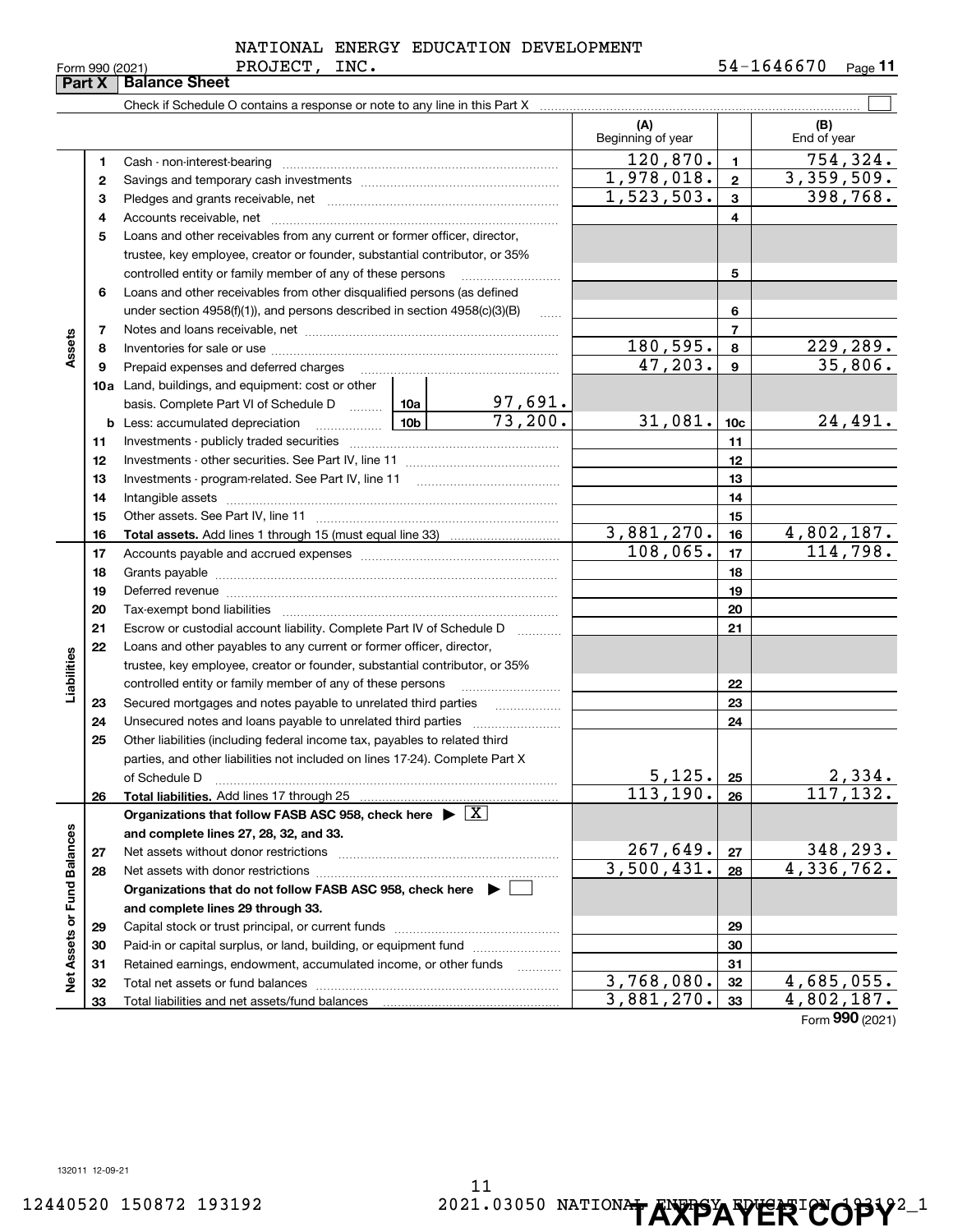|    | NATIONAL ENERGY EDUCATION DEVELOPMENT                                                                                                                                                                                          |                         |                          |     |           |
|----|--------------------------------------------------------------------------------------------------------------------------------------------------------------------------------------------------------------------------------|-------------------------|--------------------------|-----|-----------|
|    | PROJECT, INC.<br>Form 990 (2021)                                                                                                                                                                                               |                         | 54-1646670               |     | $Page$ 12 |
|    | Part XI<br><b>Reconciliation of Net Assets</b>                                                                                                                                                                                 |                         |                          |     |           |
|    |                                                                                                                                                                                                                                |                         |                          |     |           |
|    |                                                                                                                                                                                                                                |                         |                          |     |           |
| 1  |                                                                                                                                                                                                                                | 1.                      | 4,327,526.               |     |           |
| 2  |                                                                                                                                                                                                                                | $\mathbf{2}$            | $\overline{3,410,551}$ . |     |           |
| 3  | Revenue less expenses. Subtract line 2 from line 1                                                                                                                                                                             | 3                       |                          |     | 916,975.  |
| 4  |                                                                                                                                                                                                                                | $\overline{\mathbf{4}}$ | 3,768,080.               |     |           |
| 5  | Net unrealized gains (losses) on investments [11] matter contracts and the state of the state of the state of the state of the state of the state of the state of the state of the state of the state of the state of the stat | 5                       |                          |     |           |
| 6  |                                                                                                                                                                                                                                | 6                       |                          |     |           |
| 7  | Investment expenses www.communication.com/www.communication.com/www.communication.com/www.com                                                                                                                                  | $\overline{7}$          |                          |     |           |
| 8  | Prior period adjustments                                                                                                                                                                                                       | 8                       |                          |     |           |
| 9  | Other changes in net assets or fund balances (explain on Schedule O)                                                                                                                                                           | 9                       |                          |     | 0.        |
| 10 | Net assets or fund balances at end of year. Combine lines 3 through 9 (must equal Part X, line 32,                                                                                                                             |                         |                          |     |           |
|    | column (B))                                                                                                                                                                                                                    | 10                      | 4,685,055.               |     |           |
|    | Part XII Financial Statements and Reporting                                                                                                                                                                                    |                         |                          |     |           |
|    |                                                                                                                                                                                                                                |                         |                          |     |           |
|    |                                                                                                                                                                                                                                |                         |                          | Yes | <b>No</b> |
| 1  | $\boxed{\mathbf{X}}$ Accrual<br>Accounting method used to prepare the Form 990: <u>[16</u> ] Cash<br>Other                                                                                                                     |                         |                          |     |           |
|    | If the organization changed its method of accounting from a prior year or checked "Other," explain on Schedule O.                                                                                                              |                         |                          |     |           |
|    | 2a Were the organization's financial statements compiled or reviewed by an independent accountant?                                                                                                                             |                         | 2a                       |     | Х         |
|    | If "Yes," check a box below to indicate whether the financial statements for the year were compiled or reviewed on a                                                                                                           |                         |                          |     |           |
|    | separate basis, consolidated basis, or both:                                                                                                                                                                                   |                         |                          |     |           |
|    | Separate basis<br>Consolidated basis<br>Both consolidated and separate basis                                                                                                                                                   |                         |                          |     |           |
|    | <b>b</b> Were the organization's financial statements audited by an independent accountant?                                                                                                                                    |                         | 2 <sub>b</sub>           | x   |           |
|    | If "Yes," check a box below to indicate whether the financial statements for the year were audited on a separate basis,                                                                                                        |                         |                          |     |           |
|    | consolidated basis, or both:                                                                                                                                                                                                   |                         |                          |     |           |
|    | $\boxed{\textbf{X}}$ Separate basis<br>Consolidated basis<br>Both consolidated and separate basis                                                                                                                              |                         |                          |     |           |
|    | c If "Yes" to line 2a or 2b, does the organization have a committee that assumes responsibility for oversight of the audit,                                                                                                    |                         |                          |     |           |
|    |                                                                                                                                                                                                                                |                         | 2c                       | X   |           |
|    | If the organization changed either its oversight process or selection process during the tax year, explain on Schedule O.                                                                                                      |                         |                          |     |           |
|    | 3a As a result of a federal award, was the organization required to undergo an audit or audits as set forth in the Single Audit                                                                                                |                         |                          |     |           |
|    |                                                                                                                                                                                                                                |                         | За                       |     | x         |
|    | b If "Yes," did the organization undergo the required audit or audits? If the organization did not undergo the required audit                                                                                                  |                         |                          |     |           |
|    |                                                                                                                                                                                                                                |                         | 3b                       |     |           |

Form (2021) **990**

132012 12-09-21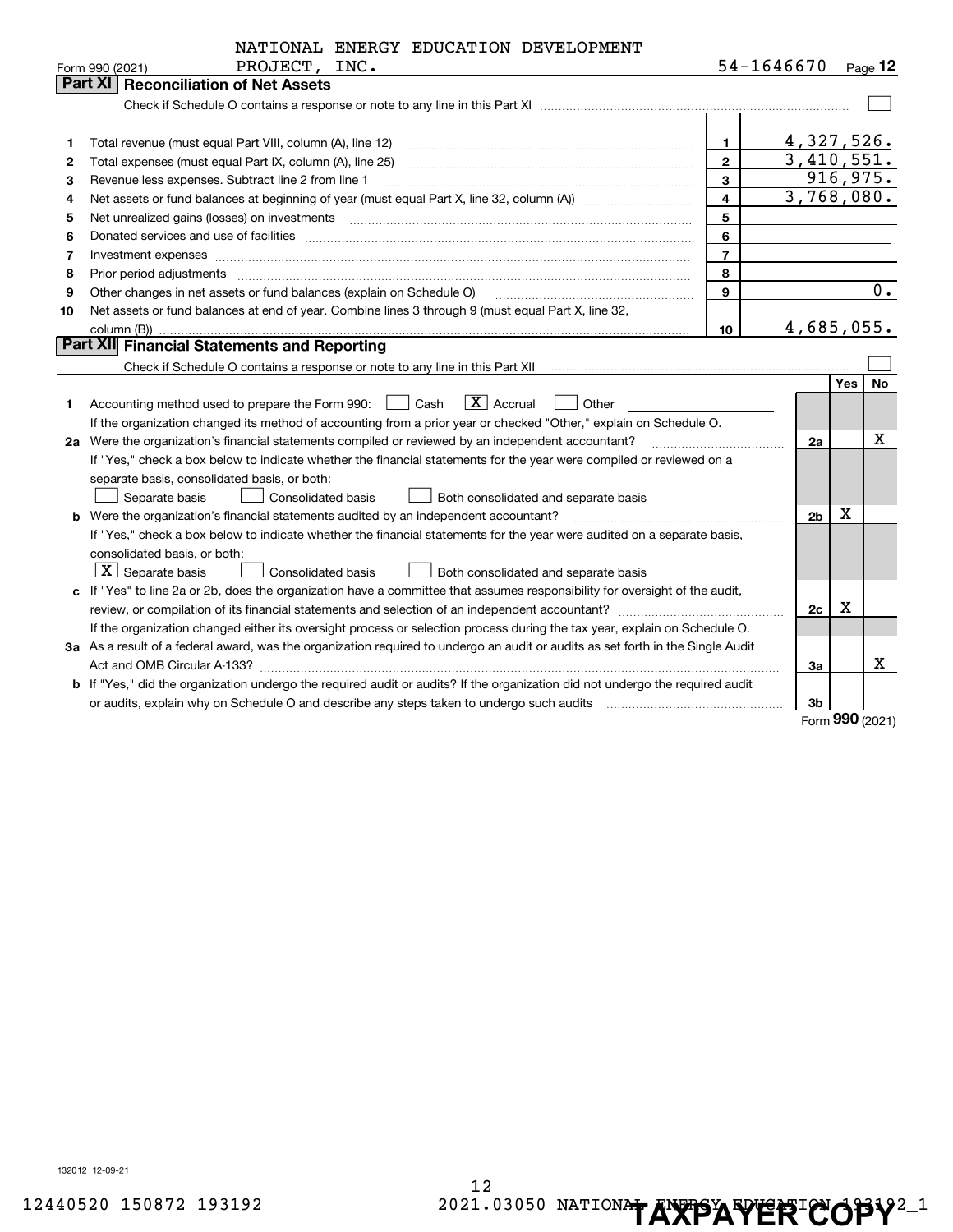| <b>SCHEDULE A</b><br>(Form 990)<br>Department of the Treasury<br>Internal Revenue Service |                                                                                                                                                                                                                                                                                                                                                                                                                                                                                                                                                                           | <b>Public Charity Status and Public Support</b><br>Complete if the organization is a section 501(c)(3) organization or a section<br>4947(a)(1) nonexempt charitable trust.<br>Attach to Form 990 or Form 990-EZ.<br>Go to www.irs.gov/Form990 for instructions and the latest information. |                                                                                    |                                                                                                                                                                                                                                                                                                                                                                                                                                   |     |                                   | OMB No. 1545-0047<br><b>Open to Public</b><br>Inspection |  |                                       |
|-------------------------------------------------------------------------------------------|---------------------------------------------------------------------------------------------------------------------------------------------------------------------------------------------------------------------------------------------------------------------------------------------------------------------------------------------------------------------------------------------------------------------------------------------------------------------------------------------------------------------------------------------------------------------------|--------------------------------------------------------------------------------------------------------------------------------------------------------------------------------------------------------------------------------------------------------------------------------------------|------------------------------------------------------------------------------------|-----------------------------------------------------------------------------------------------------------------------------------------------------------------------------------------------------------------------------------------------------------------------------------------------------------------------------------------------------------------------------------------------------------------------------------|-----|-----------------------------------|----------------------------------------------------------|--|---------------------------------------|
|                                                                                           | Name of the organization                                                                                                                                                                                                                                                                                                                                                                                                                                                                                                                                                  |                                                                                                                                                                                                                                                                                            |                                                                                    | NATIONAL ENERGY EDUCATION DEVELOPMENT                                                                                                                                                                                                                                                                                                                                                                                             |     |                                   |                                                          |  | <b>Employer identification number</b> |
| Part I                                                                                    |                                                                                                                                                                                                                                                                                                                                                                                                                                                                                                                                                                           |                                                                                                                                                                                                                                                                                            | PROJECT, INC.                                                                      | Reason for Public Charity Status. (All organizations must complete this part.) See instructions.                                                                                                                                                                                                                                                                                                                                  |     |                                   |                                                          |  | 54-1646670                            |
|                                                                                           |                                                                                                                                                                                                                                                                                                                                                                                                                                                                                                                                                                           |                                                                                                                                                                                                                                                                                            |                                                                                    |                                                                                                                                                                                                                                                                                                                                                                                                                                   |     |                                   |                                                          |  |                                       |
| 1<br>2<br>3<br>4                                                                          | The organization is not a private foundation because it is: (For lines 1 through 12, check only one box.)<br>A church, convention of churches, or association of churches described in section 170(b)(1)(A)(i).<br>A school described in section 170(b)(1)(A)(ii). (Attach Schedule E (Form 990).)<br>A hospital or a cooperative hospital service organization described in section 170(b)(1)(A)(iii).<br>A medical research organization operated in conjunction with a hospital described in section 170(b)(1)(A)(iii). Enter the hospital's name,<br>city, and state: |                                                                                                                                                                                                                                                                                            |                                                                                    |                                                                                                                                                                                                                                                                                                                                                                                                                                   |     |                                   |                                                          |  |                                       |
| 5                                                                                         |                                                                                                                                                                                                                                                                                                                                                                                                                                                                                                                                                                           |                                                                                                                                                                                                                                                                                            | section 170(b)(1)(A)(iv). (Complete Part II.)                                      | An organization operated for the benefit of a college or university owned or operated by a governmental unit described in                                                                                                                                                                                                                                                                                                         |     |                                   |                                                          |  |                                       |
| 6                                                                                         |                                                                                                                                                                                                                                                                                                                                                                                                                                                                                                                                                                           |                                                                                                                                                                                                                                                                                            |                                                                                    | A federal, state, or local government or governmental unit described in section $170(b)(1)(A)(v)$ .                                                                                                                                                                                                                                                                                                                               |     |                                   |                                                          |  |                                       |
| $\lfloor x \rfloor$<br>$\overline{7}$                                                     |                                                                                                                                                                                                                                                                                                                                                                                                                                                                                                                                                                           |                                                                                                                                                                                                                                                                                            |                                                                                    | An organization that normally receives a substantial part of its support from a governmental unit or from the general public described in                                                                                                                                                                                                                                                                                         |     |                                   |                                                          |  |                                       |
|                                                                                           |                                                                                                                                                                                                                                                                                                                                                                                                                                                                                                                                                                           |                                                                                                                                                                                                                                                                                            | section 170(b)(1)(A)(vi). (Complete Part II.)                                      |                                                                                                                                                                                                                                                                                                                                                                                                                                   |     |                                   |                                                          |  |                                       |
| 8                                                                                         |                                                                                                                                                                                                                                                                                                                                                                                                                                                                                                                                                                           |                                                                                                                                                                                                                                                                                            |                                                                                    | A community trust described in section 170(b)(1)(A)(vi). (Complete Part II.)                                                                                                                                                                                                                                                                                                                                                      |     |                                   |                                                          |  |                                       |
| 9                                                                                         | university:                                                                                                                                                                                                                                                                                                                                                                                                                                                                                                                                                               |                                                                                                                                                                                                                                                                                            |                                                                                    | An agricultural research organization described in section 170(b)(1)(A)(ix) operated in conjunction with a land-grant college<br>or university or a non-land-grant college of agriculture (see instructions). Enter the name, city, and state of the college or                                                                                                                                                                   |     |                                   |                                                          |  |                                       |
| 10                                                                                        |                                                                                                                                                                                                                                                                                                                                                                                                                                                                                                                                                                           |                                                                                                                                                                                                                                                                                            | See section 509(a)(2). (Complete Part III.)                                        | An organization that normally receives (1) more than 33 1/3% of its support from contributions, membership fees, and gross receipts from<br>activities related to its exempt functions, subject to certain exceptions; and (2) no more than 33 1/3% of its support from gross investment<br>income and unrelated business taxable income (less section 511 tax) from businesses acquired by the organization after June 30, 1975. |     |                                   |                                                          |  |                                       |
| 11                                                                                        |                                                                                                                                                                                                                                                                                                                                                                                                                                                                                                                                                                           |                                                                                                                                                                                                                                                                                            |                                                                                    | An organization organized and operated exclusively to test for public safety. See section 509(a)(4).                                                                                                                                                                                                                                                                                                                              |     |                                   |                                                          |  |                                       |
| 12                                                                                        |                                                                                                                                                                                                                                                                                                                                                                                                                                                                                                                                                                           |                                                                                                                                                                                                                                                                                            |                                                                                    | An organization organized and operated exclusively for the benefit of, to perform the functions of, or to carry out the purposes of one or                                                                                                                                                                                                                                                                                        |     |                                   |                                                          |  |                                       |
|                                                                                           |                                                                                                                                                                                                                                                                                                                                                                                                                                                                                                                                                                           |                                                                                                                                                                                                                                                                                            |                                                                                    | more publicly supported organizations described in section 509(a)(1) or section 509(a)(2). See section 509(a)(3). Check the box on                                                                                                                                                                                                                                                                                                |     |                                   |                                                          |  |                                       |
|                                                                                           |                                                                                                                                                                                                                                                                                                                                                                                                                                                                                                                                                                           |                                                                                                                                                                                                                                                                                            |                                                                                    | lines 12a through 12d that describes the type of supporting organization and complete lines 12e, 12f, and 12g.                                                                                                                                                                                                                                                                                                                    |     |                                   |                                                          |  |                                       |
| a                                                                                         |                                                                                                                                                                                                                                                                                                                                                                                                                                                                                                                                                                           |                                                                                                                                                                                                                                                                                            |                                                                                    | Type I. A supporting organization operated, supervised, or controlled by its supported organization(s), typically by giving                                                                                                                                                                                                                                                                                                       |     |                                   |                                                          |  |                                       |
|                                                                                           |                                                                                                                                                                                                                                                                                                                                                                                                                                                                                                                                                                           |                                                                                                                                                                                                                                                                                            |                                                                                    | the supported organization(s) the power to regularly appoint or elect a majority of the directors or trustees of the supporting                                                                                                                                                                                                                                                                                                   |     |                                   |                                                          |  |                                       |
|                                                                                           |                                                                                                                                                                                                                                                                                                                                                                                                                                                                                                                                                                           |                                                                                                                                                                                                                                                                                            | organization. You must complete Part IV, Sections A and B.                         |                                                                                                                                                                                                                                                                                                                                                                                                                                   |     |                                   |                                                          |  |                                       |
| b                                                                                         |                                                                                                                                                                                                                                                                                                                                                                                                                                                                                                                                                                           |                                                                                                                                                                                                                                                                                            |                                                                                    | Type II. A supporting organization supervised or controlled in connection with its supported organization(s), by having                                                                                                                                                                                                                                                                                                           |     |                                   |                                                          |  |                                       |
|                                                                                           |                                                                                                                                                                                                                                                                                                                                                                                                                                                                                                                                                                           |                                                                                                                                                                                                                                                                                            |                                                                                    | control or management of the supporting organization vested in the same persons that control or manage the supported                                                                                                                                                                                                                                                                                                              |     |                                   |                                                          |  |                                       |
|                                                                                           |                                                                                                                                                                                                                                                                                                                                                                                                                                                                                                                                                                           |                                                                                                                                                                                                                                                                                            | organization(s). You must complete Part IV, Sections A and C.                      | Type III functionally integrated. A supporting organization operated in connection with, and functionally integrated with,                                                                                                                                                                                                                                                                                                        |     |                                   |                                                          |  |                                       |
|                                                                                           |                                                                                                                                                                                                                                                                                                                                                                                                                                                                                                                                                                           |                                                                                                                                                                                                                                                                                            |                                                                                    | its supported organization(s) (see instructions). You must complete Part IV, Sections A, D, and E.                                                                                                                                                                                                                                                                                                                                |     |                                   |                                                          |  |                                       |
| d                                                                                         |                                                                                                                                                                                                                                                                                                                                                                                                                                                                                                                                                                           |                                                                                                                                                                                                                                                                                            |                                                                                    | Type III non-functionally integrated. A supporting organization operated in connection with its supported organization(s)                                                                                                                                                                                                                                                                                                         |     |                                   |                                                          |  |                                       |
|                                                                                           |                                                                                                                                                                                                                                                                                                                                                                                                                                                                                                                                                                           |                                                                                                                                                                                                                                                                                            |                                                                                    | that is not functionally integrated. The organization generally must satisfy a distribution requirement and an attentiveness                                                                                                                                                                                                                                                                                                      |     |                                   |                                                          |  |                                       |
|                                                                                           |                                                                                                                                                                                                                                                                                                                                                                                                                                                                                                                                                                           |                                                                                                                                                                                                                                                                                            |                                                                                    | requirement (see instructions). You must complete Part IV, Sections A and D, and Part V.                                                                                                                                                                                                                                                                                                                                          |     |                                   |                                                          |  |                                       |
| е                                                                                         |                                                                                                                                                                                                                                                                                                                                                                                                                                                                                                                                                                           |                                                                                                                                                                                                                                                                                            |                                                                                    | Check this box if the organization received a written determination from the IRS that it is a Type I, Type II, Type III                                                                                                                                                                                                                                                                                                           |     |                                   |                                                          |  |                                       |
|                                                                                           |                                                                                                                                                                                                                                                                                                                                                                                                                                                                                                                                                                           |                                                                                                                                                                                                                                                                                            |                                                                                    | functionally integrated, or Type III non-functionally integrated supporting organization.                                                                                                                                                                                                                                                                                                                                         |     |                                   |                                                          |  |                                       |
|                                                                                           |                                                                                                                                                                                                                                                                                                                                                                                                                                                                                                                                                                           |                                                                                                                                                                                                                                                                                            |                                                                                    |                                                                                                                                                                                                                                                                                                                                                                                                                                   |     |                                   |                                                          |  |                                       |
|                                                                                           | (i) Name of supported                                                                                                                                                                                                                                                                                                                                                                                                                                                                                                                                                     |                                                                                                                                                                                                                                                                                            | Provide the following information about the supported organization(s).<br>(ii) EIN | (iii) Type of organization                                                                                                                                                                                                                                                                                                                                                                                                        |     | (iv) Is the organization listed   | (v) Amount of monetary                                   |  | (vi) Amount of other                  |
|                                                                                           | organization                                                                                                                                                                                                                                                                                                                                                                                                                                                                                                                                                              |                                                                                                                                                                                                                                                                                            |                                                                                    | (described on lines 1-10                                                                                                                                                                                                                                                                                                                                                                                                          | Yes | in your governing document?<br>No | support (see instructions)                               |  | support (see instructions)            |
|                                                                                           |                                                                                                                                                                                                                                                                                                                                                                                                                                                                                                                                                                           |                                                                                                                                                                                                                                                                                            |                                                                                    | above (see instructions))                                                                                                                                                                                                                                                                                                                                                                                                         |     |                                   |                                                          |  |                                       |
|                                                                                           |                                                                                                                                                                                                                                                                                                                                                                                                                                                                                                                                                                           |                                                                                                                                                                                                                                                                                            |                                                                                    |                                                                                                                                                                                                                                                                                                                                                                                                                                   |     |                                   |                                                          |  |                                       |
|                                                                                           |                                                                                                                                                                                                                                                                                                                                                                                                                                                                                                                                                                           |                                                                                                                                                                                                                                                                                            |                                                                                    |                                                                                                                                                                                                                                                                                                                                                                                                                                   |     |                                   |                                                          |  |                                       |
|                                                                                           |                                                                                                                                                                                                                                                                                                                                                                                                                                                                                                                                                                           |                                                                                                                                                                                                                                                                                            |                                                                                    |                                                                                                                                                                                                                                                                                                                                                                                                                                   |     |                                   |                                                          |  |                                       |
|                                                                                           |                                                                                                                                                                                                                                                                                                                                                                                                                                                                                                                                                                           |                                                                                                                                                                                                                                                                                            |                                                                                    |                                                                                                                                                                                                                                                                                                                                                                                                                                   |     |                                   |                                                          |  |                                       |
|                                                                                           |                                                                                                                                                                                                                                                                                                                                                                                                                                                                                                                                                                           |                                                                                                                                                                                                                                                                                            |                                                                                    |                                                                                                                                                                                                                                                                                                                                                                                                                                   |     |                                   |                                                          |  |                                       |
|                                                                                           |                                                                                                                                                                                                                                                                                                                                                                                                                                                                                                                                                                           |                                                                                                                                                                                                                                                                                            |                                                                                    |                                                                                                                                                                                                                                                                                                                                                                                                                                   |     |                                   |                                                          |  |                                       |
| Total                                                                                     |                                                                                                                                                                                                                                                                                                                                                                                                                                                                                                                                                                           |                                                                                                                                                                                                                                                                                            |                                                                                    |                                                                                                                                                                                                                                                                                                                                                                                                                                   |     |                                   |                                                          |  |                                       |

|  | LHA For Paperwork Reduction Act Notice, see the Instructions for Form 990 or 990-EZ. 132021 01-04-22 |  |
|--|------------------------------------------------------------------------------------------------------|--|
|--|------------------------------------------------------------------------------------------------------|--|

**Schedule A (Form 990) 2021** 

## **TAXPAYER COPY**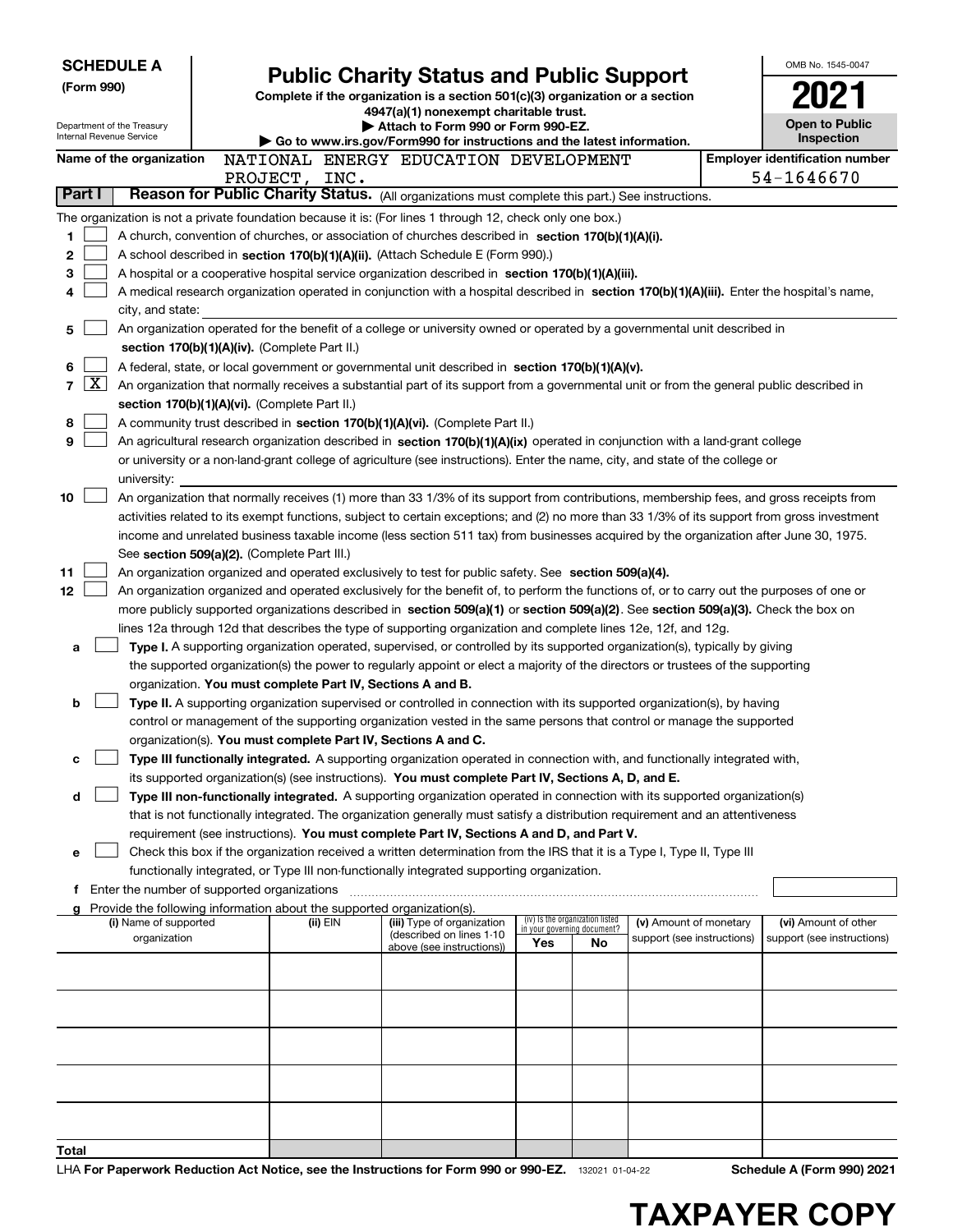|        |  | NATIONAL ENERGY EDUCATION DEVELOPMENT |
|--------|--|---------------------------------------|
| ------ |  |                                       |

**2**PROJECT, INC. 54-1646670 Schedule A (Form 990) 2021 P.ROJ ECT, I.NC 。 5 4-I 6 4 6 6 7 U Page

|         | hedule A (Form 990): |  |
|---------|----------------------|--|
| _______ |                      |  |

**Part II Support Schedule for Organizations Described in Sections 170(b)(1)(A)(iv) and 170(b)(1)(A)(vi)**

(Complete only if you checked the box on line 5, 7, or 8 of Part I or if the organization failed to qualify under Part III. If the organization fails to qualify under the tests listed below, please complete Part III.)

|     | <b>Section A. Public Support</b>                                                                                                               |          |            |            |            |                 |                                          |
|-----|------------------------------------------------------------------------------------------------------------------------------------------------|----------|------------|------------|------------|-----------------|------------------------------------------|
|     | Calendar year (or fiscal year beginning in)                                                                                                    | (a) 2017 | $(b)$ 2018 | $(c)$ 2019 | $(d)$ 2020 | (e) 2021        | (f) Total                                |
|     | 1 Gifts, grants, contributions, and<br>membership fees received. (Do not                                                                       |          |            |            |            |                 |                                          |
|     | include any "unusual grants.")                                                                                                                 | 3297836. | 5204521.   | 4259938.   | 4446355.   |                 | 4207915.21416565.                        |
|     | 2 Tax revenues levied for the organ-                                                                                                           |          |            |            |            |                 |                                          |
|     | ization's benefit and either paid to                                                                                                           |          |            |            |            |                 |                                          |
|     | or expended on its behalf                                                                                                                      |          |            |            |            |                 |                                          |
|     | 3 The value of services or facilities                                                                                                          |          |            |            |            |                 |                                          |
|     | furnished by a governmental unit to                                                                                                            |          |            |            |            |                 |                                          |
|     | the organization without charge                                                                                                                |          |            |            |            |                 |                                          |
|     | 4 Total. Add lines 1 through 3                                                                                                                 | 3297836. | 5204521.   | 4259938.   | 4446355.   |                 | 4207915.21416565.                        |
| 5   | The portion of total contributions                                                                                                             |          |            |            |            |                 |                                          |
|     | by each person (other than a                                                                                                                   |          |            |            |            |                 |                                          |
|     | governmental unit or publicly                                                                                                                  |          |            |            |            |                 |                                          |
|     | supported organization) included                                                                                                               |          |            |            |            |                 |                                          |
|     | on line 1 that exceeds 2% of the                                                                                                               |          |            |            |            |                 |                                          |
|     | amount shown on line 11,                                                                                                                       |          |            |            |            |                 |                                          |
|     | column (f)                                                                                                                                     |          |            |            |            |                 | 9736135.                                 |
|     | 6 Public support. Subtract line 5 from line 4.                                                                                                 |          |            |            |            |                 | 11680430.                                |
|     | <b>Section B. Total Support</b>                                                                                                                |          |            |            |            |                 |                                          |
|     | Calendar year (or fiscal year beginning in)                                                                                                    | (a) 2017 | $(b)$ 2018 | $(c)$ 2019 | $(d)$ 2020 | (e) 2021        | (f) Total                                |
|     | <b>7</b> Amounts from line 4                                                                                                                   | 3297836. | 5204521.   | 4259938.   | 4446355.   |                 | 4207915.21416565.                        |
|     | 8 Gross income from interest,                                                                                                                  |          |            |            |            |                 |                                          |
|     | dividends, payments received on                                                                                                                |          |            |            |            |                 |                                          |
|     | securities loans, rents, royalties,                                                                                                            |          |            |            |            |                 |                                          |
|     | and income from similar sources                                                                                                                | 4,901.   | 14,506.    | 22,674.    | 10,097.    | 3,062.          | 55, 240.                                 |
|     | <b>9</b> Net income from unrelated business                                                                                                    |          |            |            |            |                 |                                          |
|     | activities, whether or not the                                                                                                                 |          |            |            |            |                 |                                          |
|     | business is regularly carried on                                                                                                               |          |            |            |            |                 |                                          |
|     | 10 Other income. Do not include gain                                                                                                           |          |            |            |            |                 |                                          |
|     | or loss from the sale of capital                                                                                                               |          |            |            |            |                 |                                          |
|     | assets (Explain in Part VI.)                                                                                                                   | 6,683.   | 5,318.     | 5,106.     | 10,853.    | 6,305.          | 34, 265.                                 |
|     | 11 Total support. Add lines 7 through 10                                                                                                       |          |            |            |            |                 | 21506070.                                |
|     | <b>12</b> Gross receipts from related activities, etc. (see instructions)                                                                      |          |            |            |            | 12 <sup>2</sup> | 1,889,883.                               |
|     | 13 First 5 years. If the Form 990 is for the organization's first, second, third, fourth, or fifth tax year as a section 501(c)(3)             |          |            |            |            |                 |                                          |
|     | organization, check this box and stop here                                                                                                     |          |            |            |            |                 |                                          |
|     | <b>Section C. Computation of Public Support Percentage</b>                                                                                     |          |            |            |            |                 |                                          |
|     |                                                                                                                                                |          |            |            |            | 14              | 54.31<br>%                               |
|     |                                                                                                                                                |          |            |            |            | 15              | 50.80<br>%                               |
|     | 16a 33 1/3% support test - 2021. If the organization did not check the box on line 13, and line 14 is 33 1/3% or more, check this box and      |          |            |            |            |                 |                                          |
|     | stop here. The organization qualifies as a publicly supported organization                                                                     |          |            |            |            |                 | $\blacktriangleright$ $\boxed{\text{X}}$ |
|     | b 33 1/3% support test - 2020. If the organization did not check a box on line 13 or 16a, and line 15 is 33 1/3% or more, check this box       |          |            |            |            |                 |                                          |
|     | and <b>stop here.</b> The organization qualifies as a publicly supported organization                                                          |          |            |            |            |                 |                                          |
|     | 17a 10% -facts-and-circumstances test - 2021. If the organization did not check a box on line 13, 16a, or 16b, and line 14 is 10% or more,     |          |            |            |            |                 |                                          |
|     | and if the organization meets the facts-and-circumstances test, check this box and stop here. Explain in Part VI how the organization          |          |            |            |            |                 |                                          |
|     | meets the facts-and-circumstances test. The organization qualifies as a publicly supported organization                                        |          |            |            |            |                 |                                          |
|     | <b>b 10% -facts-and-circumstances test - 2020.</b> If the organization did not check a box on line 13, 16a, 16b, or 17a, and line 15 is 10% or |          |            |            |            |                 |                                          |
|     | more, and if the organization meets the facts-and-circumstances test, check this box and stop here. Explain in Part VI how the                 |          |            |            |            |                 |                                          |
|     | organization meets the facts-and-circumstances test. The organization qualifies as a publicly supported organization                           |          |            |            |            |                 |                                          |
| 18. | Private foundation. If the organization did not check a box on line 13, 16a, 16b, 17a, or 17b, check this box and see instructions             |          |            |            |            |                 |                                          |
|     |                                                                                                                                                |          |            |            |            |                 | Schedule A (Form 990) 2021               |

132022 01-04-22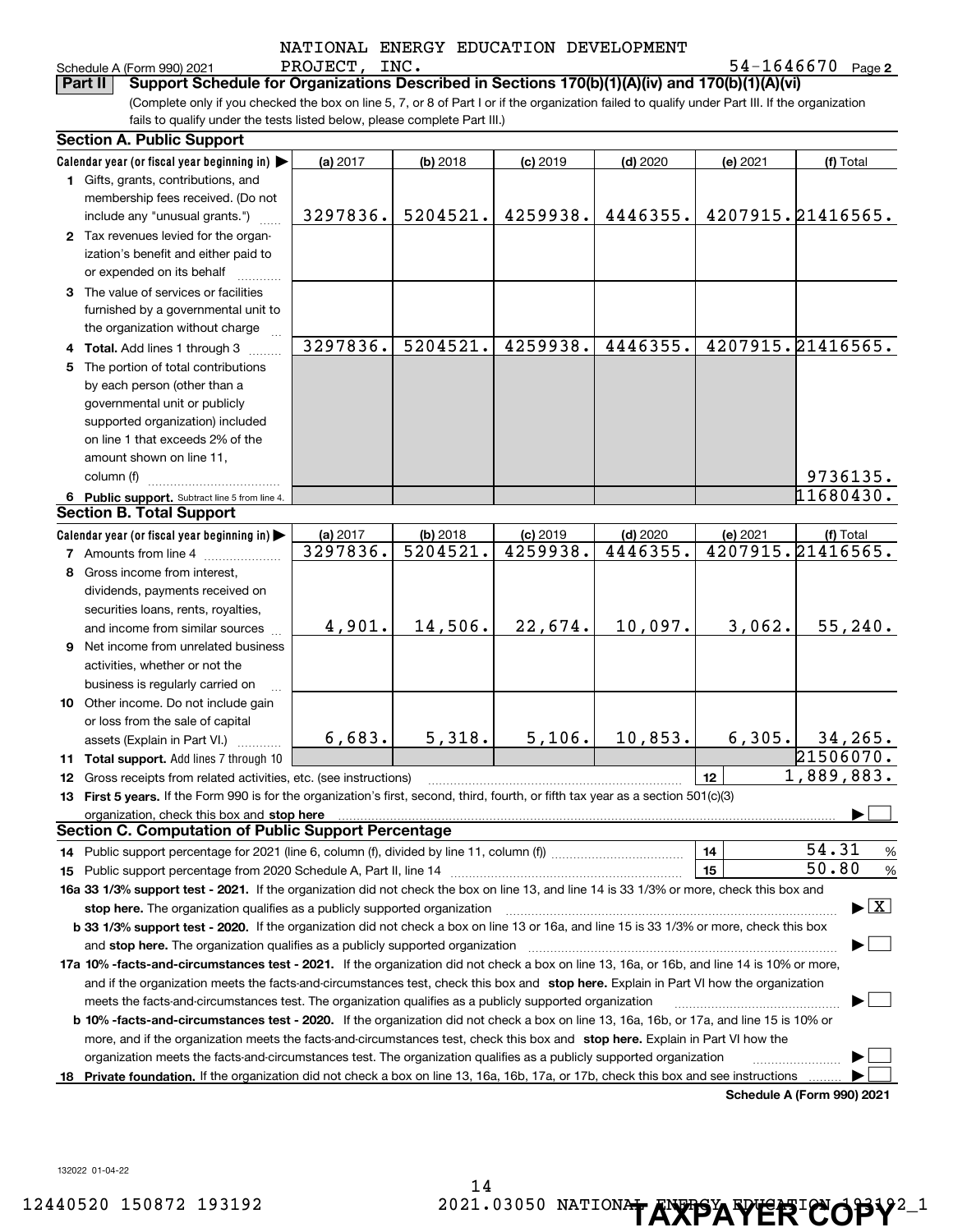Schedule A (Form 990) 2021 PROJECT,INC . 54-1646670 <sub>Page 3</sub>

|  |  |  | Part III   Support Schedule for Organizations Described in Section 509(a)(2) |  |  |  |
|--|--|--|------------------------------------------------------------------------------|--|--|--|
|--|--|--|------------------------------------------------------------------------------|--|--|--|

Part III Support Schedule for Organizations Described in Section 509(a)(2)<br>Complete only if you checked the box on line 10 of Part I or if the organization failed to qualify under Part II. If the organization fails to qualify under the tests listed below, please complete Part II.)

|    | <b>Section A. Public Support</b>                                                                                                                                                                |          |          |            |            |          |                            |   |
|----|-------------------------------------------------------------------------------------------------------------------------------------------------------------------------------------------------|----------|----------|------------|------------|----------|----------------------------|---|
|    | Calendar year (or fiscal year beginning in) $\blacktriangleright$                                                                                                                               | (a) 2017 | (b) 2018 | $(c)$ 2019 | $(d)$ 2020 | (e) 2021 | (f) Total                  |   |
|    | 1 Gifts, grants, contributions, and                                                                                                                                                             |          |          |            |            |          |                            |   |
|    | membership fees received. (Do not                                                                                                                                                               |          |          |            |            |          |                            |   |
|    | include any "unusual grants.")                                                                                                                                                                  |          |          |            |            |          |                            |   |
|    | <b>2</b> Gross receipts from admissions,<br>merchandise sold or services per-<br>formed, or facilities furnished in<br>any activity that is related to the<br>organization's tax-exempt purpose |          |          |            |            |          |                            |   |
|    | 3 Gross receipts from activities that                                                                                                                                                           |          |          |            |            |          |                            |   |
|    | are not an unrelated trade or bus-                                                                                                                                                              |          |          |            |            |          |                            |   |
|    | iness under section 513                                                                                                                                                                         |          |          |            |            |          |                            |   |
|    | 4 Tax revenues levied for the organ-                                                                                                                                                            |          |          |            |            |          |                            |   |
|    | ization's benefit and either paid to                                                                                                                                                            |          |          |            |            |          |                            |   |
|    | or expended on its behalf                                                                                                                                                                       |          |          |            |            |          |                            |   |
|    | .                                                                                                                                                                                               |          |          |            |            |          |                            |   |
|    | 5 The value of services or facilities                                                                                                                                                           |          |          |            |            |          |                            |   |
|    | furnished by a governmental unit to                                                                                                                                                             |          |          |            |            |          |                            |   |
|    | the organization without charge                                                                                                                                                                 |          |          |            |            |          |                            |   |
|    | <b>6 Total.</b> Add lines 1 through 5                                                                                                                                                           |          |          |            |            |          |                            |   |
|    | 7a Amounts included on lines 1, 2, and                                                                                                                                                          |          |          |            |            |          |                            |   |
|    | 3 received from disqualified persons                                                                                                                                                            |          |          |            |            |          |                            |   |
|    | <b>b</b> Amounts included on lines 2 and 3 received<br>from other than disqualified persons that<br>exceed the greater of \$5,000 or 1% of the<br>amount on line 13 for the year                |          |          |            |            |          |                            |   |
|    | c Add lines 7a and 7b                                                                                                                                                                           |          |          |            |            |          |                            |   |
|    | 8 Public support. (Subtract line 7c from line 6.)                                                                                                                                               |          |          |            |            |          |                            |   |
|    | Section B. Total Support                                                                                                                                                                        |          |          |            |            |          |                            |   |
|    | Calendar year (or fiscal year beginning in)                                                                                                                                                     | (a) 2017 | (b) 2018 | $(c)$ 2019 | $(d)$ 2020 | (e) 2021 | (f) Total                  |   |
|    | 9 Amounts from line 6                                                                                                                                                                           |          |          |            |            |          |                            |   |
|    | <b>10a</b> Gross income from interest,<br>dividends, payments received on<br>securities loans, rents, royalties,<br>and income from similar sources                                             |          |          |            |            |          |                            |   |
|    | <b>b</b> Unrelated business taxable income                                                                                                                                                      |          |          |            |            |          |                            |   |
|    | (less section 511 taxes) from businesses                                                                                                                                                        |          |          |            |            |          |                            |   |
|    | acquired after June 30, 1975                                                                                                                                                                    |          |          |            |            |          |                            |   |
|    | c Add lines 10a and 10b                                                                                                                                                                         |          |          |            |            |          |                            |   |
|    | <b>11</b> Net income from unrelated business<br>activities not included on line 10b,<br>whether or not the business is<br>regularly carried on                                                  |          |          |            |            |          |                            |   |
|    | <b>12</b> Other income. Do not include gain<br>or loss from the sale of capital<br>assets (Explain in Part VI.)                                                                                 |          |          |            |            |          |                            |   |
|    | 13 Total support. (Add lines 9, 10c, 11, and 12.)                                                                                                                                               |          |          |            |            |          |                            |   |
|    | 14 First 5 years. If the Form 990 is for the organization's first, second, third, fourth, or fifth tax year as a section 501(c)(3) organization,                                                |          |          |            |            |          |                            |   |
|    | check this box and stop here <i>macuum macuum macuum macuum macuum macuum macuum macuum macuum</i>                                                                                              |          |          |            |            |          |                            |   |
|    | <b>Section C. Computation of Public Support Percentage</b>                                                                                                                                      |          |          |            |            |          |                            |   |
|    | 15 Public support percentage for 2021 (line 8, column (f), divided by line 13, column (f))                                                                                                      |          |          |            |            | 15       |                            | % |
|    | 16 Public support percentage from 2020 Schedule A, Part III, line 15                                                                                                                            |          |          |            |            | 16       |                            | % |
|    | <b>Section D. Computation of Investment Income Percentage</b>                                                                                                                                   |          |          |            |            |          |                            |   |
|    |                                                                                                                                                                                                 |          |          |            |            |          |                            |   |
|    | 17 Investment income percentage for 2021 (line 10c, column (f), divided by line 13, column (f))                                                                                                 |          |          |            |            | 17       |                            | % |
|    | 18 Investment income percentage from 2020 Schedule A, Part III, line 17                                                                                                                         |          |          |            |            | 18       |                            | % |
|    | 19a 33 1/3% support tests - 2021. If the organization did not check the box on line 14, and line 15 is more than 33 1/3%, and line 17 is not                                                    |          |          |            |            |          |                            |   |
|    | more than 33 1/3%, check this box and stop here. The organization qualifies as a publicly supported organization                                                                                |          |          |            |            |          |                            |   |
|    | b 33 1/3% support tests - 2020. If the organization did not check a box on line 14 or line 19a, and line 16 is more than 33 1/3%, and                                                           |          |          |            |            |          |                            |   |
|    | line 18 is not more than 33 1/3%, check this box and stop here. The organization qualifies as a publicly supported organization                                                                 |          |          |            |            |          |                            |   |
| 20 | Private foundation. If the organization did not check a box on line 14, 19a, or 19b, check this box and see instructions                                                                        |          |          |            |            |          |                            |   |
|    | 132023 01-04-22                                                                                                                                                                                 |          |          |            |            |          | Schedule A (Form 990) 2021 |   |

15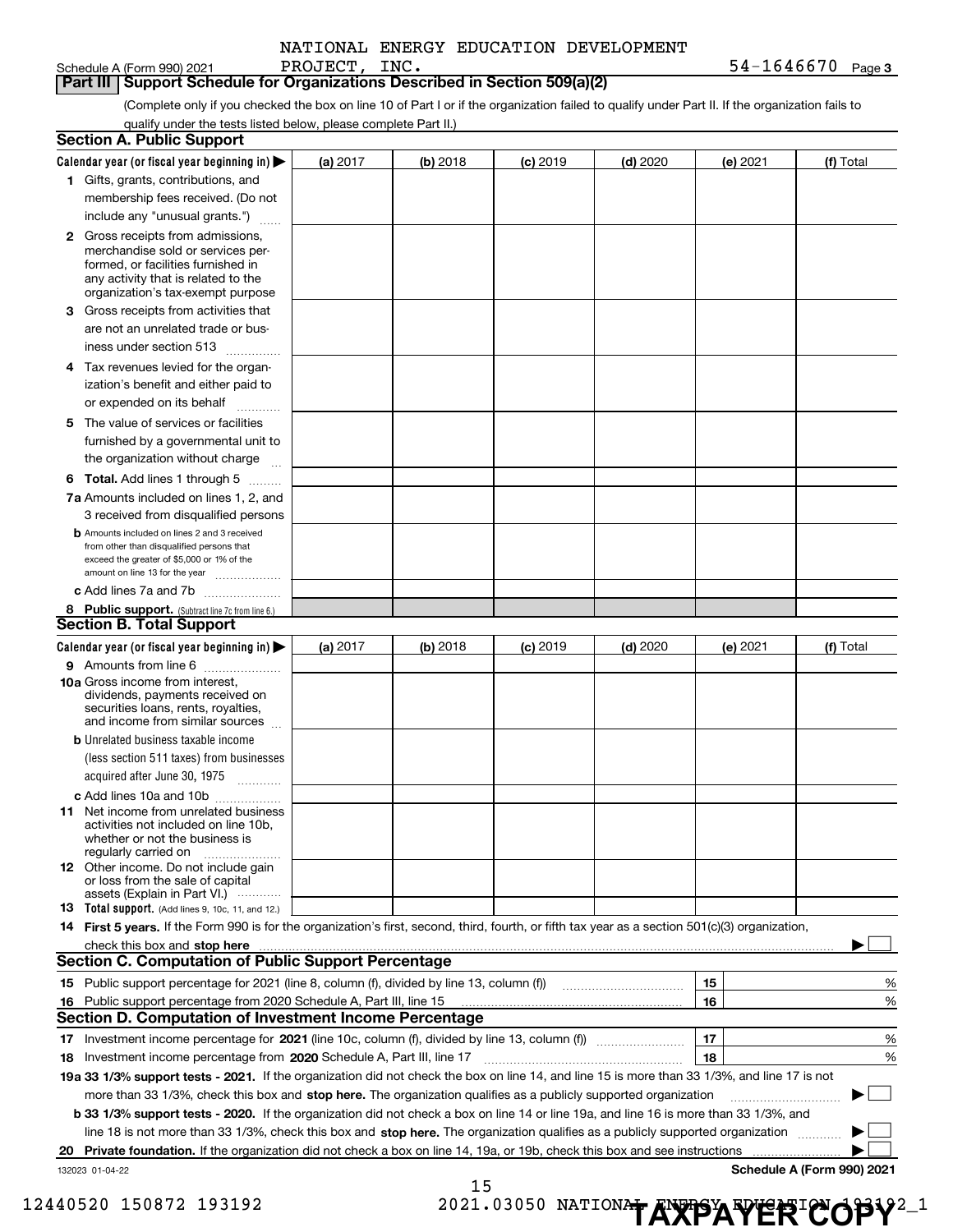**4**PROJECT, INC. 54-1646670

**Yes No**

#### Schedule A (Form 990) 2021 PROJECT,  $INC$ . **Part IV Supporting Organizations**

(Complete only if you checked a box in line 12 on Part I. If you checked box 12a, Part I, complete Sections A

and B. If you checked box 12b, Part I, complete Sections A and C. If you checked box 12c, Part I, complete

Sections A, D, and E. If you checked box 12d, Part I, complete Sections A and D, and complete Part V.)

#### **Section A. All Supporting Organizations**

- **1** Are all of the organization's supported organizations listed by name in the organization's governing documents? If "No," describe in **Part VI** how the supported organizations are designated. If designated by *class or purpose, describe the designation. If historic and continuing relationship, explain.*
- **2** Did the organization have any supported organization that does not have an IRS determination of status under section 509(a)(1) or (2)? If "Yes," explain in Part VI how the organization determined that the supported *organization was described in section 509(a)(1) or (2).*
- **3a** Did the organization have a supported organization described in section 501(c)(4), (5), or (6)? If "Yes," answer *lines 3b and 3c below.*
- **b** Did the organization confirm that each supported organization qualified under section 501(c)(4), (5), or (6) and satisfied the public support tests under section 509(a)(2)? If "Yes," describe in **Part VI** when and how the *organization made the determination.*
- **c**Did the organization ensure that all support to such organizations was used exclusively for section 170(c)(2)(B) purposes? If "Yes," explain in **Part VI** what controls the organization put in place to ensure such use.
- **4a***If* Was any supported organization not organized in the United States ("foreign supported organization")? *"Yes," and if you checked box 12a or 12b in Part I, answer lines 4b and 4c below.*
- **b** Did the organization have ultimate control and discretion in deciding whether to make grants to the foreign supported organization? If "Yes," describe in **Part VI** how the organization had such control and discretion *despite being controlled or supervised by or in connection with its supported organizations.*
- **c** Did the organization support any foreign supported organization that does not have an IRS determination under sections 501(c)(3) and 509(a)(1) or (2)? If "Yes," explain in **Part VI** what controls the organization used *to ensure that all support to the foreign supported organization was used exclusively for section 170(c)(2)(B) purposes.*
- **5a** Did the organization add, substitute, or remove any supported organizations during the tax year? If "Yes," answer lines 5b and 5c below (if applicable). Also, provide detail in **Part VI,** including (i) the names and EIN *numbers of the supported organizations added, substituted, or removed; (ii) the reasons for each such action; (iii) the authority under the organization's organizing document authorizing such action; and (iv) how the action was accomplished (such as by amendment to the organizing document).*
- **b** Type I or Type II only. Was any added or substituted supported organization part of a class already designated in the organization's organizing document?
- **cSubstitutions only.**  Was the substitution the result of an event beyond the organization's control?
- **6** Did the organization provide support (whether in the form of grants or the provision of services or facilities) to **Part VI.** *If "Yes," provide detail in* support or benefit one or more of the filing organization's supported organizations? anyone other than (i) its supported organizations, (ii) individuals that are part of the charitable class benefited by one or more of its supported organizations, or (iii) other supporting organizations that also
- **7**Did the organization provide a grant, loan, compensation, or other similar payment to a substantial contributor *If "Yes," complete Part I of Schedule L (Form 990).* regard to a substantial contributor? (as defined in section 4958(c)(3)(C)), a family member of a substantial contributor, or a 35% controlled entity with
- **8** Did the organization make a loan to a disqualified person (as defined in section 4958) not described on line 7? *If "Yes," complete Part I of Schedule L (Form 990).*
- **9a** Was the organization controlled directly or indirectly at any time during the tax year by one or more in section 509(a)(1) or (2))? If "Yes," *provide detail in* <code>Part VI.</code> disqualified persons, as defined in section 4946 (other than foundation managers and organizations described
- **b**the supporting organization had an interest? If "Yes," provide detail in P**art VI**. Did one or more disqualified persons (as defined on line 9a) hold a controlling interest in any entity in which
- **c**Did a disqualified person (as defined on line 9a) have an ownership interest in, or derive any personal benefit from, assets in which the supporting organization also had an interest? If "Yes," provide detail in P**art VI.**
- **10a** Was the organization subject to the excess business holdings rules of section 4943 because of section supporting organizations)? If "Yes," answer line 10b below. 4943(f) (regarding certain Type II supporting organizations, and all Type III non-functionally integrated
- **b** Did the organization have any excess business holdings in the tax year? (Use Schedule C, Form 4720, to *determine whether the organization had excess business holdings.)*

132024 01-04-21

16

**123a3b3c4a4b4c5a 5b5c6789a 9b9c10a10bSchedule A (Form 990) 2021**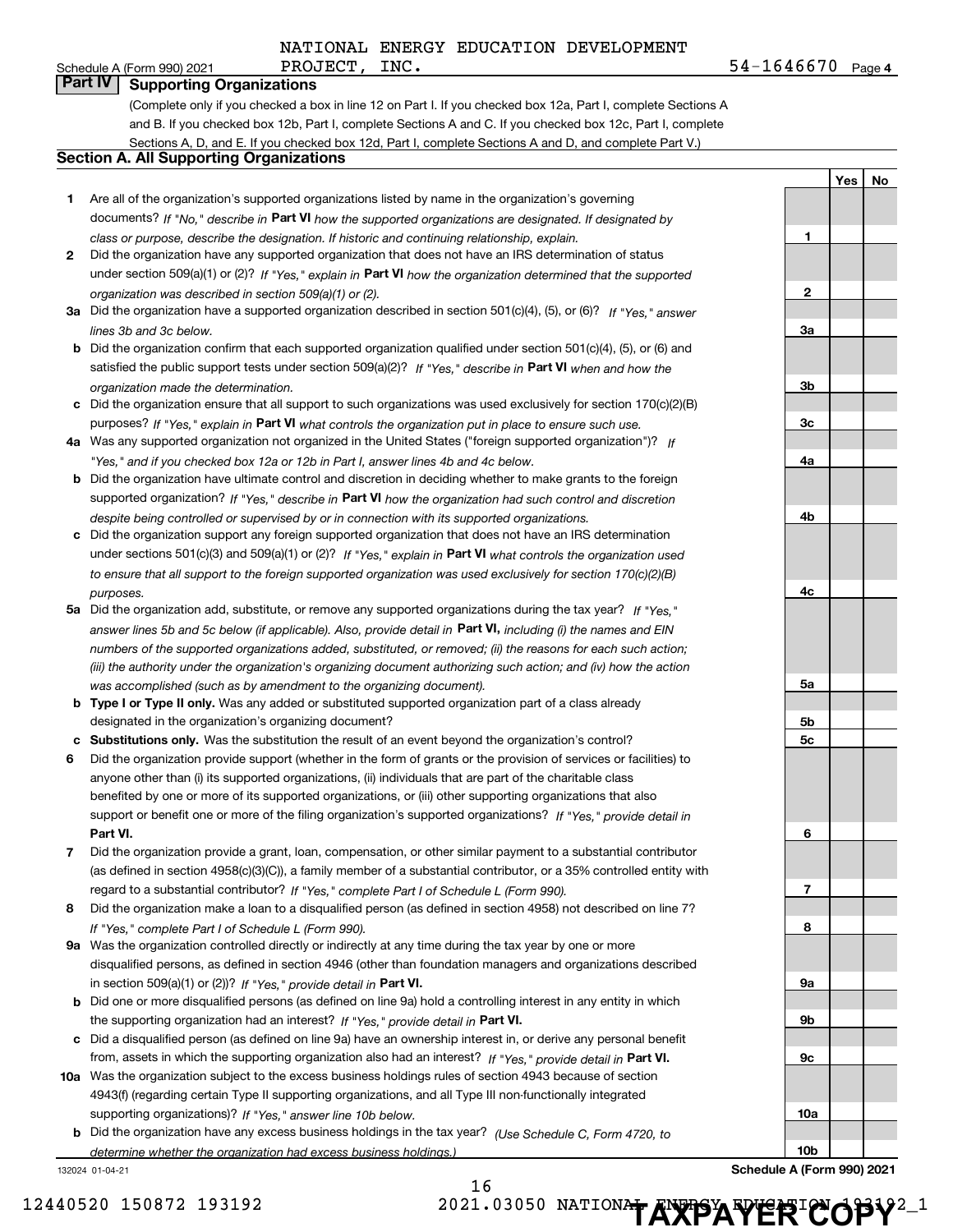|  |  |  |  | NATIONAL ENERGY EDUCATION DEVELOPMENT |
|--|--|--|--|---------------------------------------|
|--|--|--|--|---------------------------------------|

|        | Schedule A (Form 990) 2021                                                                                             | PROJECT, INC. |                                                                                                                                                                                                                                                                                                                                                                                                                                                                                                                                                                                                                                                                                                                                                                          | $54 - 1646670$ Page 5 |            |     |
|--------|------------------------------------------------------------------------------------------------------------------------|---------------|--------------------------------------------------------------------------------------------------------------------------------------------------------------------------------------------------------------------------------------------------------------------------------------------------------------------------------------------------------------------------------------------------------------------------------------------------------------------------------------------------------------------------------------------------------------------------------------------------------------------------------------------------------------------------------------------------------------------------------------------------------------------------|-----------------------|------------|-----|
|        | <b>Supporting Organizations (continued)</b><br>Part IV                                                                 |               |                                                                                                                                                                                                                                                                                                                                                                                                                                                                                                                                                                                                                                                                                                                                                                          |                       |            |     |
|        |                                                                                                                        |               |                                                                                                                                                                                                                                                                                                                                                                                                                                                                                                                                                                                                                                                                                                                                                                          |                       | Yes        | No  |
| 11     | Has the organization accepted a gift or contribution from any of the following persons?                                |               |                                                                                                                                                                                                                                                                                                                                                                                                                                                                                                                                                                                                                                                                                                                                                                          |                       |            |     |
|        |                                                                                                                        |               | a A person who directly or indirectly controls, either alone or together with persons described on lines 11b and                                                                                                                                                                                                                                                                                                                                                                                                                                                                                                                                                                                                                                                         |                       |            |     |
|        | 11c below, the governing body of a supported organization?                                                             |               |                                                                                                                                                                                                                                                                                                                                                                                                                                                                                                                                                                                                                                                                                                                                                                          | 11a                   |            |     |
|        | <b>b</b> A family member of a person described on line 11a above?                                                      |               |                                                                                                                                                                                                                                                                                                                                                                                                                                                                                                                                                                                                                                                                                                                                                                          | 11 <sub>b</sub>       |            |     |
|        |                                                                                                                        |               | c A 35% controlled entity of a person described on line 11a or 11b above? If "Yes" to line 11a, 11b, or 11c, provide                                                                                                                                                                                                                                                                                                                                                                                                                                                                                                                                                                                                                                                     |                       |            |     |
|        | detail in Part VI.                                                                                                     |               |                                                                                                                                                                                                                                                                                                                                                                                                                                                                                                                                                                                                                                                                                                                                                                          | 11c                   |            |     |
|        | <b>Section B. Type I Supporting Organizations</b>                                                                      |               |                                                                                                                                                                                                                                                                                                                                                                                                                                                                                                                                                                                                                                                                                                                                                                          |                       |            |     |
|        |                                                                                                                        |               |                                                                                                                                                                                                                                                                                                                                                                                                                                                                                                                                                                                                                                                                                                                                                                          |                       |            |     |
| 1      |                                                                                                                        |               | Did the governing body, members of the governing body, officers acting in their official capacity, or membership of one or<br>more supported organizations have the power to regularly appoint or elect at least a majority of the organization's officers,<br>directors, or trustees at all times during the tax year? If "No," describe in Part VI how the supported organization(s)<br>effectively operated, supervised, or controlled the organization's activities. If the organization had more than one supported<br>organization, describe how the powers to appoint and/or remove officers, directors, or trustees were allocated among the<br>supported organizations and what conditions or restrictions, if any, applied to such powers during the tax year. | 1                     | Yes        | No  |
| 2      |                                                                                                                        |               | Did the organization operate for the benefit of any supported organization other than the supported                                                                                                                                                                                                                                                                                                                                                                                                                                                                                                                                                                                                                                                                      |                       |            |     |
|        |                                                                                                                        |               | organization(s) that operated, supervised, or controlled the supporting organization? If "Yes," explain in                                                                                                                                                                                                                                                                                                                                                                                                                                                                                                                                                                                                                                                               |                       |            |     |
|        |                                                                                                                        |               | Part VI how providing such benefit carried out the purposes of the supported organization(s) that operated,                                                                                                                                                                                                                                                                                                                                                                                                                                                                                                                                                                                                                                                              |                       |            |     |
|        | supervised, or controlled the supporting organization.                                                                 |               |                                                                                                                                                                                                                                                                                                                                                                                                                                                                                                                                                                                                                                                                                                                                                                          | 2                     |            |     |
|        | <b>Section C. Type II Supporting Organizations</b>                                                                     |               |                                                                                                                                                                                                                                                                                                                                                                                                                                                                                                                                                                                                                                                                                                                                                                          |                       |            |     |
|        |                                                                                                                        |               |                                                                                                                                                                                                                                                                                                                                                                                                                                                                                                                                                                                                                                                                                                                                                                          |                       | Yes        | No  |
| 1      |                                                                                                                        |               | Were a majority of the organization's directors or trustees during the tax year also a majority of the directors                                                                                                                                                                                                                                                                                                                                                                                                                                                                                                                                                                                                                                                         |                       |            |     |
|        |                                                                                                                        |               | or trustees of each of the organization's supported organization(s)? If "No," describe in Part VI how control                                                                                                                                                                                                                                                                                                                                                                                                                                                                                                                                                                                                                                                            |                       |            |     |
|        |                                                                                                                        |               | or management of the supporting organization was vested in the same persons that controlled or managed                                                                                                                                                                                                                                                                                                                                                                                                                                                                                                                                                                                                                                                                   |                       |            |     |
|        | the supported organization(s).                                                                                         |               |                                                                                                                                                                                                                                                                                                                                                                                                                                                                                                                                                                                                                                                                                                                                                                          | 1                     |            |     |
|        | <b>Section D. All Type III Supporting Organizations</b>                                                                |               |                                                                                                                                                                                                                                                                                                                                                                                                                                                                                                                                                                                                                                                                                                                                                                          |                       |            |     |
|        |                                                                                                                        |               |                                                                                                                                                                                                                                                                                                                                                                                                                                                                                                                                                                                                                                                                                                                                                                          |                       | Yes        | No  |
| 1      |                                                                                                                        |               | Did the organization provide to each of its supported organizations, by the last day of the fifth month of the                                                                                                                                                                                                                                                                                                                                                                                                                                                                                                                                                                                                                                                           |                       |            |     |
|        |                                                                                                                        |               | organization's tax year, (i) a written notice describing the type and amount of support provided during the prior tax                                                                                                                                                                                                                                                                                                                                                                                                                                                                                                                                                                                                                                                    |                       |            |     |
|        |                                                                                                                        |               | year, (ii) a copy of the Form 990 that was most recently filed as of the date of notification, and (iii) copies of the                                                                                                                                                                                                                                                                                                                                                                                                                                                                                                                                                                                                                                                   |                       |            |     |
|        |                                                                                                                        |               | organization's governing documents in effect on the date of notification, to the extent not previously provided?                                                                                                                                                                                                                                                                                                                                                                                                                                                                                                                                                                                                                                                         | 1                     |            |     |
| 2      |                                                                                                                        |               | Were any of the organization's officers, directors, or trustees either (i) appointed or elected by the supported                                                                                                                                                                                                                                                                                                                                                                                                                                                                                                                                                                                                                                                         |                       |            |     |
|        |                                                                                                                        |               | organization(s) or (ii) serving on the governing body of a supported organization? If "No," explain in Part VI how                                                                                                                                                                                                                                                                                                                                                                                                                                                                                                                                                                                                                                                       |                       |            |     |
|        |                                                                                                                        |               | the organization maintained a close and continuous working relationship with the supported organization(s).                                                                                                                                                                                                                                                                                                                                                                                                                                                                                                                                                                                                                                                              | 2                     |            |     |
| 3      |                                                                                                                        |               | By reason of the relationship described on line 2, above, did the organization's supported organizations have a                                                                                                                                                                                                                                                                                                                                                                                                                                                                                                                                                                                                                                                          |                       |            |     |
|        |                                                                                                                        |               | significant voice in the organization's investment policies and in directing the use of the organization's                                                                                                                                                                                                                                                                                                                                                                                                                                                                                                                                                                                                                                                               |                       |            |     |
|        |                                                                                                                        |               | income or assets at all times during the tax year? If "Yes," describe in Part VI the role the organization's                                                                                                                                                                                                                                                                                                                                                                                                                                                                                                                                                                                                                                                             |                       |            |     |
|        |                                                                                                                        |               |                                                                                                                                                                                                                                                                                                                                                                                                                                                                                                                                                                                                                                                                                                                                                                          | 3                     |            |     |
|        | supported organizations played in this regard.<br>Section E. Type III Functionally Integrated Supporting Organizations |               |                                                                                                                                                                                                                                                                                                                                                                                                                                                                                                                                                                                                                                                                                                                                                                          |                       |            |     |
|        |                                                                                                                        |               |                                                                                                                                                                                                                                                                                                                                                                                                                                                                                                                                                                                                                                                                                                                                                                          |                       |            |     |
| 1<br>a | The organization satisfied the Activities Test. Complete line 2 below.                                                 |               | Check the box next to the method that the organization used to satisfy the Integral Part Test during the year (see instructions).                                                                                                                                                                                                                                                                                                                                                                                                                                                                                                                                                                                                                                        |                       |            |     |
| b      |                                                                                                                        |               | The organization is the parent of each of its supported organizations. Complete line 3 below.                                                                                                                                                                                                                                                                                                                                                                                                                                                                                                                                                                                                                                                                            |                       |            |     |
| c      |                                                                                                                        |               | The organization supported a governmental entity. Describe in Part VI how you supported a governmental entity (see instructions).                                                                                                                                                                                                                                                                                                                                                                                                                                                                                                                                                                                                                                        |                       |            |     |
| 2      | Activities Test. Answer lines 2a and 2b below.                                                                         |               |                                                                                                                                                                                                                                                                                                                                                                                                                                                                                                                                                                                                                                                                                                                                                                          |                       | <b>Yes</b> | No. |
| а      |                                                                                                                        |               | Did substantially all of the organization's activities during the tax year directly further the exempt purposes of                                                                                                                                                                                                                                                                                                                                                                                                                                                                                                                                                                                                                                                       |                       |            |     |
|        |                                                                                                                        |               | the supported organization(s) to which the organization was responsive? If "Yes," then in Part VI identify                                                                                                                                                                                                                                                                                                                                                                                                                                                                                                                                                                                                                                                               |                       |            |     |
|        |                                                                                                                        |               | those supported organizations and explain how these activities directly furthered their exempt purposes,                                                                                                                                                                                                                                                                                                                                                                                                                                                                                                                                                                                                                                                                 |                       |            |     |
|        |                                                                                                                        |               | how the organization was responsive to those supported organizations, and how the organization determined                                                                                                                                                                                                                                                                                                                                                                                                                                                                                                                                                                                                                                                                |                       |            |     |
|        | that these activities constituted substantially all of its activities.                                                 |               |                                                                                                                                                                                                                                                                                                                                                                                                                                                                                                                                                                                                                                                                                                                                                                          | 2a                    |            |     |
| b      |                                                                                                                        |               | Did the activities described on line 2a, above, constitute activities that, but for the organization's involvement,                                                                                                                                                                                                                                                                                                                                                                                                                                                                                                                                                                                                                                                      |                       |            |     |
|        |                                                                                                                        |               | one or more of the organization's supported organization(s) would have been engaged in? If "Yes," explain in                                                                                                                                                                                                                                                                                                                                                                                                                                                                                                                                                                                                                                                             |                       |            |     |
|        |                                                                                                                        |               | <b>Part VI</b> the reasons for the organization's position that its supported organization(s) would have engaged in                                                                                                                                                                                                                                                                                                                                                                                                                                                                                                                                                                                                                                                      |                       |            |     |
|        | these activities but for the organization's involvement.                                                               |               |                                                                                                                                                                                                                                                                                                                                                                                                                                                                                                                                                                                                                                                                                                                                                                          | 2b                    |            |     |
| З      | Parent of Supported Organizations. Answer lines 3a and 3b below.                                                       |               |                                                                                                                                                                                                                                                                                                                                                                                                                                                                                                                                                                                                                                                                                                                                                                          |                       |            |     |
|        |                                                                                                                        |               | a Did the organization have the power to regularly appoint or elect a majority of the officers, directors, or                                                                                                                                                                                                                                                                                                                                                                                                                                                                                                                                                                                                                                                            |                       |            |     |

trustees of each of the supported organizations? If "Yes" or "No" provide details in **Part VI.** 

**b** Did the organization exercise a substantial degree of direction over the policies, programs, and activities of each of its supported organizations? If "Yes," describe in **Part VI** the role played by the organization in this regard.<br>.

132025 01-04-22

| --<br>٠ | - | − |  |
|---------|---|---|--|

12440520 150872 193192 **2021.03050 NATIONAL ENERGY ERICOPY**<sup>2</sup><sup>1</sup>

**3a**

**3b**

**Schedule A (Form 990) 2021**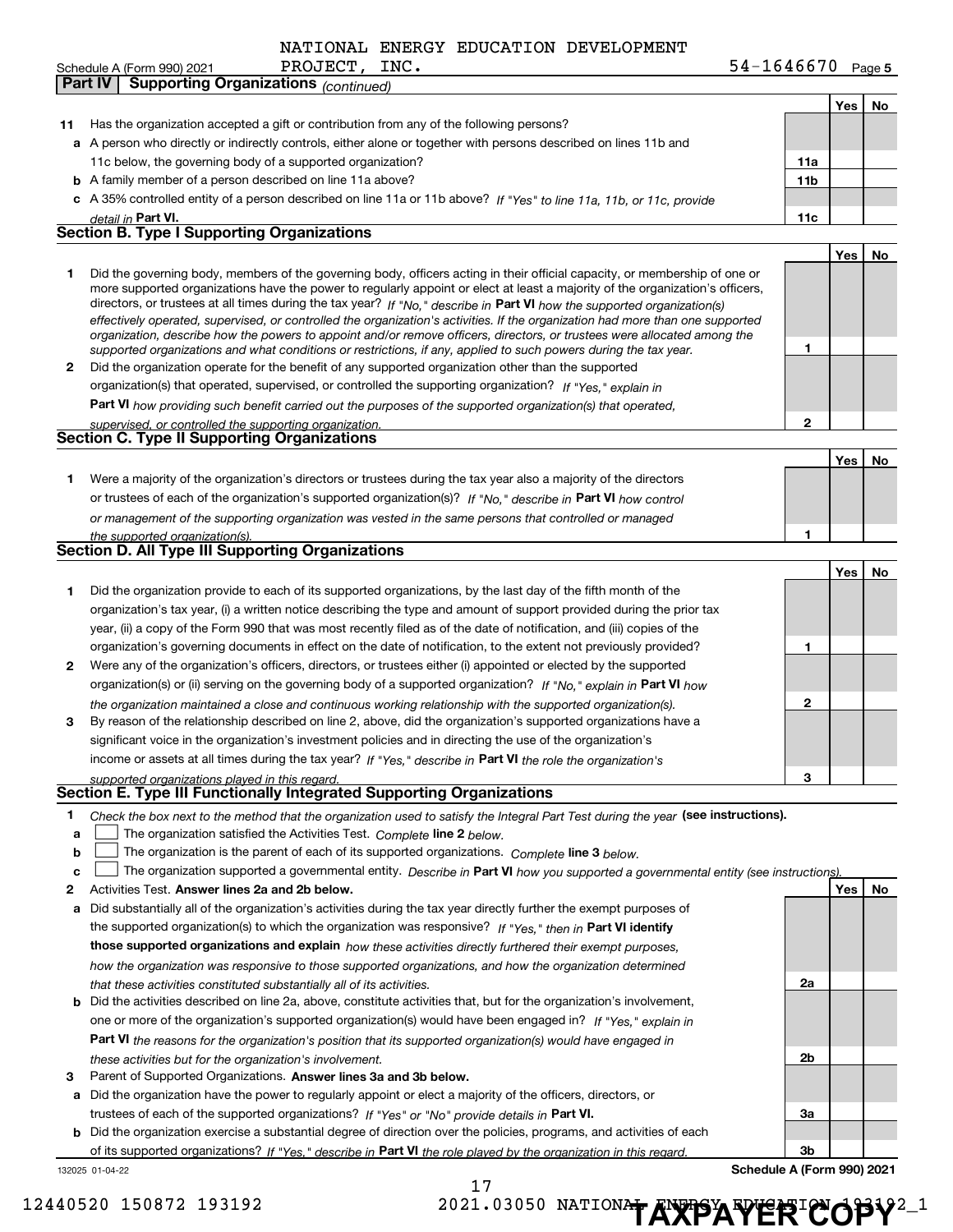|                | NATIONAL ENERGY EDUCATION DEVELOPMENT                                                                                                          |                |                |                                |
|----------------|------------------------------------------------------------------------------------------------------------------------------------------------|----------------|----------------|--------------------------------|
|                | PROJECT, INC.<br>Schedule A (Form 990) 2021                                                                                                    |                |                | $54 - 1646670$ Page 6          |
|                | Type III Non-Functionally Integrated 509(a)(3) Supporting Organizations<br><b>Part V</b>                                                       |                |                |                                |
| 1              | Check here if the organization satisfied the Integral Part Test as a qualifying trust on Nov. 20, 1970 (explain in Part VI). See instructions. |                |                |                                |
|                | All other Type III non-functionally integrated supporting organizations must complete Sections A through E.                                    |                |                |                                |
|                | Section A - Adjusted Net Income                                                                                                                |                | (A) Prior Year | (B) Current Year<br>(optional) |
| 1              | Net short-term capital gain                                                                                                                    | 1              |                |                                |
| 2              | Recoveries of prior-year distributions                                                                                                         | $\mathbf{2}$   |                |                                |
| 3              | Other gross income (see instructions)                                                                                                          | 3              |                |                                |
| 4              | Add lines 1 through 3.                                                                                                                         | 4              |                |                                |
| 5              | Depreciation and depletion                                                                                                                     | 5              |                |                                |
| 6              | Portion of operating expenses paid or incurred for production or                                                                               |                |                |                                |
|                | collection of gross income or for management, conservation, or                                                                                 |                |                |                                |
|                | maintenance of property held for production of income (see instructions)                                                                       | 6              |                |                                |
| 7              | Other expenses (see instructions)                                                                                                              | $\overline{7}$ |                |                                |
| 8              | <b>Adjusted Net Income</b> (subtract lines 5, 6, and 7 from line 4)                                                                            | 8              |                |                                |
|                | <b>Section B - Minimum Asset Amount</b>                                                                                                        |                | (A) Prior Year | (B) Current Year<br>(optional) |
| 1              | Aggregate fair market value of all non-exempt-use assets (see                                                                                  |                |                |                                |
|                | instructions for short tax year or assets held for part of year):                                                                              |                |                |                                |
|                | a Average monthly value of securities                                                                                                          | 1a             |                |                                |
|                | <b>b</b> Average monthly cash balances                                                                                                         | 1b             |                |                                |
|                | c Fair market value of other non-exempt-use assets                                                                                             | 1c             |                |                                |
|                | d Total (add lines 1a, 1b, and 1c)                                                                                                             | 1d             |                |                                |
|                | e Discount claimed for blockage or other factors                                                                                               |                |                |                                |
|                | (explain in detail in Part VI):                                                                                                                |                |                |                                |
| $\mathbf{2}$   | Acquisition indebtedness applicable to non-exempt-use assets                                                                                   | $\mathbf{2}$   |                |                                |
| 3              | Subtract line 2 from line 1d.                                                                                                                  | 3              |                |                                |
| 4              | Cash deemed held for exempt use. Enter 0.015 of line 3 (for greater amount,                                                                    |                |                |                                |
|                | see instructions).                                                                                                                             | 4              |                |                                |
| 5              | Net value of non-exempt-use assets (subtract line 4 from line 3)                                                                               | 5              |                |                                |
| 6              | Multiply line 5 by 0.035.                                                                                                                      | 6              |                |                                |
| 7              | Recoveries of prior-year distributions                                                                                                         | 7              |                |                                |
| 8              | <b>Minimum Asset Amount</b> (add line 7 to line 6)                                                                                             | 8              |                |                                |
|                | <b>Section C - Distributable Amount</b>                                                                                                        |                |                | <b>Current Year</b>            |
| 1              | Adjusted net income for prior year (from Section A, line 8, column A)                                                                          | 1              |                |                                |
| 2              | Enter 0.85 of line 1.                                                                                                                          | $\mathbf{2}$   |                |                                |
| 3              | Minimum asset amount for prior year (from Section B, line 8, column A)                                                                         | 3              |                |                                |
| 4              | Enter greater of line 2 or line 3.                                                                                                             | 4              |                |                                |
| 5              | Income tax imposed in prior year                                                                                                               | 5              |                |                                |
| 6              | <b>Distributable Amount.</b> Subtract line 5 from line 4, unless subject to                                                                    |                |                |                                |
|                | emergency temporary reduction (see instructions).                                                                                              | 6              |                |                                |
| $\overline{7}$ | Check here if the current year is the organization's first as a non-functionally integrated Type III supporting organization (see              |                |                |                                |

instructions).

**Schedule A (Form 990) 2021**

132026 01-04-22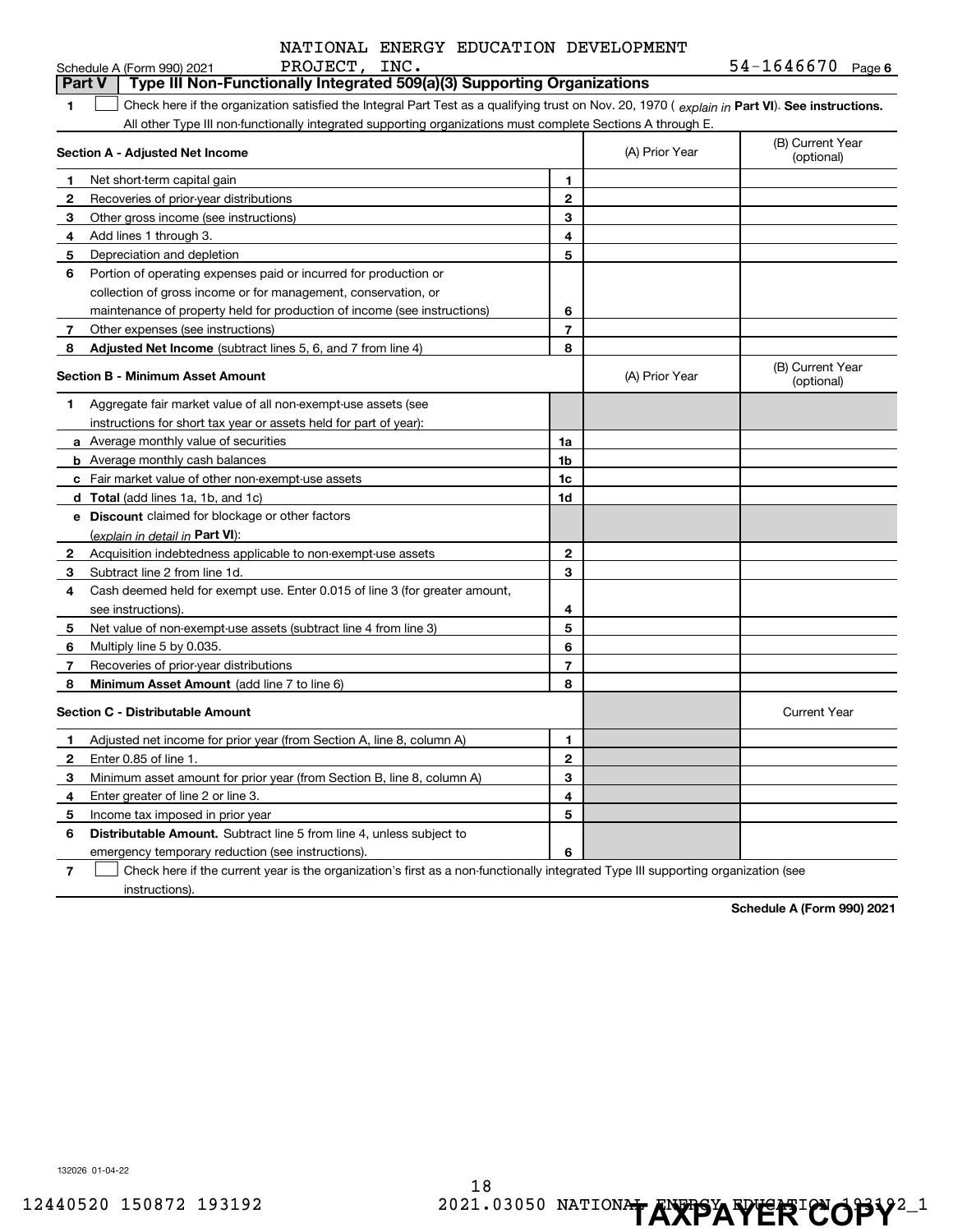| $54 - 1646670$ Page 7 |  |
|-----------------------|--|
|-----------------------|--|

|               | PROJECT, INC.<br>Schedule A (Form 990) 2021                                                |                                    |                                               |                | $54 - 1646670$ Page 7                            |
|---------------|--------------------------------------------------------------------------------------------|------------------------------------|-----------------------------------------------|----------------|--------------------------------------------------|
| <b>Part V</b> | Type III Non-Functionally Integrated 509(a)(3) Supporting Organizations                    |                                    | (continued)                                   |                |                                                  |
|               | <b>Section D - Distributions</b>                                                           |                                    |                                               |                | <b>Current Year</b>                              |
| 1             | Amounts paid to supported organizations to accomplish exempt purposes                      |                                    |                                               | 1.             |                                                  |
| 2             | Amounts paid to perform activity that directly furthers exempt purposes of supported       |                                    |                                               |                |                                                  |
|               | organizations, in excess of income from activity                                           |                                    |                                               | 2              |                                                  |
| 3             | Administrative expenses paid to accomplish exempt purposes of supported organizations      |                                    |                                               | 3              |                                                  |
| 4             | Amounts paid to acquire exempt-use assets                                                  |                                    |                                               | 4              |                                                  |
| 5             | Qualified set-aside amounts (prior IRS approval required - provide details in Part VI)     |                                    |                                               | 5              |                                                  |
| 6             | Other distributions (describe in Part VI). See instructions.                               |                                    |                                               | 6              |                                                  |
| 7             | Total annual distributions. Add lines 1 through 6.                                         |                                    |                                               | $\overline{7}$ |                                                  |
| 8             | Distributions to attentive supported organizations to which the organization is responsive |                                    |                                               |                |                                                  |
|               | (provide details in Part VI). See instructions.                                            |                                    |                                               | 8              |                                                  |
| 9             | Distributable amount for 2021 from Section C, line 6                                       |                                    |                                               | 9<br>10        |                                                  |
| 10            | Line 8 amount divided by line 9 amount                                                     |                                    |                                               |                |                                                  |
|               | <b>Section E - Distribution Allocations</b> (see instructions)                             | (i)<br><b>Excess Distributions</b> | (ii)<br><b>Underdistributions</b><br>Pre-2021 |                | (iii)<br><b>Distributable</b><br>Amount for 2021 |
| 1             | Distributable amount for 2021 from Section C, line 6                                       |                                    |                                               |                |                                                  |
| 2             | Underdistributions, if any, for years prior to 2021 (reason-                               |                                    |                                               |                |                                                  |
|               | able cause required - explain in Part VI). See instructions.                               |                                    |                                               |                |                                                  |
| 3             | Excess distributions carryover, if any, to 2021                                            |                                    |                                               |                |                                                  |
|               | a From 2016                                                                                |                                    |                                               |                |                                                  |
|               | <b>b</b> From 2017                                                                         |                                    |                                               |                |                                                  |
|               | c From 2018                                                                                |                                    |                                               |                |                                                  |
|               | <b>d</b> From 2019                                                                         |                                    |                                               |                |                                                  |
|               | e From 2020                                                                                |                                    |                                               |                |                                                  |
|               | f Total of lines 3a through 3e                                                             |                                    |                                               |                |                                                  |
|               | g Applied to underdistributions of prior years                                             |                                    |                                               |                |                                                  |
|               | <b>h</b> Applied to 2021 distributable amount                                              |                                    |                                               |                |                                                  |
|               | i Carryover from 2016 not applied (see instructions)                                       |                                    |                                               |                |                                                  |
|               | Remainder. Subtract lines 3g, 3h, and 3i from line 3f.                                     |                                    |                                               |                |                                                  |
| 4             | Distributions for 2021 from Section D.                                                     |                                    |                                               |                |                                                  |
|               | \$<br>line $7:$                                                                            |                                    |                                               |                |                                                  |
|               | a Applied to underdistributions of prior years                                             |                                    |                                               |                |                                                  |
|               | <b>b</b> Applied to 2021 distributable amount                                              |                                    |                                               |                |                                                  |
|               | <b>c</b> Remainder. Subtract lines 4a and 4b from line 4.                                  |                                    |                                               |                |                                                  |
|               | Remaining underdistributions for years prior to 2021, if                                   |                                    |                                               |                |                                                  |
|               | any. Subtract lines 3g and 4a from line 2. For result greater                              |                                    |                                               |                |                                                  |
|               | than zero, explain in Part VI. See instructions.                                           |                                    |                                               |                |                                                  |
| 6             | Remaining underdistributions for 2021. Subtract lines 3h                                   |                                    |                                               |                |                                                  |
|               | and 4b from line 1. For result greater than zero, explain in                               |                                    |                                               |                |                                                  |
|               | Part VI. See instructions.                                                                 |                                    |                                               |                |                                                  |
| $7^{\circ}$   | Excess distributions carryover to 2022. Add lines 3j                                       |                                    |                                               |                |                                                  |
|               | and 4c.                                                                                    |                                    |                                               |                |                                                  |
| 8             | Breakdown of line 7:                                                                       |                                    |                                               |                |                                                  |
|               | a Excess from 2017                                                                         |                                    |                                               |                |                                                  |
|               | <b>b</b> Excess from 2018                                                                  |                                    |                                               |                |                                                  |
|               | c Excess from 2019                                                                         |                                    |                                               |                |                                                  |
|               | d Excess from 2020                                                                         |                                    |                                               |                |                                                  |
|               | e Excess from 2021                                                                         |                                    |                                               |                |                                                  |

**Schedule A (Form 990) 2021**

132027 01-04-22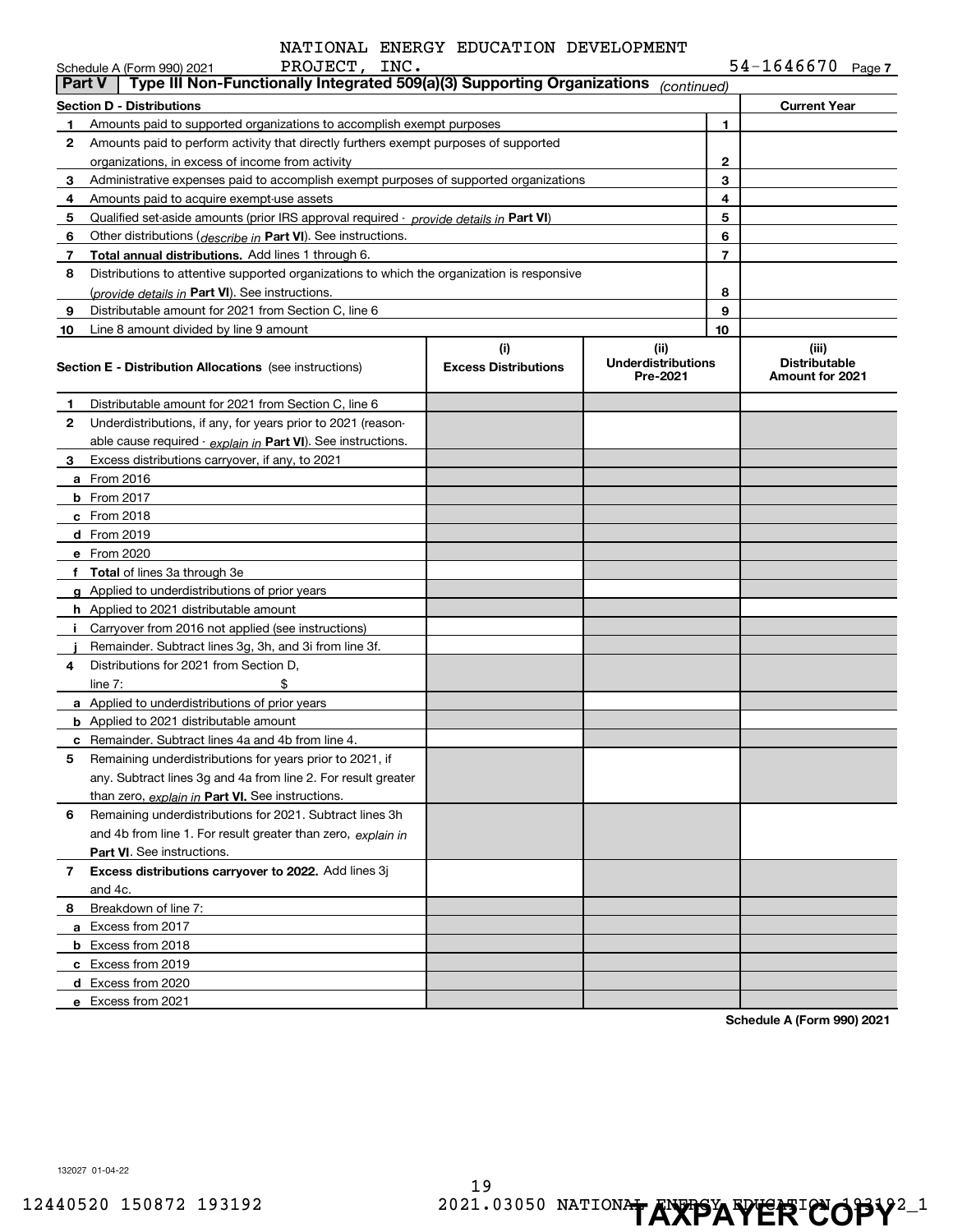|                 | Schedule A (Form 990) 2021 | PROJECT, INC. |    | NATIONAL ENERGY EDUCATION DEVELOPMENT                                                                                                                                                                                                                            | 54-1646670 Page 8                                                                                                                                                                                                                                                                                |
|-----------------|----------------------------|---------------|----|------------------------------------------------------------------------------------------------------------------------------------------------------------------------------------------------------------------------------------------------------------------|--------------------------------------------------------------------------------------------------------------------------------------------------------------------------------------------------------------------------------------------------------------------------------------------------|
| <b>Part VI</b>  | (See instructions.)        |               |    | Supplemental Information. Provide the explanations required by Part II, line 10; Part II, line 17a or 17b; Part III, line 12;<br>Section D, lines 5, 6, and 8; and Part V, Section E, lines 2, 5, and 6. Also complete this part for any additional information. | Part IV, Section A, lines 1, 2, 3b, 3c, 4b, 4c, 5a, 6, 9a, 9b, 9c, 11a, 11b, and 11c; Part IV, Section B, lines 1 and 2; Part IV, Section C,<br>line 1; Part IV, Section D, lines 2 and 3; Part IV, Section E, lines 1c, 2a, 2b, 3a, and 3b; Part V, line 1; Part V, Section B, line 1e; Part V, |
|                 |                            |               |    | SCHEDULE A, PART II, LINE 10, EXPLANATION FOR OTHER INCOME:                                                                                                                                                                                                      |                                                                                                                                                                                                                                                                                                  |
|                 | OTHER INCOME               |               |    |                                                                                                                                                                                                                                                                  |                                                                                                                                                                                                                                                                                                  |
|                 | 2017 AMOUNT: \$            |               |    | 6,683.                                                                                                                                                                                                                                                           |                                                                                                                                                                                                                                                                                                  |
|                 | 2018 AMOUNT: \$            |               |    |                                                                                                                                                                                                                                                                  |                                                                                                                                                                                                                                                                                                  |
|                 | 2019 AMOUNT: \$            |               |    | 5,106.                                                                                                                                                                                                                                                           |                                                                                                                                                                                                                                                                                                  |
|                 | 2020 AMOUNT: \$            |               |    | 10,853.                                                                                                                                                                                                                                                          |                                                                                                                                                                                                                                                                                                  |
|                 | 2021 AMOUNT: \$            | 6,305.        |    |                                                                                                                                                                                                                                                                  |                                                                                                                                                                                                                                                                                                  |
|                 |                            |               |    |                                                                                                                                                                                                                                                                  |                                                                                                                                                                                                                                                                                                  |
|                 |                            |               |    |                                                                                                                                                                                                                                                                  |                                                                                                                                                                                                                                                                                                  |
|                 |                            |               |    |                                                                                                                                                                                                                                                                  |                                                                                                                                                                                                                                                                                                  |
|                 |                            |               |    |                                                                                                                                                                                                                                                                  |                                                                                                                                                                                                                                                                                                  |
|                 |                            |               |    |                                                                                                                                                                                                                                                                  |                                                                                                                                                                                                                                                                                                  |
|                 |                            |               |    |                                                                                                                                                                                                                                                                  |                                                                                                                                                                                                                                                                                                  |
|                 |                            |               |    |                                                                                                                                                                                                                                                                  |                                                                                                                                                                                                                                                                                                  |
|                 |                            |               |    |                                                                                                                                                                                                                                                                  |                                                                                                                                                                                                                                                                                                  |
|                 |                            |               |    |                                                                                                                                                                                                                                                                  |                                                                                                                                                                                                                                                                                                  |
|                 |                            |               |    |                                                                                                                                                                                                                                                                  |                                                                                                                                                                                                                                                                                                  |
|                 |                            |               |    |                                                                                                                                                                                                                                                                  |                                                                                                                                                                                                                                                                                                  |
|                 |                            |               |    |                                                                                                                                                                                                                                                                  |                                                                                                                                                                                                                                                                                                  |
|                 |                            |               |    |                                                                                                                                                                                                                                                                  |                                                                                                                                                                                                                                                                                                  |
|                 |                            |               |    |                                                                                                                                                                                                                                                                  |                                                                                                                                                                                                                                                                                                  |
|                 |                            |               |    |                                                                                                                                                                                                                                                                  |                                                                                                                                                                                                                                                                                                  |
|                 |                            |               |    |                                                                                                                                                                                                                                                                  |                                                                                                                                                                                                                                                                                                  |
|                 |                            |               |    |                                                                                                                                                                                                                                                                  |                                                                                                                                                                                                                                                                                                  |
|                 |                            |               |    |                                                                                                                                                                                                                                                                  |                                                                                                                                                                                                                                                                                                  |
|                 |                            |               |    |                                                                                                                                                                                                                                                                  |                                                                                                                                                                                                                                                                                                  |
|                 |                            |               |    |                                                                                                                                                                                                                                                                  |                                                                                                                                                                                                                                                                                                  |
|                 |                            |               |    |                                                                                                                                                                                                                                                                  |                                                                                                                                                                                                                                                                                                  |
| 132028 01-04-22 |                            |               | 20 |                                                                                                                                                                                                                                                                  | Schedule A (Form 990) 2021                                                                                                                                                                                                                                                                       |
|                 | 12440520 150872 193192     |               |    |                                                                                                                                                                                                                                                                  | 2021.03050 NATIONAL AVERICOP                                                                                                                                                                                                                                                                     |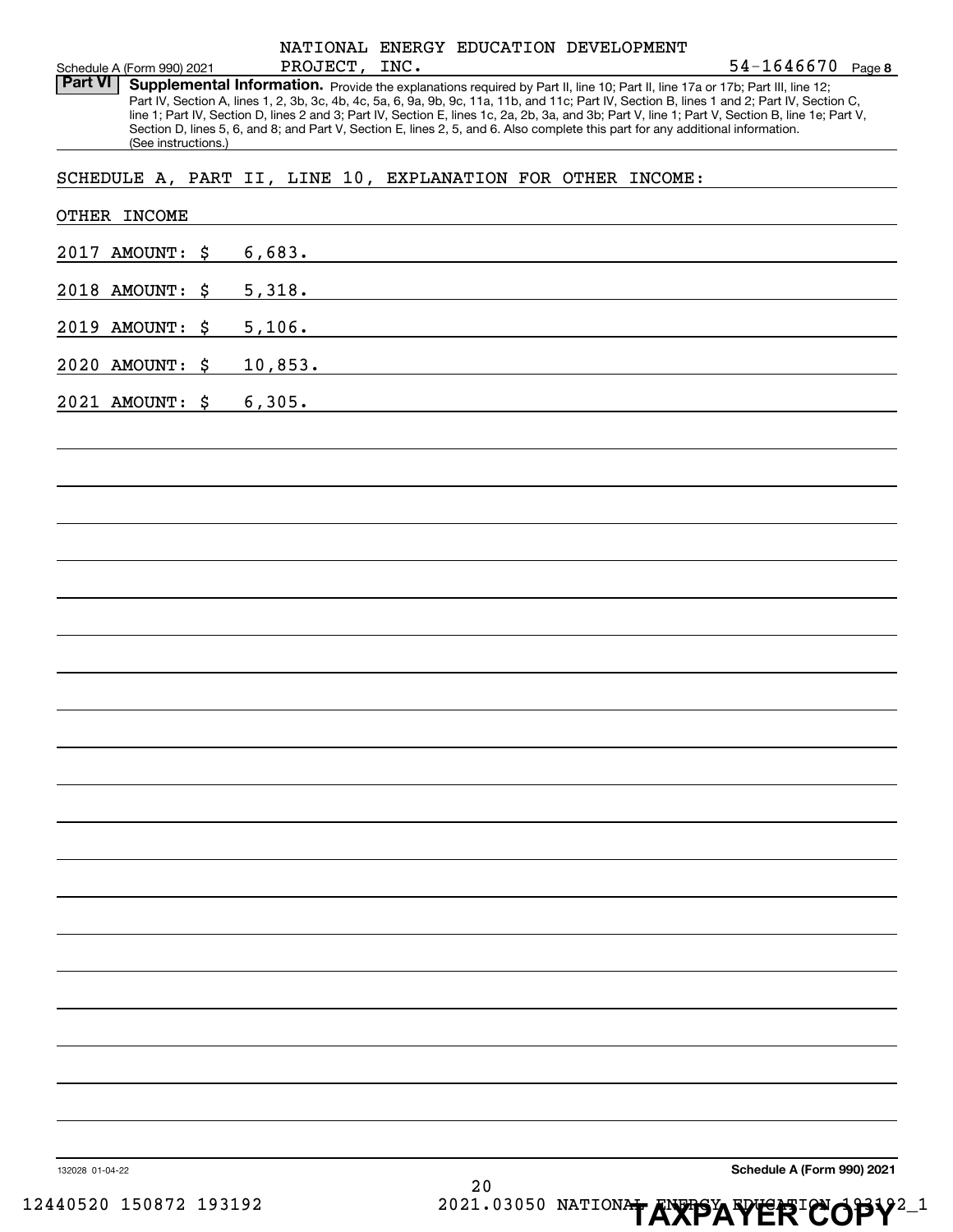Department of the Treasury Internal Revenue Service

### **Schedule B Schedule of Contributors**

**(Form 990) | Attach to Form 990 or Form 990-PF. | Go to www.irs.gov/Form990 for the latest information.** OMB No. 1545-0047

**2021**

**Employer identification number**

|  |  | NA'I' |  |
|--|--|-------|--|
|  |  | ---   |  |

Name of the organization

IONAL ENERGY EDUCATION DEVELOPMENT

PROJECT, INC. 54-1646670

| Organization type (check one): |  |  |  |
|--------------------------------|--|--|--|
|--------------------------------|--|--|--|

| Filers of:         | Section:                                                                    |
|--------------------|-----------------------------------------------------------------------------|
| Form 990 or 990-EZ | $\lfloor x \rfloor$ 501(c)( 3) (enter number) organization                  |
|                    | $4947(a)(1)$ nonexempt charitable trust not treated as a private foundation |
|                    | 527 political organization                                                  |
| Form 990-PF        | 501(c)(3) exempt private foundation                                         |
|                    | 4947(a)(1) nonexempt charitable trust treated as a private foundation       |
|                    | 501(c)(3) taxable private foundation                                        |

Check if your organization is covered by the **General Rule** or a **Special Rule.**<br>Nota: Only a section 501(c)(7), (8), or (10) erganization can chock boxes for be **Note:**  Only a section 501(c)(7), (8), or (10) organization can check boxes for both the General Rule and a Special Rule. See instructions.

#### **General Rule**

 $\mathcal{L}^{\text{max}}$ 

For an organization filing Form 990, 990-EZ, or 990-PF that received, during the year, contributions totaling \$5,000 or more (in money or property) from any one contributor. Complete Parts I and II. See instructions for determining a contributor's total contributions.

#### **Special Rules**

contributor, during the year, total contributions of the greater of (1**)** \$5,000; or (2) 2% of the amount on (i) Form 990, Part VIII, line 1h;  $\boxed{\textbf{X}}$  For an organization described in section 501(c)(3) filing Form 990 or 990-EZ that met the 33 1/3% support test of the regulations under sections 509(a)(1) and 170(b)(1)(A)(vi), that checked Schedule A (Form 990), Part II, line 13, 16a, or 16b, and that received from any one or (ii) Form 990-EZ, line 1. Complete Parts I and II.

For an organization described in section 501(c)(7), (8), or (10) filing Form 990 or 990-EZ that received from any one contributor, during the year, total contributions of more than \$1,000 exclusively for religious, charitable, scientific, literary, or educational purposes, or for the prevention of cruelty to children or animals. Complete Parts I (entering "N/A" in column (b) instead of the contributor name and address), II, and III.  $\mathcal{L}^{\text{max}}$ 

purpose. Don't complete any of the parts unless the **General Rule** applies to this organization because it received *nonexclusively* year, contributions <sub>exclusively</sub> for religious, charitable, etc., purposes, but no such contributions totaled more than \$1,000. If this box is checked, enter here the total contributions that were received during the year for an  $\;$ exclusively religious, charitable, etc., For an organization described in section 501(c)(7), (8), or (10) filing Form 990 or 990-EZ that received from any one contributor, during the religious, charitable, etc., contributions totaling \$5,000 or more during the year  $\Box$ — $\Box$   $\Box$  $\mathcal{L}^{\text{max}}$ 

Caution: An organization that isn't covered by the General Rule and/or the Special Rules doesn't file Schedule B (Form 990), but it **must** answer "No" on Part IV, line 2, of its Form 990; or check the box on line H of its Form 990-EZ or on its Form 990-PF, Part I, line 2, to certify that it doesn't meet the filing requirements of Schedule B (Form 990).

LHA For Paperwork Reduction Act Notice, see the instructions for Form 990, 990-EZ, or 990-PF. **In the act and Schedule B** (Form 990) (2021)

## **TAXPAYER COPY**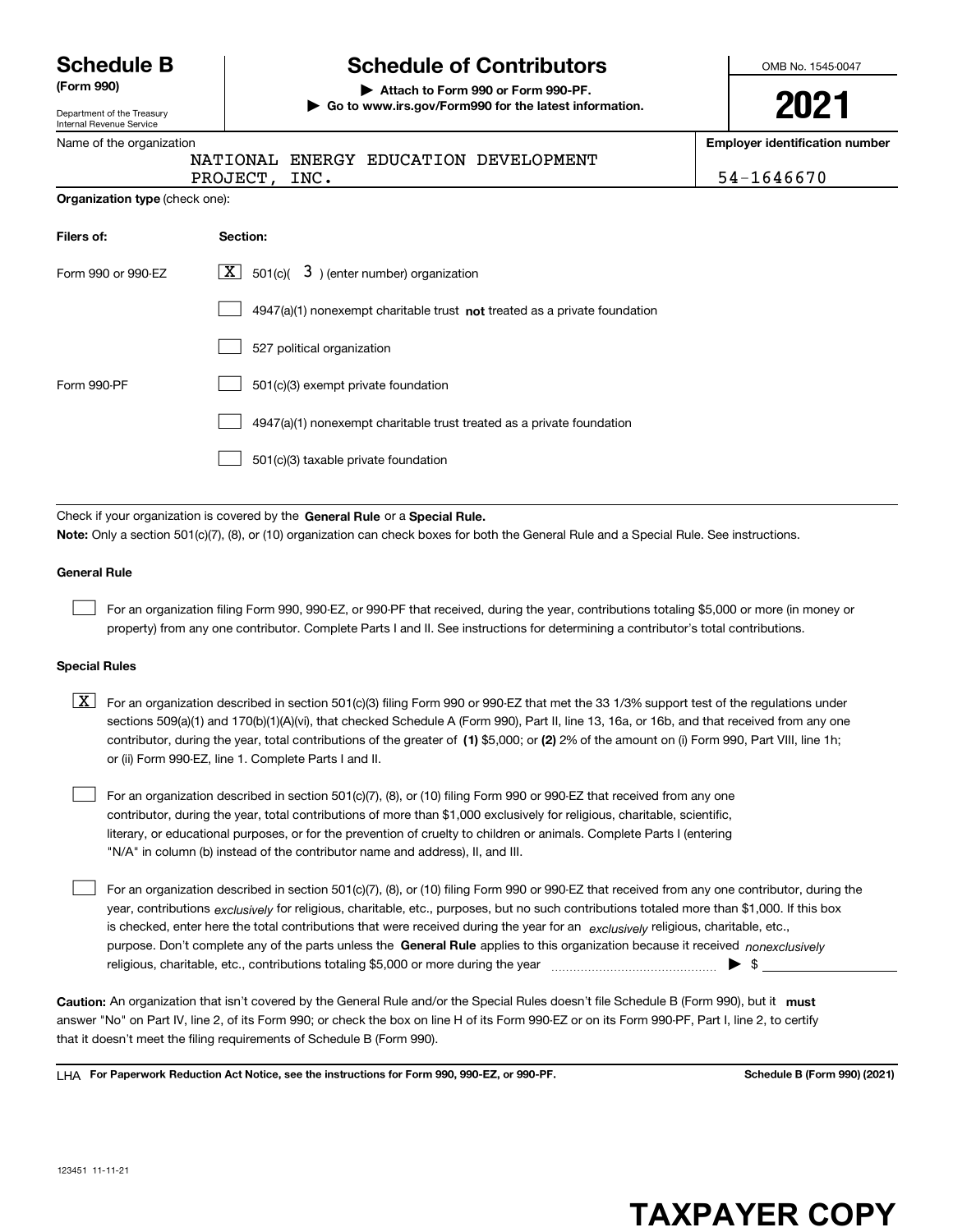|                | Schedule B (Form 990) (2021)                                                                          |                                   | Page 2                                           |
|----------------|-------------------------------------------------------------------------------------------------------|-----------------------------------|--------------------------------------------------|
|                | Name of organization<br>NATIONAL ENERGY EDUCATION DEVELOPMENT                                         |                                   | <b>Employer identification number</b>            |
|                | PROJECT, INC.                                                                                         |                                   | 54-1646670                                       |
| Part I         | <b>Contributors</b> (see instructions). Use duplicate copies of Part I if additional space is needed. |                                   |                                                  |
| (a)            | (b)                                                                                                   | (c)                               | (d)                                              |
| No.            | Name, address, and ZIP + 4                                                                            | <b>Total contributions</b>        | Type of contribution                             |
| 1              | <b>EXELON</b><br>10 S. DEARBORN STREET                                                                | 525,000.<br>\$                    | $\mathbf{X}$<br>Person<br>Payroll<br>Noncash     |
|                | CHICAGO, IL 60603                                                                                     |                                   | (Complete Part II for<br>noncash contributions.) |
| (a)<br>No.     | (b)<br>Name, address, and ZIP + 4                                                                     | (c)<br><b>Total contributions</b> | (d)<br>Type of contribution                      |
| $\overline{a}$ | PHILLIPS 66                                                                                           |                                   | $\mathbf{X}$<br>Person<br>Payroll                |
|                | 3010 BRIARPARK DRIVE                                                                                  | 450,073.<br>\$                    | Noncash                                          |
|                | HOUSTON, TX 77042                                                                                     |                                   | (Complete Part II for<br>noncash contributions.) |
| (a)            | (b)                                                                                                   | (c)                               | (d)                                              |
| No.            | Name, address, and ZIP + 4                                                                            | <b>Total contributions</b>        | Type of contribution                             |
| 3              | <b>COMED</b>                                                                                          |                                   | ΙX<br>Person<br>Payroll                          |
|                | LINCOLN CENTER 2ND FL.<br>3.                                                                          | 403,045.<br>\$                    | Noncash<br>(Complete Part II for                 |
|                | CHICAGO, IL 60181                                                                                     |                                   | noncash contributions.)                          |
| (a)<br>No.     | (b)<br>Name, address, and ZIP + 4                                                                     | (c)<br><b>Total contributions</b> | (d)<br>Type of contribution                      |
| 4              | DOMINION FOUNDATION                                                                                   |                                   | $\mathbf{X}$<br>Person                           |
|                | PO BOX 26666                                                                                          | 352,000.<br>\$                    | Payroll<br>Noncash                               |
|                | RICHMOND, VA 23261                                                                                    |                                   | (Complete Part II for<br>noncash contributions.) |
| (a)<br>No.     | (b)<br>Name, address, and ZIP + 4                                                                     | (c)<br><b>Total contributions</b> | (d)<br>Type of contribution                      |
| 5              | PACIFIC, GAS & ELECTRIC                                                                               |                                   | $\boxed{\text{X}}$<br>Person                     |
|                | <b>BEALE STREET</b>                                                                                   | 216,500.<br>\$                    | Payroll<br>Noncash                               |
|                | SAN FRANCISCO, CA 94105                                                                               |                                   | (Complete Part II for<br>noncash contributions.) |
| (a)<br>No.     | (b)<br>Name, address, and ZIP + 4                                                                     | (c)<br><b>Total contributions</b> | (d)<br>Type of contribution                      |
| 6              | DELMARVA POWER                                                                                        |                                   | $\boxed{\text{X}}$<br>Person                     |
|                | 401 EAGLE RUN ROAD                                                                                    | 198,246.<br>\$                    | Payroll<br>Noncash                               |
|                | NEWARK, DE 19702                                                                                      |                                   | (Complete Part II for<br>noncash contributions.) |

12440520 150872 193192 **2021.03050 NATIONAL ENERGY ERICOPY**<sup>2</sup><sup>1</sup>

23

123452 11-11-21 **Schedule B (Form 990) (2021)**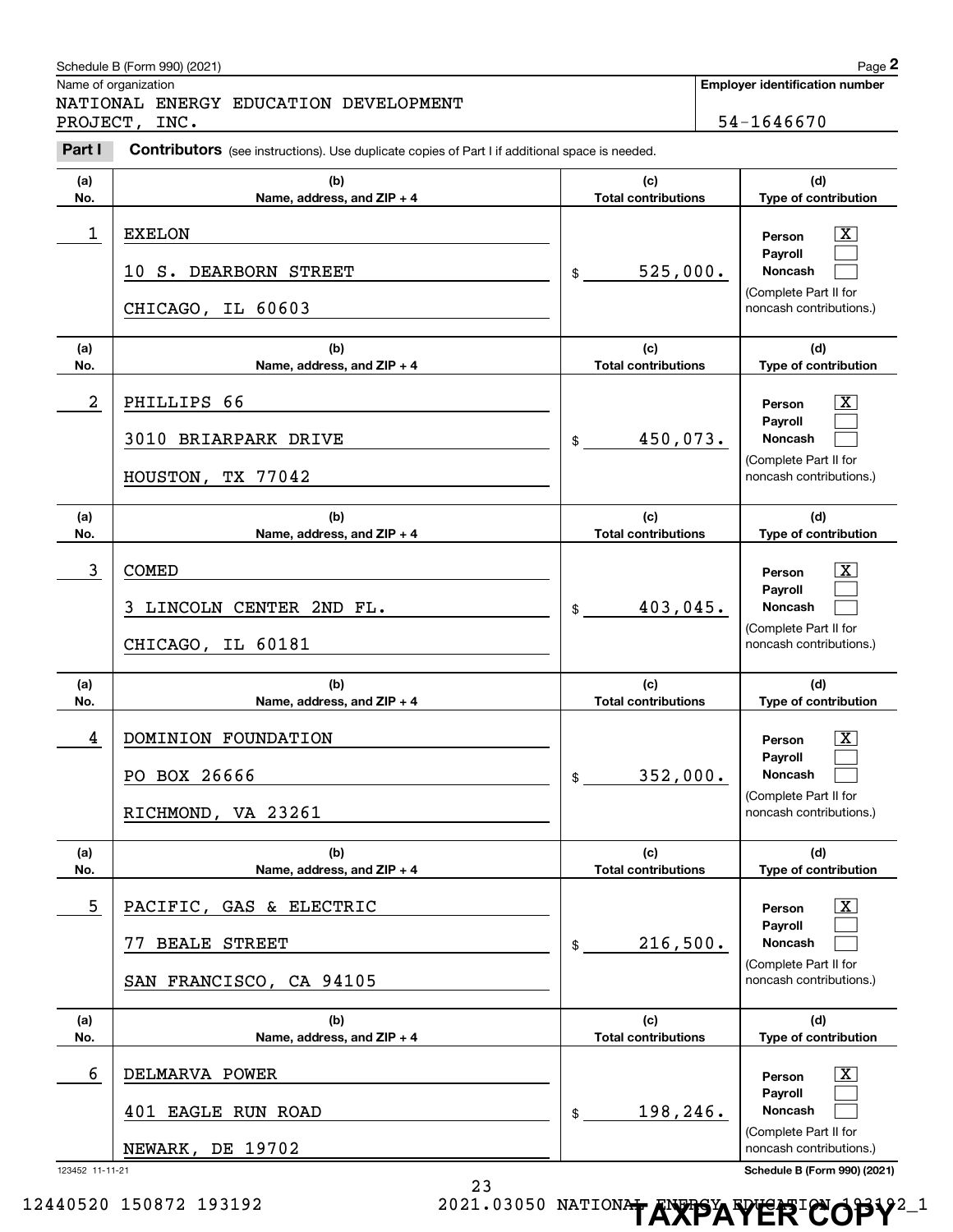| Page 2<br>Schedule B (Form 990) (2021) |                                                                                                       |                                   |        |                                                  |  |  |
|----------------------------------------|-------------------------------------------------------------------------------------------------------|-----------------------------------|--------|--------------------------------------------------|--|--|
|                                        | Name of organization                                                                                  |                                   |        | <b>Employer identification number</b>            |  |  |
|                                        | NATIONAL ENERGY EDUCATION DEVELOPMENT<br>PROJECT, INC.                                                |                                   |        | 54-1646670                                       |  |  |
| Part I                                 | <b>Contributors</b> (see instructions). Use duplicate copies of Part I if additional space is needed. |                                   |        |                                                  |  |  |
| (a)                                    | (b)                                                                                                   | (c)                               |        | (d)                                              |  |  |
| No.                                    | Name, address, and ZIP + 4                                                                            | <b>Total contributions</b>        |        | Type of contribution                             |  |  |
| 7                                      | PRINCE GEORGE'S COUNTY                                                                                |                                   |        | $\mathbf{X}$<br>Person                           |  |  |
|                                        | 1400 MCCORMICK DR., #159                                                                              | 195,750.<br>\$                    |        | Payroll<br>Noncash                               |  |  |
|                                        | LARGO, MD 20774                                                                                       |                                   |        | (Complete Part II for<br>noncash contributions.) |  |  |
| (a)<br>No.                             | (b)<br>Name, address, and ZIP + 4                                                                     | (c)<br><b>Total contributions</b> |        | (d)<br>Type of contribution                      |  |  |
| 8                                      | <b>PEPCO</b>                                                                                          |                                   |        | $\mathbf{X}$<br>Person                           |  |  |
|                                        | 701 NINTH STREET, NW                                                                                  | 175,000.<br>\$                    |        | Payroll<br>Noncash<br>(Complete Part II for      |  |  |
|                                        | WASHINGTON, DC 20001                                                                                  |                                   |        | noncash contributions.)                          |  |  |
| (a)<br>No.                             | (b)<br>Name, address, and ZIP + 4                                                                     | (c)<br><b>Total contributions</b> |        | (d)<br>Type of contribution                      |  |  |
| 9                                      | UNITED WAY OF GREATER PHILADELPHIA                                                                    |                                   | Person |                                                  |  |  |
|                                        | 1800 JOHN F KENNEDY BLVD., SUITE 1200                                                                 | 149,050.<br>$\frac{1}{2}$         |        | $\mathbf{X}$<br><b>Payroll</b><br>Noncash        |  |  |
|                                        | PHILADELPHIA, PA 19103                                                                                |                                   |        | (Complete Part II for<br>noncash contributions.) |  |  |
| (a)                                    | (b)                                                                                                   | (c)                               |        | (d)                                              |  |  |
| No.                                    | Name, address, and ZIP + 4                                                                            | <b>Total contributions</b>        |        | Type of contribution                             |  |  |
| 10                                     | DOMINION CORPORATION                                                                                  |                                   |        | $\mathbf{X}$<br>Person                           |  |  |
|                                        | 707 EAST MAIN STREET, 12TH FLOOR                                                                      | 101,500.<br>\$                    |        | <b>Payroll</b><br>Noncash                        |  |  |
|                                        | RICHMOND, VA 23219                                                                                    |                                   |        | (Complete Part II for<br>noncash contributions.) |  |  |
| (a)                                    | (b)                                                                                                   | (c)                               |        | (d)                                              |  |  |
| No.                                    | Name, address, and ZIP + 4                                                                            | <b>Total contributions</b>        |        | Type of contribution                             |  |  |
| 11                                     | <b>EXELONPAC</b>                                                                                      |                                   |        | $\boxed{\text{X}}$<br>Person<br>Pavroll          |  |  |
|                                        | 300 BRICKSTONE SQUARE, SUITE 601                                                                      | 100, 196.<br>\$                   |        | Noncash<br>(Complete Part II for                 |  |  |
|                                        | ANDOVER, MA 01810                                                                                     |                                   |        | noncash contributions.)                          |  |  |
| (a)<br>No.                             | (b)<br>Name, address, and ZIP + 4                                                                     | (c)<br><b>Total contributions</b> |        | (d)<br>Type of contribution                      |  |  |
| 12                                     | <b>SHELL</b>                                                                                          |                                   |        | $\boxed{\text{X}}$<br>Person                     |  |  |
|                                        | ONE SHELL PLAZA, 44TH FLOOR 910                                                                       |                                   |        | Payroll                                          |  |  |
|                                        | LOUISIANA STREET                                                                                      | 100,000.<br>\$                    |        | Noncash                                          |  |  |
|                                        | HOUSTON, TX 77002                                                                                     |                                   |        | (Complete Part II for<br>noncash contributions.) |  |  |
| 123452 11-11-21                        |                                                                                                       |                                   |        | Schedule B (Form 990) (2021)                     |  |  |

<sup>24</sup>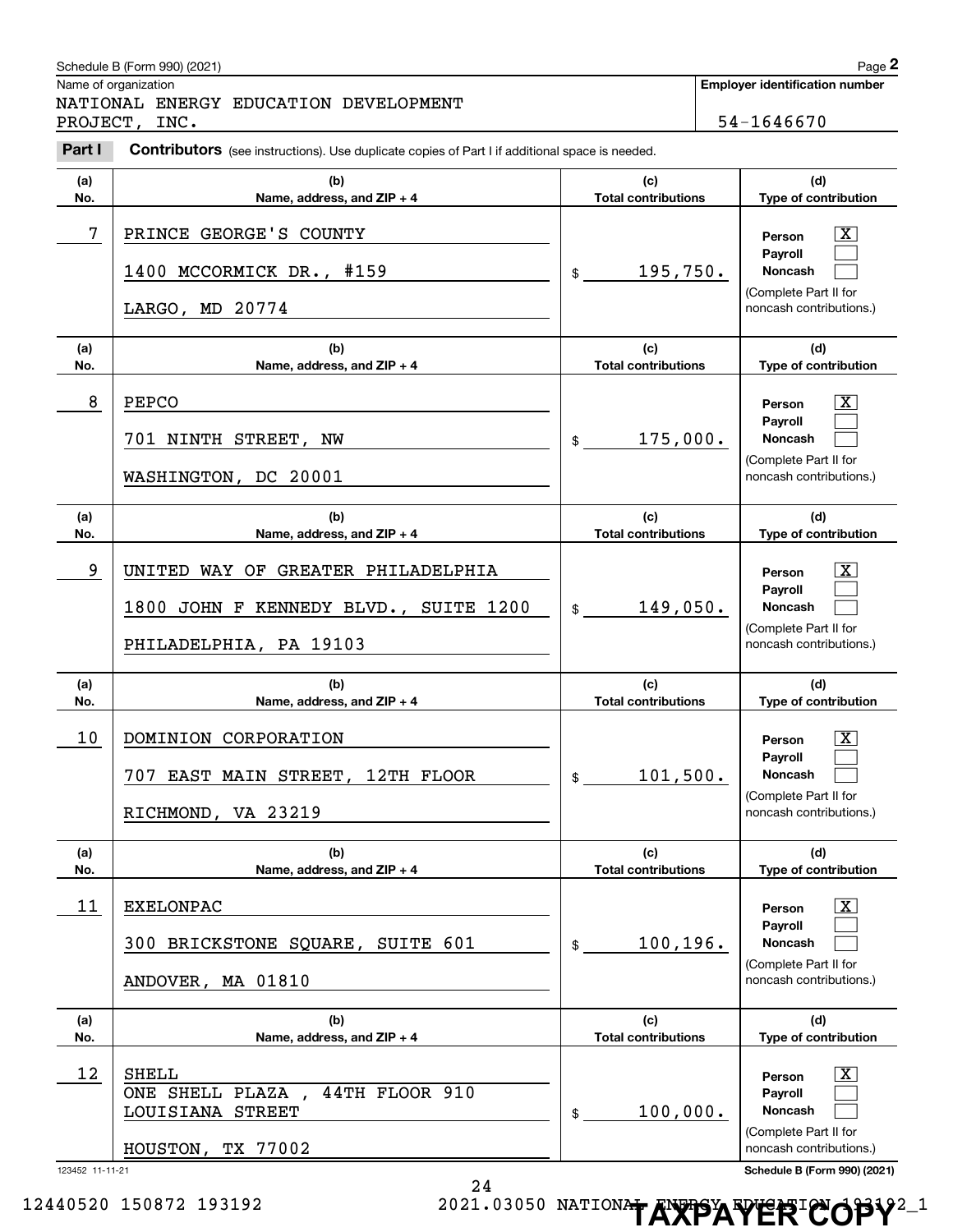|            | Schedule B (Form 990) (2021)                                                                   |                                   | Page 2                                                                                  |
|------------|------------------------------------------------------------------------------------------------|-----------------------------------|-----------------------------------------------------------------------------------------|
|            | Name of organization                                                                           |                                   | <b>Employer identification number</b>                                                   |
|            | NATIONAL ENERGY EDUCATION DEVELOPMENT<br>PROJECT, INC.                                         |                                   | 54-1646670                                                                              |
| Part I     | Contributors (see instructions). Use duplicate copies of Part I if additional space is needed. |                                   |                                                                                         |
| (a)<br>No. | (b)<br>Name, address, and ZIP + 4                                                              | (c)<br><b>Total contributions</b> | (d)<br>Type of contribution                                                             |
| 13         | CONOCOPHILLIPS                                                                                 |                                   | $\overline{\mathbf{x}}$<br>Person                                                       |
|            | 600 N. DAIRY ASHFORD                                                                           | 100,000.<br>\$                    | Payroll<br><b>Noncash</b><br>(Complete Part II for                                      |
|            | HOUSTON, TX 77079                                                                              |                                   | noncash contributions.)                                                                 |
| (a)<br>No. | (b)<br>Name, address, and ZIP + 4                                                              | (c)<br><b>Total contributions</b> | (d)<br>Type of contribution                                                             |
|            |                                                                                                | \$                                | Person<br>Payroll<br><b>Noncash</b><br>(Complete Part II for<br>noncash contributions.) |
| (a)<br>No. | (b)<br>Name, address, and ZIP + 4                                                              | (c)<br><b>Total contributions</b> | (d)<br>Type of contribution                                                             |
|            |                                                                                                | \$                                | Person<br>Payroll<br><b>Noncash</b><br>(Complete Part II for<br>noncash contributions.) |
| (a)<br>No. | (b)<br>Name, address, and ZIP + 4                                                              | (c)<br><b>Total contributions</b> | (d)<br>Type of contribution                                                             |
|            |                                                                                                | \$                                | Person<br>Payroll<br><b>Noncash</b><br>(Complete Part II for<br>noncash contributions.) |
| (a)<br>No. | (b)<br>Name, address, and ZIP + 4                                                              | (c)<br><b>Total contributions</b> | (d)<br>Type of contribution                                                             |
|            |                                                                                                | \$                                | Person<br>Payroll<br>Noncash<br>(Complete Part II for<br>noncash contributions.)        |
| (a)<br>No. | (b)<br>Name, address, and ZIP + 4                                                              | (c)<br><b>Total contributions</b> | (d)<br>Type of contribution                                                             |
|            |                                                                                                | \$                                | Person<br>Payroll<br>Noncash<br>(Complete Part II for<br>noncash contributions.)        |

123452 11-11-21 **Schedule B (Form 990) (2021)**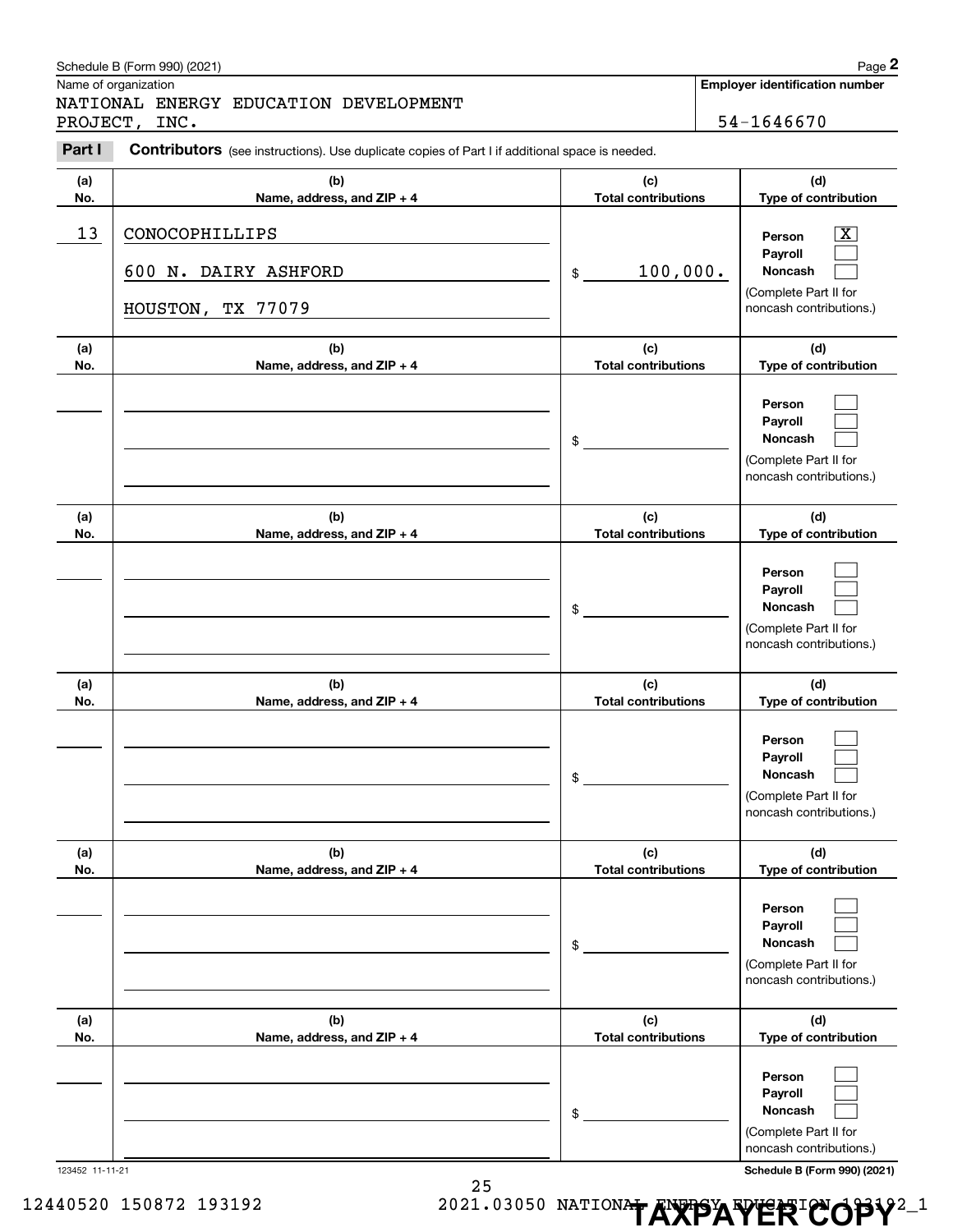|                | Schedule B (Form 990) (2021)                                                                        |                                          | Page 3                                |
|----------------|-----------------------------------------------------------------------------------------------------|------------------------------------------|---------------------------------------|
|                | Name of organization                                                                                |                                          | <b>Employer identification number</b> |
|                | NATIONAL ENERGY EDUCATION DEVELOPMENT<br>PROJECT, INC.                                              |                                          | 54-1646670                            |
|                |                                                                                                     |                                          |                                       |
| Part II        | Noncash Property (see instructions). Use duplicate copies of Part II if additional space is needed. |                                          |                                       |
| (a)            |                                                                                                     | (c)                                      |                                       |
| No.            | (b)                                                                                                 | FMV (or estimate)                        | (d)                                   |
| from<br>Part I | Description of noncash property given                                                               | (See instructions.)                      | Date received                         |
|                |                                                                                                     |                                          |                                       |
|                |                                                                                                     |                                          |                                       |
|                |                                                                                                     |                                          |                                       |
|                |                                                                                                     | \$                                       |                                       |
|                |                                                                                                     |                                          |                                       |
| (a)<br>No.     |                                                                                                     | (c)                                      |                                       |
| from           | (b)<br>Description of noncash property given                                                        | FMV (or estimate)                        | (d)<br>Date received                  |
| Part I         |                                                                                                     | (See instructions.)                      |                                       |
|                |                                                                                                     |                                          |                                       |
|                |                                                                                                     |                                          |                                       |
|                |                                                                                                     | \$                                       |                                       |
|                |                                                                                                     |                                          |                                       |
| (a)            |                                                                                                     |                                          |                                       |
| No.            | (b)                                                                                                 | (c)<br>FMV (or estimate)                 | (d)                                   |
| from<br>Part I | Description of noncash property given                                                               | (See instructions.)                      | Date received                         |
|                |                                                                                                     |                                          |                                       |
|                |                                                                                                     |                                          |                                       |
|                |                                                                                                     |                                          |                                       |
|                |                                                                                                     | \$                                       |                                       |
|                |                                                                                                     |                                          |                                       |
| (a)<br>No.     |                                                                                                     | (c)                                      |                                       |
| from           | (b)<br>Description of noncash property given                                                        | FMV (or estimate)                        | (d)<br>Date received                  |
| Part I         |                                                                                                     | (See instructions.)                      |                                       |
|                |                                                                                                     |                                          |                                       |
|                |                                                                                                     |                                          |                                       |
|                |                                                                                                     | \$                                       |                                       |
|                |                                                                                                     |                                          |                                       |
| (a)            |                                                                                                     |                                          |                                       |
| No.            | (b)                                                                                                 | (c)<br>FMV (or estimate)                 | (d)                                   |
| from<br>Part I | Description of noncash property given                                                               | (See instructions.)                      | Date received                         |
|                |                                                                                                     |                                          |                                       |
|                |                                                                                                     |                                          |                                       |
|                |                                                                                                     |                                          |                                       |
|                |                                                                                                     | \$                                       |                                       |
|                |                                                                                                     |                                          |                                       |
| (a)<br>No.     | (b)                                                                                                 | (c)                                      | (d)                                   |
| from           | Description of noncash property given                                                               | FMV (or estimate)<br>(See instructions.) | Date received                         |
| Part I         |                                                                                                     |                                          |                                       |
|                |                                                                                                     |                                          |                                       |
|                |                                                                                                     |                                          |                                       |
|                |                                                                                                     | \$                                       |                                       |
|                |                                                                                                     |                                          |                                       |

123453 11-11-21 **Schedule B (Form 990) (2021)**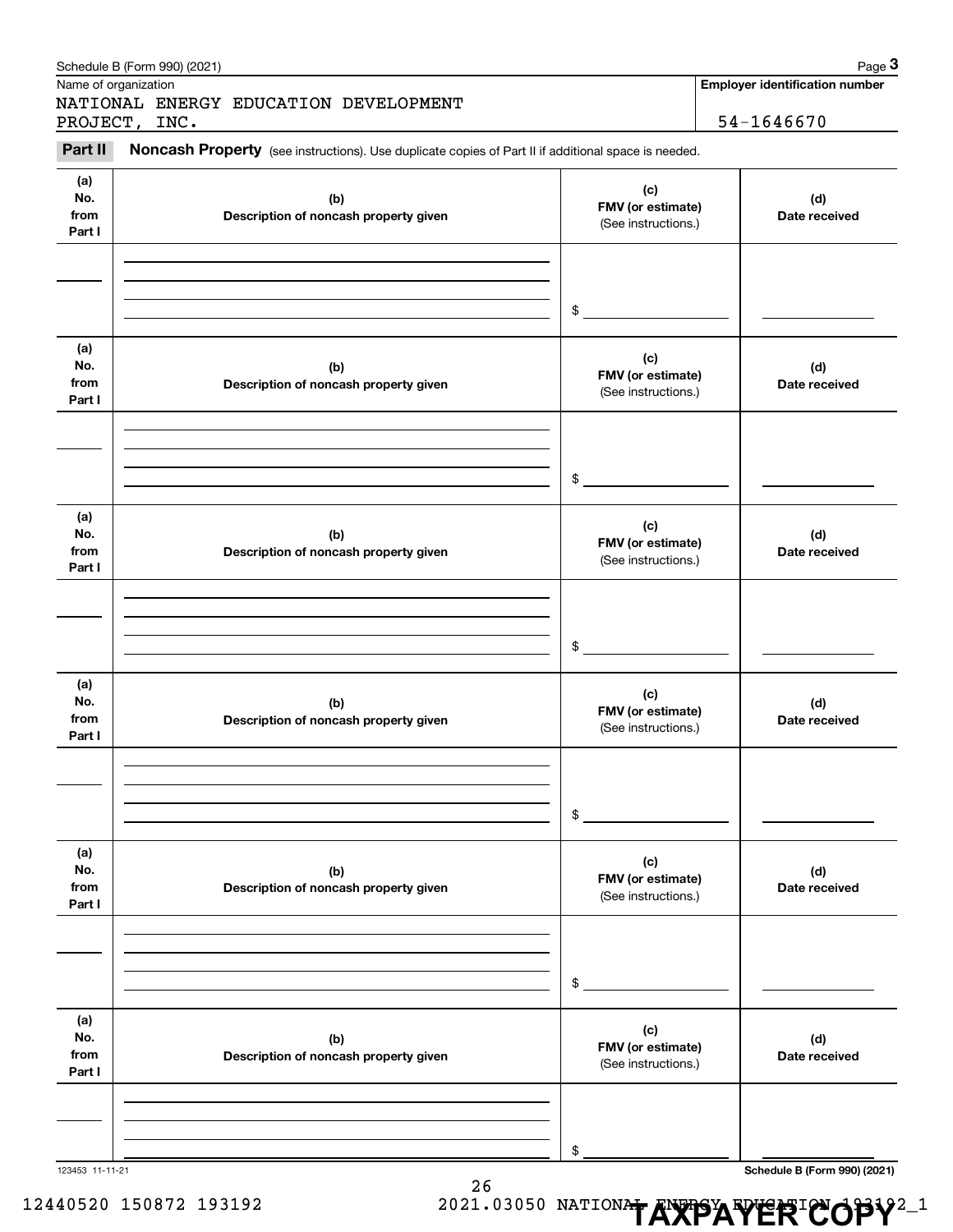|                 | Schedule B (Form 990) (2021)                                                                                                                                                                                                                                                 |                      | Page 4                                   |
|-----------------|------------------------------------------------------------------------------------------------------------------------------------------------------------------------------------------------------------------------------------------------------------------------------|----------------------|------------------------------------------|
|                 | Name of organization                                                                                                                                                                                                                                                         |                      | <b>Employer identification number</b>    |
|                 | NATIONAL ENERGY EDUCATION DEVELOPMENT                                                                                                                                                                                                                                        |                      |                                          |
|                 | PROJECT, INC.                                                                                                                                                                                                                                                                |                      | 54-1646670                               |
| <b>Part III</b> | Exclusively religious, charitable, etc., contributions to organizations described in section 501(c)(7), (8), or (10) that total more than \$1,000 for the year<br>from any one contributor. Complete columns (a) through (e) and the following line entry. For organizations |                      |                                          |
|                 | completing Part III, enter the total of exclusively religious, charitable, etc., contributions of $$1,000$ or less for the year. (Enter this info. once.) $\blacktriangleright$                                                                                              |                      |                                          |
|                 | Use duplicate copies of Part III if additional space is needed.                                                                                                                                                                                                              |                      |                                          |
| (a) No.<br>from | (b) Purpose of gift                                                                                                                                                                                                                                                          | (c) Use of gift      | (d) Description of how gift is held      |
| Part I          |                                                                                                                                                                                                                                                                              |                      |                                          |
|                 |                                                                                                                                                                                                                                                                              |                      |                                          |
|                 |                                                                                                                                                                                                                                                                              |                      |                                          |
|                 |                                                                                                                                                                                                                                                                              |                      |                                          |
|                 |                                                                                                                                                                                                                                                                              | (e) Transfer of gift |                                          |
|                 |                                                                                                                                                                                                                                                                              |                      |                                          |
|                 | Transferee's name, address, and ZIP + 4                                                                                                                                                                                                                                      |                      | Relationship of transferor to transferee |
|                 |                                                                                                                                                                                                                                                                              |                      |                                          |
|                 |                                                                                                                                                                                                                                                                              |                      |                                          |
|                 |                                                                                                                                                                                                                                                                              |                      |                                          |
|                 |                                                                                                                                                                                                                                                                              |                      |                                          |
| (a) No.<br>from | (b) Purpose of gift                                                                                                                                                                                                                                                          | (c) Use of gift      | (d) Description of how gift is held      |
| Part I          |                                                                                                                                                                                                                                                                              |                      |                                          |
|                 |                                                                                                                                                                                                                                                                              |                      |                                          |
|                 |                                                                                                                                                                                                                                                                              |                      |                                          |
|                 |                                                                                                                                                                                                                                                                              |                      |                                          |
|                 |                                                                                                                                                                                                                                                                              | (e) Transfer of gift |                                          |
|                 |                                                                                                                                                                                                                                                                              |                      |                                          |
|                 | Transferee's name, address, and ZIP + 4                                                                                                                                                                                                                                      |                      | Relationship of transferor to transferee |
|                 |                                                                                                                                                                                                                                                                              |                      |                                          |
|                 |                                                                                                                                                                                                                                                                              |                      |                                          |
|                 |                                                                                                                                                                                                                                                                              |                      |                                          |
|                 |                                                                                                                                                                                                                                                                              |                      |                                          |
| (a) No.<br>from | (b) Purpose of gift                                                                                                                                                                                                                                                          | (c) Use of gift      | (d) Description of how gift is held      |
| Part I          |                                                                                                                                                                                                                                                                              |                      |                                          |
|                 |                                                                                                                                                                                                                                                                              |                      |                                          |
|                 |                                                                                                                                                                                                                                                                              |                      |                                          |
|                 |                                                                                                                                                                                                                                                                              |                      |                                          |
|                 |                                                                                                                                                                                                                                                                              | (e) Transfer of gift |                                          |
|                 |                                                                                                                                                                                                                                                                              |                      |                                          |
|                 | Transferee's name, address, and ZIP + 4                                                                                                                                                                                                                                      |                      | Relationship of transferor to transferee |
|                 |                                                                                                                                                                                                                                                                              |                      |                                          |
|                 |                                                                                                                                                                                                                                                                              |                      |                                          |
|                 |                                                                                                                                                                                                                                                                              |                      |                                          |
|                 |                                                                                                                                                                                                                                                                              |                      |                                          |
| (a) No.<br>from | (b) Purpose of gift                                                                                                                                                                                                                                                          | (c) Use of gift      | (d) Description of how gift is held      |
| Part I          |                                                                                                                                                                                                                                                                              |                      |                                          |
|                 |                                                                                                                                                                                                                                                                              |                      |                                          |
|                 |                                                                                                                                                                                                                                                                              |                      |                                          |
|                 |                                                                                                                                                                                                                                                                              |                      |                                          |
|                 |                                                                                                                                                                                                                                                                              |                      |                                          |
|                 |                                                                                                                                                                                                                                                                              | (e) Transfer of gift |                                          |
|                 | Transferee's name, address, and $ZIP + 4$                                                                                                                                                                                                                                    |                      | Relationship of transferor to transferee |
|                 |                                                                                                                                                                                                                                                                              |                      |                                          |
|                 |                                                                                                                                                                                                                                                                              |                      |                                          |
|                 |                                                                                                                                                                                                                                                                              |                      |                                          |
|                 |                                                                                                                                                                                                                                                                              |                      |                                          |
| 123454 11-11-21 |                                                                                                                                                                                                                                                                              |                      | Schedule B (Form 990) (2021)             |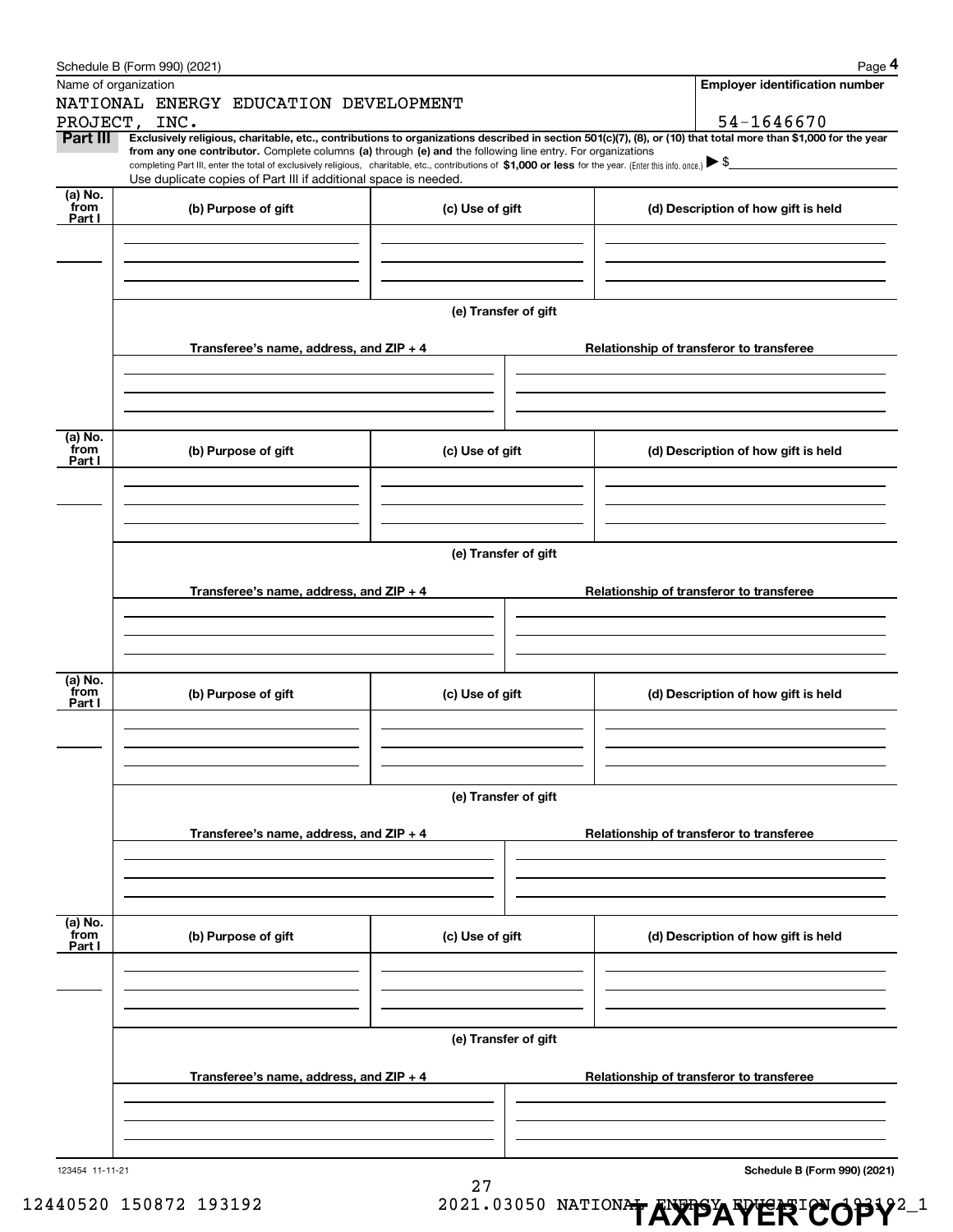|              | <b>Supplemental Financial Statements</b><br><b>SCHEDULE D</b>                                                                                                                              |                                       |                         |                                                    |                          |                                 |           |  |
|--------------|--------------------------------------------------------------------------------------------------------------------------------------------------------------------------------------------|---------------------------------------|-------------------------|----------------------------------------------------|--------------------------|---------------------------------|-----------|--|
|              | Complete if the organization answered "Yes" on Form 990,<br>(Form 990)                                                                                                                     |                                       |                         |                                                    |                          |                                 |           |  |
|              | Part IV, line 6, 7, 8, 9, 10, 11a, 11b, 11c, 11d, 11e, 11f, 12a, or 12b.<br>Attach to Form 990.<br>Department of the Treasury                                                              |                                       |                         |                                                    |                          |                                 |           |  |
|              | Go to www.irs.gov/Form990 for instructions and the latest information.<br>Internal Revenue Service<br>NATIONAL ENERGY EDUCATION DEVELOPMENT                                                |                                       |                         |                                                    |                          |                                 |           |  |
|              | Name of the organization                                                                                                                                                                   | <b>Employer identification number</b> |                         |                                                    |                          |                                 |           |  |
| Part I       | PROJECT, INC.<br>Organizations Maintaining Donor Advised Funds or Other Similar Funds or Accounts. Complete if the                                                                         |                                       |                         |                                                    |                          | 54-1646670                      |           |  |
|              | organization answered "Yes" on Form 990, Part IV, line 6.                                                                                                                                  |                                       |                         |                                                    |                          |                                 |           |  |
|              |                                                                                                                                                                                            |                                       | (a) Donor advised funds |                                                    |                          | (b) Funds and other accounts    |           |  |
| 1            |                                                                                                                                                                                            |                                       |                         |                                                    |                          |                                 |           |  |
| 2            | Aggregate value of contributions to (during year)                                                                                                                                          |                                       |                         |                                                    |                          |                                 |           |  |
| з            |                                                                                                                                                                                            |                                       |                         |                                                    |                          |                                 |           |  |
| 4            |                                                                                                                                                                                            |                                       |                         |                                                    |                          |                                 |           |  |
| 5            | Did the organization inform all donors and donor advisors in writing that the assets held in donor advised funds                                                                           |                                       |                         |                                                    |                          |                                 |           |  |
|              |                                                                                                                                                                                            |                                       |                         |                                                    |                          | Yes                             | <b>No</b> |  |
| 6            | Did the organization inform all grantees, donors, and donor advisors in writing that grant funds can be used only                                                                          |                                       |                         |                                                    |                          |                                 |           |  |
|              | for charitable purposes and not for the benefit of the donor or donor advisor, or for any other purpose conferring                                                                         |                                       |                         |                                                    |                          |                                 |           |  |
|              | impermissible private benefit?                                                                                                                                                             |                                       |                         |                                                    |                          | Yes                             | No        |  |
| Part II      | Conservation Easements. Complete if the organization answered "Yes" on Form 990, Part IV, line 7.                                                                                          |                                       |                         |                                                    |                          |                                 |           |  |
| 1.           | Purpose(s) of conservation easements held by the organization (check all that apply).                                                                                                      |                                       |                         |                                                    |                          |                                 |           |  |
|              | Preservation of land for public use (for example, recreation or education)                                                                                                                 |                                       |                         | Preservation of a historically important land area |                          |                                 |           |  |
|              | Protection of natural habitat                                                                                                                                                              |                                       |                         | Preservation of a certified historic structure     |                          |                                 |           |  |
|              | Preservation of open space<br>Complete lines 2a through 2d if the organization held a qualified conservation contribution in the form of a conservation easement on the last               |                                       |                         |                                                    |                          |                                 |           |  |
| $\mathbf{2}$ | day of the tax year.                                                                                                                                                                       |                                       |                         |                                                    |                          | Held at the End of the Tax Year |           |  |
| a            | Total number of conservation easements                                                                                                                                                     |                                       |                         |                                                    | 2a                       |                                 |           |  |
| b            | Total acreage restricted by conservation easements                                                                                                                                         |                                       |                         |                                                    | 2 <sub>b</sub>           |                                 |           |  |
|              | Number of conservation easements on a certified historic structure included in (a) manufacture included in (a)                                                                             |                                       |                         |                                                    | 2 <sub>c</sub>           |                                 |           |  |
|              | d Number of conservation easements included in (c) acquired after 7/25/06, and not on a historic structure                                                                                 |                                       |                         |                                                    |                          |                                 |           |  |
|              |                                                                                                                                                                                            |                                       |                         |                                                    | 2d                       |                                 |           |  |
| 3            | Number of conservation easements modified, transferred, released, extinguished, or terminated by the organization during the tax                                                           |                                       |                         |                                                    |                          |                                 |           |  |
|              | $year \blacktriangleright$                                                                                                                                                                 |                                       |                         |                                                    |                          |                                 |           |  |
| 4            | Number of states where property subject to conservation easement is located >                                                                                                              |                                       |                         |                                                    |                          |                                 |           |  |
| 5            | Does the organization have a written policy regarding the periodic monitoring, inspection, handling of                                                                                     |                                       |                         |                                                    |                          |                                 |           |  |
|              | violations, and enforcement of the conservation easements it holds?                                                                                                                        |                                       |                         |                                                    |                          | Yes                             | <b>No</b> |  |
| 6            | Staff and volunteer hours devoted to monitoring, inspecting, handling of violations, and enforcing conservation easements during the year                                                  |                                       |                         |                                                    |                          |                                 |           |  |
|              |                                                                                                                                                                                            |                                       |                         |                                                    |                          |                                 |           |  |
| 7            | Amount of expenses incurred in monitoring, inspecting, handling of violations, and enforcing conservation easements during the year                                                        |                                       |                         |                                                    |                          |                                 |           |  |
|              | $\blacktriangleright$ \$                                                                                                                                                                   |                                       |                         |                                                    |                          |                                 |           |  |
| 8            | Does each conservation easement reported on line 2(d) above satisfy the requirements of section 170(h)(4)(B)(i)                                                                            |                                       |                         |                                                    |                          |                                 |           |  |
|              |                                                                                                                                                                                            |                                       |                         |                                                    |                          | Yes                             | No        |  |
| 9            | In Part XIII, describe how the organization reports conservation easements in its revenue and expense statement and                                                                        |                                       |                         |                                                    |                          |                                 |           |  |
|              | balance sheet, and include, if applicable, the text of the footnote to the organization's financial statements that describes the<br>organization's accounting for conservation easements. |                                       |                         |                                                    |                          |                                 |           |  |
|              | Organizations Maintaining Collections of Art, Historical Treasures, or Other Similar Assets.<br>Part III                                                                                   |                                       |                         |                                                    |                          |                                 |           |  |
|              | Complete if the organization answered "Yes" on Form 990, Part IV, line 8.                                                                                                                  |                                       |                         |                                                    |                          |                                 |           |  |
|              | 1a If the organization elected, as permitted under FASB ASC 958, not to report in its revenue statement and balance sheet works                                                            |                                       |                         |                                                    |                          |                                 |           |  |
|              | of art, historical treasures, or other similar assets held for public exhibition, education, or research in furtherance of public                                                          |                                       |                         |                                                    |                          |                                 |           |  |
|              | service, provide in Part XIII the text of the footnote to its financial statements that describes these items.                                                                             |                                       |                         |                                                    |                          |                                 |           |  |
|              | <b>b</b> If the organization elected, as permitted under FASB ASC 958, to report in its revenue statement and balance sheet works of                                                       |                                       |                         |                                                    |                          |                                 |           |  |
|              | art, historical treasures, or other similar assets held for public exhibition, education, or research in furtherance of public service,                                                    |                                       |                         |                                                    |                          |                                 |           |  |
|              | provide the following amounts relating to these items:                                                                                                                                     |                                       |                         |                                                    |                          |                                 |           |  |
|              |                                                                                                                                                                                            |                                       |                         |                                                    |                          |                                 |           |  |
|              | (ii) Assets included in Form 990, Part X                                                                                                                                                   |                                       |                         |                                                    |                          |                                 |           |  |
| 2            | If the organization received or held works of art, historical treasures, or other similar assets for financial gain, provide                                                               |                                       |                         |                                                    |                          |                                 |           |  |
|              | the following amounts required to be reported under FASB ASC 958 relating to these items:                                                                                                  |                                       |                         |                                                    |                          |                                 |           |  |
|              | a Revenue included on Form 990, Part VIII, line 1 [2000] [2000] [2000] [2000] [2000] [2000] [2000] [2000] [2000                                                                            |                                       |                         |                                                    |                          |                                 |           |  |
|              |                                                                                                                                                                                            |                                       |                         |                                                    | $\blacktriangleright$ \$ |                                 |           |  |
|              | LHA For Paperwork Reduction Act Notice, see the Instructions for Form 990.                                                                                                                 |                                       |                         |                                                    |                          | Schedule D (Form 990) 2021      |           |  |
|              | 132051 10-28-21                                                                                                                                                                            |                                       | 28                      |                                                    |                          |                                 |           |  |
|              |                                                                                                                                                                                            |                                       |                         |                                                    |                          |                                 |           |  |

|  | 20 Q     |  |  |  |
|--|----------|--|--|--|
|  | 121.0305 |  |  |  |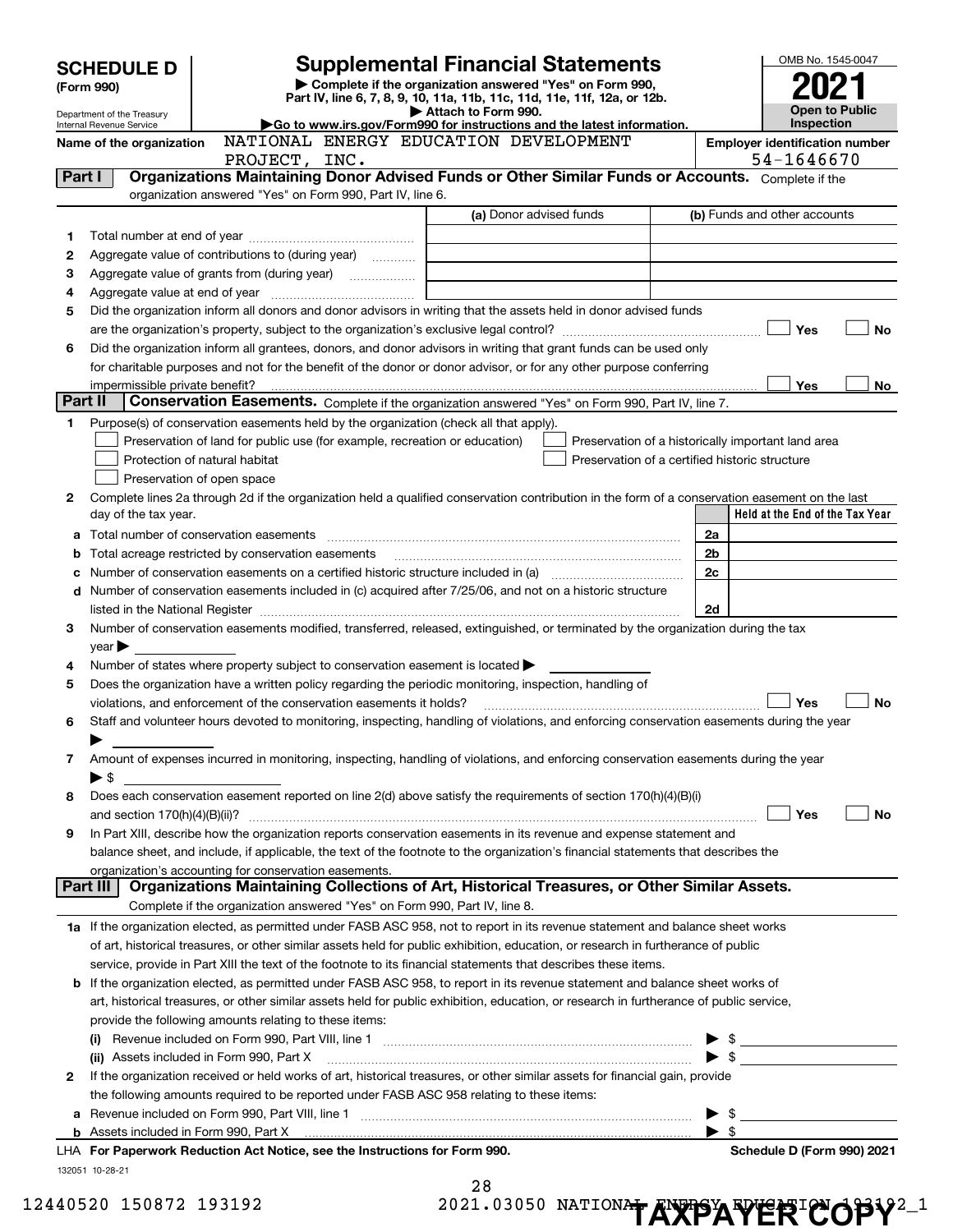|               |                                                                                                                                                                                                                                | NATIONAL ENERGY EDUCATION DEVELOPMENT   |                |                                                                                                                                                                                                                                |                                            |                       |         |
|---------------|--------------------------------------------------------------------------------------------------------------------------------------------------------------------------------------------------------------------------------|-----------------------------------------|----------------|--------------------------------------------------------------------------------------------------------------------------------------------------------------------------------------------------------------------------------|--------------------------------------------|-----------------------|---------|
|               | PROJECT, INC.<br>Schedule D (Form 990) 2021                                                                                                                                                                                    |                                         |                |                                                                                                                                                                                                                                |                                            | $54 - 1646670$ Page 2 |         |
|               | Organizations Maintaining Collections of Art, Historical Treasures, or Other Similar Assets (continued)<br>Part III                                                                                                            |                                         |                |                                                                                                                                                                                                                                |                                            |                       |         |
| З             | Using the organization's acquisition, accession, and other records, check any of the following that make significant use of its                                                                                                |                                         |                |                                                                                                                                                                                                                                |                                            |                       |         |
|               | collection items (check all that apply):                                                                                                                                                                                       |                                         |                |                                                                                                                                                                                                                                |                                            |                       |         |
| a             | Public exhibition                                                                                                                                                                                                              |                                         | d              | Loan or exchange program                                                                                                                                                                                                       |                                            |                       |         |
| b             | Scholarly research                                                                                                                                                                                                             |                                         | е              | Other and the control of the control of the control of the control of the control of the control of the control of the control of the control of the control of the control of the control of the control of the control of th |                                            |                       |         |
| c             | Preservation for future generations                                                                                                                                                                                            |                                         |                |                                                                                                                                                                                                                                |                                            |                       |         |
|               | Provide a description of the organization's collections and explain how they further the organization's exempt purpose in Part XIII.                                                                                           |                                         |                |                                                                                                                                                                                                                                |                                            |                       |         |
| 5             | During the year, did the organization solicit or receive donations of art, historical treasures, or other similar assets                                                                                                       |                                         |                |                                                                                                                                                                                                                                |                                            |                       |         |
|               |                                                                                                                                                                                                                                |                                         |                |                                                                                                                                                                                                                                |                                            | Yes                   | No      |
|               | Part IV<br>Escrow and Custodial Arrangements. Complete if the organization answered "Yes" on Form 990, Part IV, line 9, or                                                                                                     |                                         |                |                                                                                                                                                                                                                                |                                            |                       |         |
|               | reported an amount on Form 990, Part X, line 21.                                                                                                                                                                               |                                         |                |                                                                                                                                                                                                                                |                                            |                       |         |
|               | 1a Is the organization an agent, trustee, custodian or other intermediary for contributions or other assets not included                                                                                                       |                                         |                |                                                                                                                                                                                                                                |                                            |                       |         |
|               |                                                                                                                                                                                                                                |                                         |                |                                                                                                                                                                                                                                |                                            | Yes                   | No      |
|               | b If "Yes," explain the arrangement in Part XIII and complete the following table:                                                                                                                                             |                                         |                |                                                                                                                                                                                                                                |                                            |                       |         |
|               |                                                                                                                                                                                                                                |                                         |                |                                                                                                                                                                                                                                |                                            | Amount                |         |
|               | c Beginning balance measurements and the contract of the contract of the contract of the contract of the contract of the contract of the contract of the contract of the contract of the contract of the contract of the contr |                                         |                |                                                                                                                                                                                                                                | 1c                                         |                       |         |
|               |                                                                                                                                                                                                                                |                                         |                |                                                                                                                                                                                                                                | 1d                                         |                       |         |
|               | Distributions during the year manufactured and an account of the state of the state of the state of the state o                                                                                                                |                                         |                |                                                                                                                                                                                                                                | 1e                                         |                       |         |
|               |                                                                                                                                                                                                                                |                                         |                |                                                                                                                                                                                                                                | 1f                                         |                       |         |
|               | 2a Did the organization include an amount on Form 990, Part X, line 21, for escrow or custodial account liability?                                                                                                             |                                         |                |                                                                                                                                                                                                                                |                                            | Yes                   | No      |
| <b>Part V</b> | <b>b</b> If "Yes," explain the arrangement in Part XIII. Check here if the explanation has been provided on Part XIII<br>Endowment Funds. Complete if the organization answered "Yes" on Form 990, Part IV, line 10.           |                                         |                |                                                                                                                                                                                                                                |                                            |                       |         |
|               |                                                                                                                                                                                                                                | (a) Current year                        | (b) Prior year | (c) Two years back                                                                                                                                                                                                             | (d) Three years back   (e) Four years back |                       |         |
| 1a            | Beginning of year balance                                                                                                                                                                                                      |                                         |                |                                                                                                                                                                                                                                |                                            |                       |         |
|               |                                                                                                                                                                                                                                |                                         |                |                                                                                                                                                                                                                                |                                            |                       |         |
|               | Net investment earnings, gains, and losses                                                                                                                                                                                     |                                         |                |                                                                                                                                                                                                                                |                                            |                       |         |
|               | Grants or scholarships                                                                                                                                                                                                         |                                         |                |                                                                                                                                                                                                                                |                                            |                       |         |
|               | e Other expenditures for facilities                                                                                                                                                                                            |                                         |                |                                                                                                                                                                                                                                |                                            |                       |         |
|               |                                                                                                                                                                                                                                |                                         |                |                                                                                                                                                                                                                                |                                            |                       |         |
|               |                                                                                                                                                                                                                                |                                         |                |                                                                                                                                                                                                                                |                                            |                       |         |
|               |                                                                                                                                                                                                                                |                                         |                |                                                                                                                                                                                                                                |                                            |                       |         |
| 2             | Provide the estimated percentage of the current year end balance (line 1g, column (a)) held as:                                                                                                                                |                                         |                |                                                                                                                                                                                                                                |                                            |                       |         |
|               | Board designated or quasi-endowment >                                                                                                                                                                                          |                                         | ℅              |                                                                                                                                                                                                                                |                                            |                       |         |
|               |                                                                                                                                                                                                                                | %                                       |                |                                                                                                                                                                                                                                |                                            |                       |         |
|               |                                                                                                                                                                                                                                | %                                       |                |                                                                                                                                                                                                                                |                                            |                       |         |
|               | The percentages on lines 2a, 2b, and 2c should equal 100%.                                                                                                                                                                     |                                         |                |                                                                                                                                                                                                                                |                                            |                       |         |
|               | 3a Are there endowment funds not in the possession of the organization that are held and administered for the organization                                                                                                     |                                         |                |                                                                                                                                                                                                                                |                                            |                       |         |
|               | by:                                                                                                                                                                                                                            |                                         |                |                                                                                                                                                                                                                                |                                            | Yes                   | No      |
|               | (i)                                                                                                                                                                                                                            |                                         |                |                                                                                                                                                                                                                                |                                            | 3a(i)                 |         |
|               | (ii)                                                                                                                                                                                                                           |                                         |                |                                                                                                                                                                                                                                |                                            | 3a(ii)                |         |
|               |                                                                                                                                                                                                                                |                                         |                |                                                                                                                                                                                                                                |                                            | 3b                    |         |
|               | Describe in Part XIII the intended uses of the organization's endowment funds.                                                                                                                                                 |                                         |                |                                                                                                                                                                                                                                |                                            |                       |         |
|               | Land, Buildings, and Equipment.<br><b>Part VI</b>                                                                                                                                                                              |                                         |                |                                                                                                                                                                                                                                |                                            |                       |         |
|               | Complete if the organization answered "Yes" on Form 990, Part IV, line 11a. See Form 990, Part X, line 10.                                                                                                                     |                                         |                |                                                                                                                                                                                                                                |                                            |                       |         |
|               | Description of property                                                                                                                                                                                                        | (a) Cost or other<br>basis (investment) |                | (b) Cost or other<br>basis (other)                                                                                                                                                                                             | (c) Accumulated<br>depreciation            | (d) Book value        |         |
|               |                                                                                                                                                                                                                                |                                         |                |                                                                                                                                                                                                                                |                                            |                       |         |
|               |                                                                                                                                                                                                                                |                                         |                |                                                                                                                                                                                                                                |                                            |                       |         |
|               |                                                                                                                                                                                                                                |                                         |                |                                                                                                                                                                                                                                |                                            |                       |         |
|               |                                                                                                                                                                                                                                |                                         |                | 38,550.                                                                                                                                                                                                                        | 25,761.                                    |                       | 12,789. |
|               |                                                                                                                                                                                                                                |                                         |                | 59,141.                                                                                                                                                                                                                        | 47,439.                                    |                       | 11,702. |
|               |                                                                                                                                                                                                                                |                                         |                |                                                                                                                                                                                                                                |                                            |                       | 24,491. |

29

**Schedule D (Form 990) 2021**

132052 10-28-21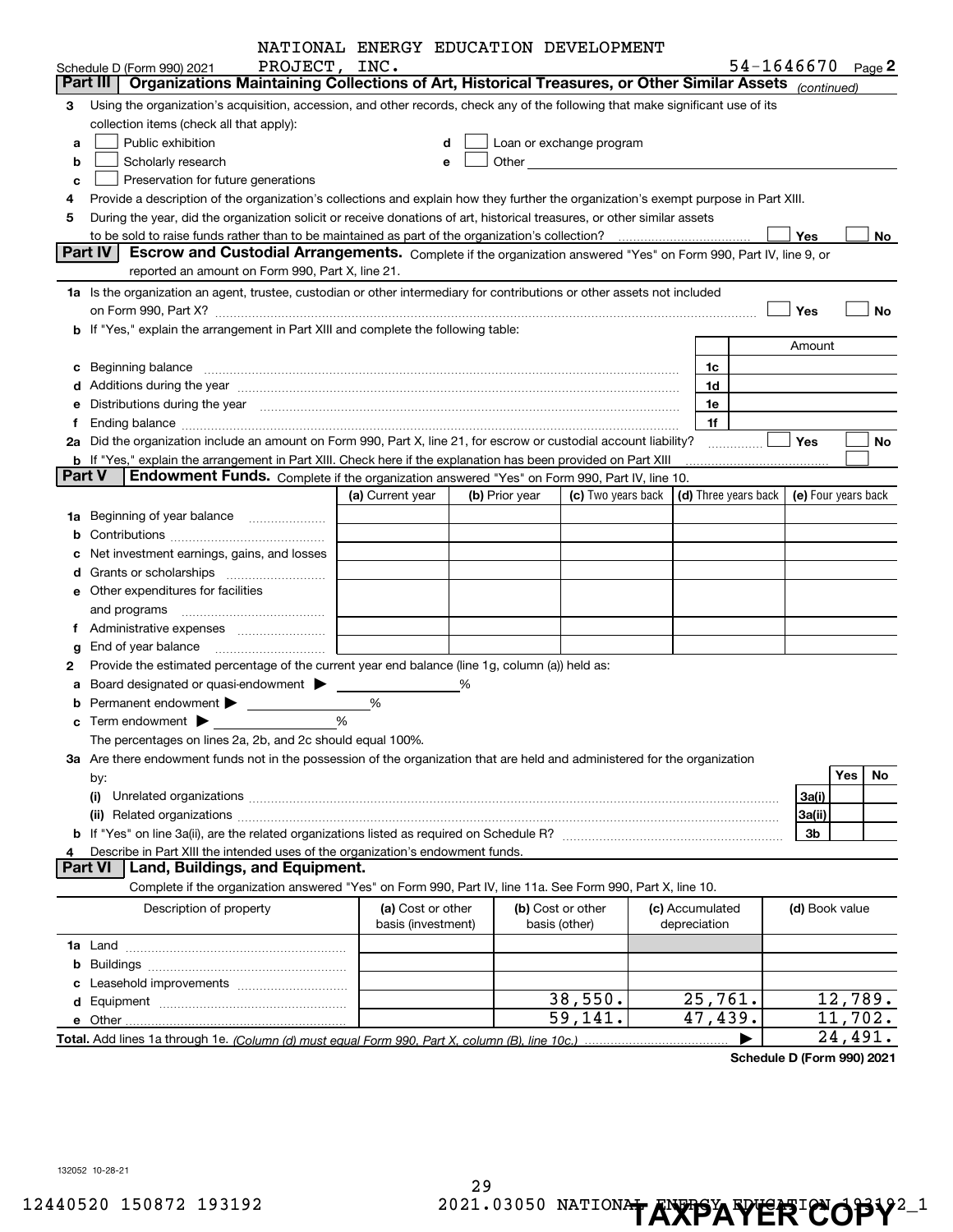$545550$ 

| PROJECT, INC.<br>Schedule D (Form 990) 2021                                                                                                                                                                                |                 |                                                           | 54-1646670<br>$Page$ <sup>3</sup> |
|----------------------------------------------------------------------------------------------------------------------------------------------------------------------------------------------------------------------------|-----------------|-----------------------------------------------------------|-----------------------------------|
| <b>Investments - Other Securities.</b><br>Part VII                                                                                                                                                                         |                 |                                                           |                                   |
| Complete if the organization answered "Yes" on Form 990, Part IV, line 11b. See Form 990, Part X, line 12.                                                                                                                 |                 |                                                           |                                   |
| (a) Description of security or category (including name of security)                                                                                                                                                       | (b) Book value  | (c) Method of valuation: Cost or end-of-year market value |                                   |
| (1) Financial derivatives                                                                                                                                                                                                  |                 |                                                           |                                   |
|                                                                                                                                                                                                                            |                 |                                                           |                                   |
| $(3)$ Other                                                                                                                                                                                                                |                 |                                                           |                                   |
| (A)                                                                                                                                                                                                                        |                 |                                                           |                                   |
| (B)                                                                                                                                                                                                                        |                 |                                                           |                                   |
| (C)                                                                                                                                                                                                                        |                 |                                                           |                                   |
| (D)                                                                                                                                                                                                                        |                 |                                                           |                                   |
| (E)                                                                                                                                                                                                                        |                 |                                                           |                                   |
| (F)                                                                                                                                                                                                                        |                 |                                                           |                                   |
| (G)                                                                                                                                                                                                                        |                 |                                                           |                                   |
| (H)                                                                                                                                                                                                                        |                 |                                                           |                                   |
| Total. (Col. (b) must equal Form 990, Part X, col. (B) line 12.)<br>Part VIII Investments - Program Related.<br>Complete if the organization answered "Yes" on Form 990, Part IV, line 11c. See Form 990, Part X, line 13. |                 |                                                           |                                   |
| (a) Description of investment                                                                                                                                                                                              | (b) Book value  | (c) Method of valuation: Cost or end-of-year market value |                                   |
|                                                                                                                                                                                                                            |                 |                                                           |                                   |
| (1)                                                                                                                                                                                                                        |                 |                                                           |                                   |
| (2)                                                                                                                                                                                                                        |                 |                                                           |                                   |
| (3)<br>(4)                                                                                                                                                                                                                 |                 |                                                           |                                   |
| (5)                                                                                                                                                                                                                        |                 |                                                           |                                   |
| (6)                                                                                                                                                                                                                        |                 |                                                           |                                   |
| (7)                                                                                                                                                                                                                        |                 |                                                           |                                   |
| (8)                                                                                                                                                                                                                        |                 |                                                           |                                   |
| (9)                                                                                                                                                                                                                        |                 |                                                           |                                   |
| <b>Total.</b> (Col. (b) must equal Form 990, Part X, col. (B) line 13.)                                                                                                                                                    |                 |                                                           |                                   |
| Part IX<br><b>Other Assets.</b>                                                                                                                                                                                            |                 |                                                           |                                   |
| Complete if the organization answered "Yes" on Form 990, Part IV, line 11d. See Form 990, Part X, line 15.                                                                                                                 |                 |                                                           |                                   |
|                                                                                                                                                                                                                            | (a) Description |                                                           | (b) Book value                    |
| (1)                                                                                                                                                                                                                        |                 |                                                           |                                   |
| (2)                                                                                                                                                                                                                        |                 |                                                           |                                   |
| (3)                                                                                                                                                                                                                        |                 |                                                           |                                   |
| (4)                                                                                                                                                                                                                        |                 |                                                           |                                   |
| (5)                                                                                                                                                                                                                        |                 |                                                           |                                   |
| (6)                                                                                                                                                                                                                        |                 |                                                           |                                   |
| (7)                                                                                                                                                                                                                        |                 |                                                           |                                   |
| (8)                                                                                                                                                                                                                        |                 |                                                           |                                   |
| (9)                                                                                                                                                                                                                        |                 |                                                           |                                   |
|                                                                                                                                                                                                                            |                 |                                                           |                                   |
| <b>Other Liabilities.</b><br>Part X                                                                                                                                                                                        |                 |                                                           |                                   |
| Complete if the organization answered "Yes" on Form 990, Part IV, line 11e or 11f. See Form 990, Part X, line 25.                                                                                                          |                 |                                                           |                                   |
| (a) Description of liability<br>1.                                                                                                                                                                                         |                 |                                                           | (b) Book value                    |
| (1)<br>Federal income taxes                                                                                                                                                                                                |                 |                                                           |                                   |
| DEFERRED RENT<br>(2)                                                                                                                                                                                                       |                 |                                                           | 2,334.                            |
| (3)                                                                                                                                                                                                                        |                 |                                                           |                                   |
| (4)                                                                                                                                                                                                                        |                 |                                                           |                                   |
| (5)                                                                                                                                                                                                                        |                 |                                                           |                                   |
| (6)                                                                                                                                                                                                                        |                 |                                                           |                                   |
| (7)                                                                                                                                                                                                                        |                 |                                                           |                                   |
| (8)                                                                                                                                                                                                                        |                 |                                                           |                                   |
| (9)                                                                                                                                                                                                                        |                 |                                                           |                                   |
|                                                                                                                                                                                                                            |                 |                                                           | 2,334.                            |
| 2. Liability for uncertain tax positions. In Part XIII, provide the text of the footnote to the organization's financial statements that reports the                                                                       |                 |                                                           |                                   |

organization's liability for uncertain tax positions under FASB ASC 740. Check here if the text of the footnote has been provided in Part XIII  $\,\ldots\,$   $\overline{\rm X}$ 

**Schedule D (Form 990) 2021**

132053 10-28-21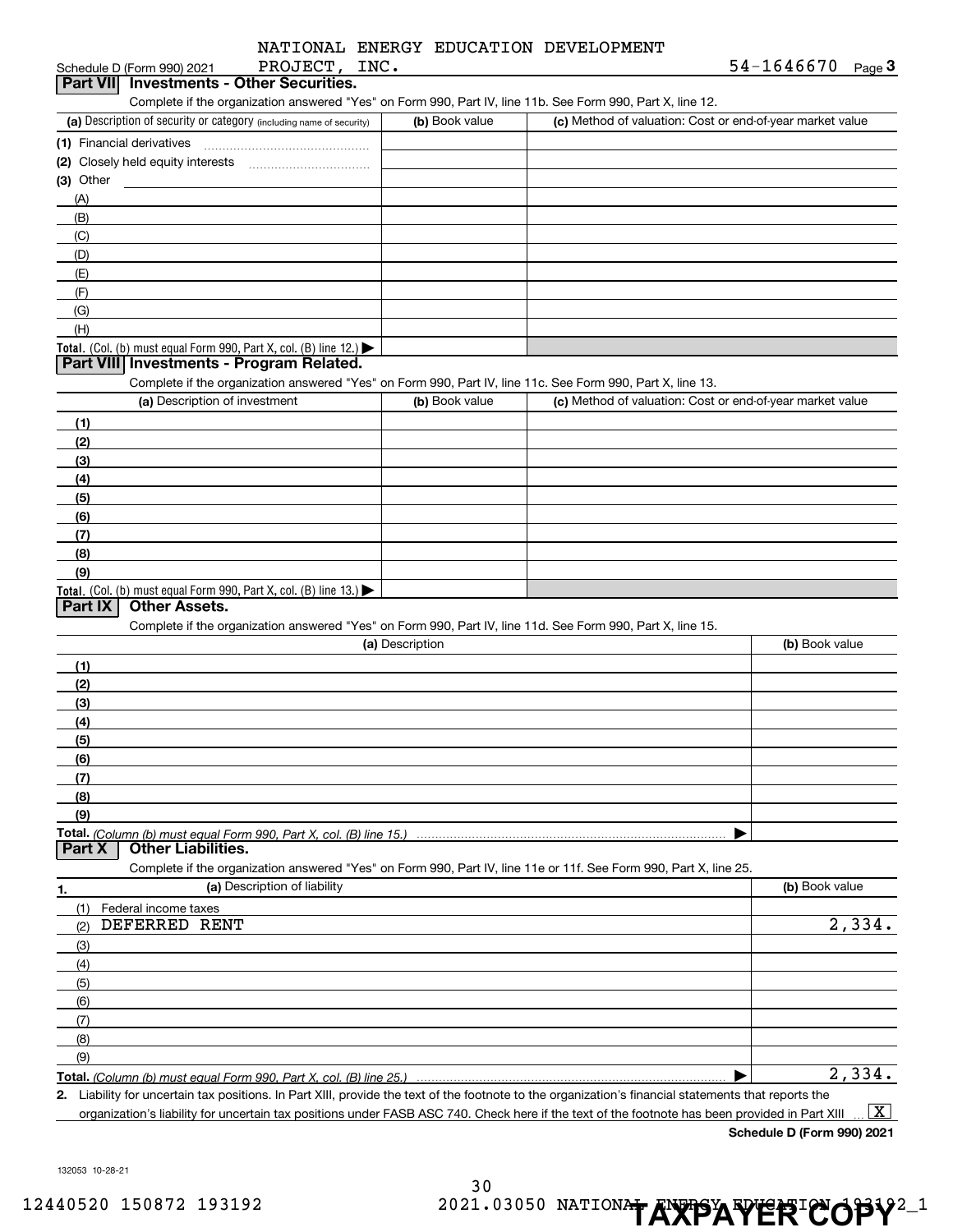|    | NATIONAL ENERGY EDUCATION DEVELOPMENT<br>PROJECT, INC.                                                                                                                                                                              |                |          |                | $54 - 1646670$ Page 4 |
|----|-------------------------------------------------------------------------------------------------------------------------------------------------------------------------------------------------------------------------------------|----------------|----------|----------------|-----------------------|
|    | Schedule D (Form 990) 2021<br>Reconciliation of Revenue per Audited Financial Statements With Revenue per Return.<br>Part XI                                                                                                        |                |          |                |                       |
|    | Complete if the organization answered "Yes" on Form 990, Part IV, line 12a.                                                                                                                                                         |                |          |                |                       |
| 1  | Total revenue, gains, and other support per audited financial statements                                                                                                                                                            |                |          | $\blacksquare$ | 4,446,620.            |
| 2  | Amounts included on line 1 but not on Form 990, Part VIII, line 12:                                                                                                                                                                 |                |          |                |                       |
| a  |                                                                                                                                                                                                                                     | 2a             |          |                |                       |
| b  |                                                                                                                                                                                                                                     | 2 <sub>b</sub> | 3,500.   |                |                       |
| c  |                                                                                                                                                                                                                                     | 2 <sub>c</sub> |          |                |                       |
| d  | Other (Describe in Part XIII.) <b>Construction Contract Construction</b> Chern Construction Chern Chern Chern Chern Chern Chern Chern Chern Chern Chern Chern Chern Chern Chern Chern Chern Chern Chern Chern Chern Chern Chern Che | 2d             | 115,594. |                |                       |
| е  | Add lines 2a through 2d                                                                                                                                                                                                             |                |          | 2e             | <u> 119,094.</u>      |
| 3  |                                                                                                                                                                                                                                     |                |          | 3              | 4,327,526.            |
| 4  | Amounts included on Form 990, Part VIII, line 12, but not on line 1:                                                                                                                                                                |                |          |                |                       |
| a  | Investment expenses not included on Form 990, Part VIII, line 7b [100] [100] [100] [100] [100] [100] [100] [10                                                                                                                      | 4a             |          |                |                       |
| b  | Other (Describe in Part XIII.) <b>Construction Contract Construction</b> Chemistry Chemistry Chemistry Chemistry Chemistry                                                                                                          | 4 <sub>b</sub> |          |                |                       |
|    | Add lines 4a and 4b                                                                                                                                                                                                                 |                |          | 4c             |                       |
| 5. |                                                                                                                                                                                                                                     |                |          | 5              | 4,327,526.            |
|    | Part XII   Reconciliation of Expenses per Audited Financial Statements With Expenses per Return.                                                                                                                                    |                |          |                |                       |
|    | Complete if the organization answered "Yes" on Form 990, Part IV, line 12a.                                                                                                                                                         |                |          |                |                       |
| 1  |                                                                                                                                                                                                                                     |                |          | $\blacksquare$ | 3,529,645.            |
| 2  | Amounts included on line 1 but not on Form 990, Part IX, line 25:                                                                                                                                                                   |                |          |                |                       |
| a  |                                                                                                                                                                                                                                     | 2a             | 3,500.   |                |                       |
| b  |                                                                                                                                                                                                                                     | 2 <sub>b</sub> |          |                |                       |
| c  |                                                                                                                                                                                                                                     | 2c             |          |                |                       |
| d  |                                                                                                                                                                                                                                     | 2d             | 115,594. |                |                       |
| е  | Add lines 2a through 2d <b>minimum contained a contract and a</b> contract a contract of the contract of the contract of the contract of the contract of the contract of the contract of the contract of the contract of the contra |                |          | 2e             | 119,094.              |
| з  |                                                                                                                                                                                                                                     |                |          | 3              | 3,410,551.            |
| 4  | Amounts included on Form 990, Part IX, line 25, but not on line 1:                                                                                                                                                                  |                |          |                |                       |
| a  |                                                                                                                                                                                                                                     | 4a             |          |                |                       |
| b  | Other (Describe in Part XIII.) <b>Construction Contract Construction</b> Chemical Construction Chemical Chemical Chemical Chemical Chemical Chemical Chemical Chemical Chemical Chemical Chemical Chemical Chemical Chemical Chemic | 4 <sub>h</sub> |          |                |                       |
|    | c Add lines 4a and 4b                                                                                                                                                                                                               |                |          | 4c             | 0.                    |
| 5. |                                                                                                                                                                                                                                     |                |          | 5              | 3,410,551.            |
|    | Part XIII Supplemental Information.                                                                                                                                                                                                 |                |          |                |                       |
|    | Provide the descriptions required for Part II, lines 3, 5, and 9; Part III, lines 1a and 4; Part IV, lines 1b and 2b; Part V, line 4; Part X, line 2; Part XI,                                                                      |                |          |                |                       |

lines 2d and 4b; and Part XII, lines 2d and 4b. Also complete this part to provide any additional information.

PART X, LINE 2:

NEED PERFORMED AN EVALUATION OF UNCERTAINTY IN INCOME TAXES FOR THE YEAR

ENDED DECEMBER 31, 2021, AND DETERMINED THAT THERE WERE NO MATTERS THAT

WOULD REQUIRE RECOGNITION IN THE FINANCIAL STATEMENTS OR THAT MAY HAVE ANY

EFFECT ON ITS TAX-EXEMPT STATUS, AND THERE ARE CURRENTLY NO EXAMINATIONS

PENDING OR IN PROGRESS.

PART XI, LINE 2D - OTHER ADJUSTMENTS:

COST OF GOODS SOLD 115,594.

#### PART XII, LINE 2D - OTHER ADJUSTMENTS:

COST OF GOODS SOLD 115,594.

132054 10-28-21

**Schedule D (Form 990) 2021**

31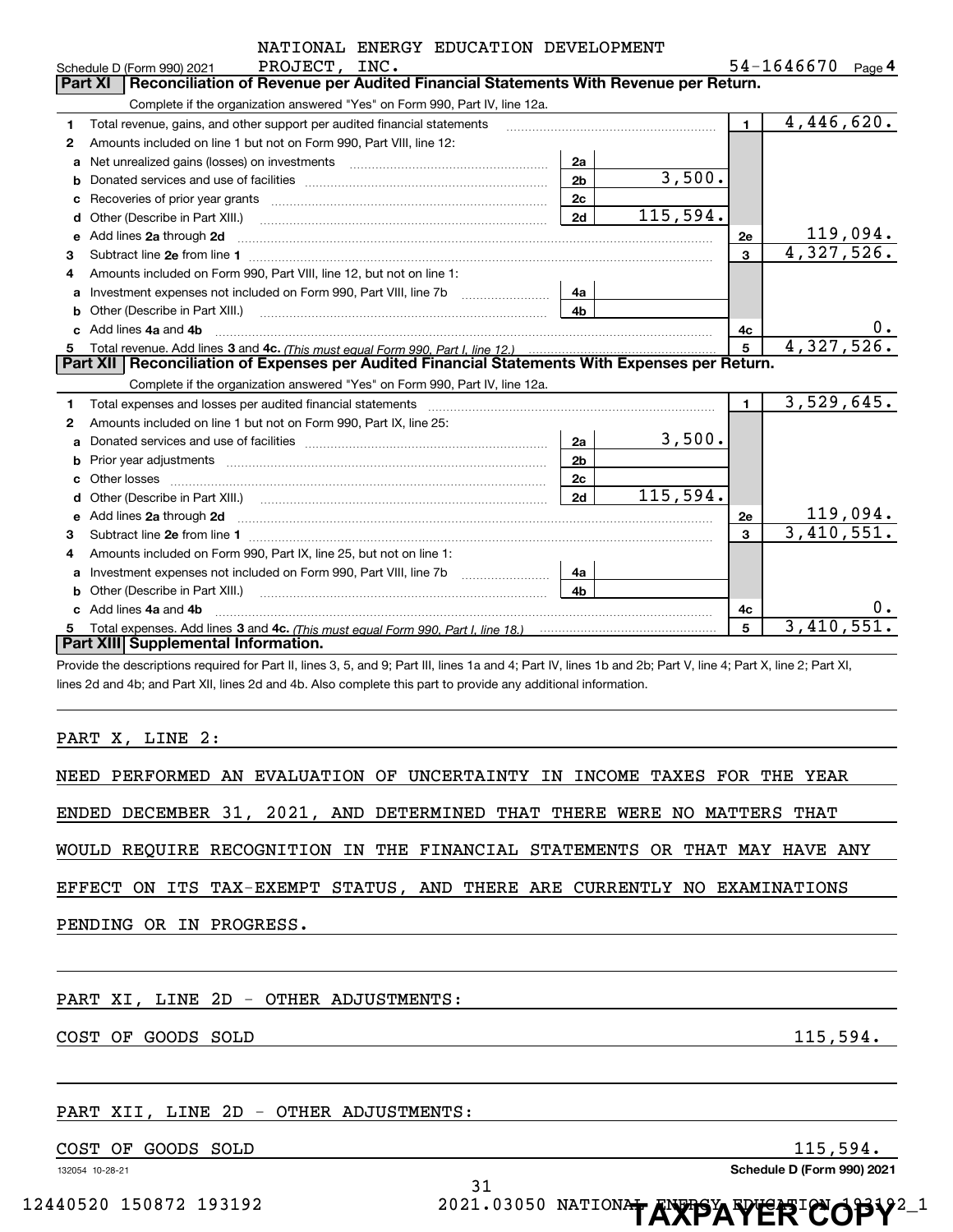| Schedule D (Form 990) 2021 PROJECT, II<br>Part XIII Supplemental Information (continued) | PROJECT, INC. |  | NATIONAL ENERGY EDUCATION DEVELOPMENT                                      | $54 - 1646670$ Page 5      |
|------------------------------------------------------------------------------------------|---------------|--|----------------------------------------------------------------------------|----------------------------|
|                                                                                          |               |  | the control of the control of the control of the control of the control of |                            |
|                                                                                          |               |  |                                                                            |                            |
|                                                                                          |               |  |                                                                            |                            |
|                                                                                          |               |  |                                                                            |                            |
|                                                                                          |               |  |                                                                            |                            |
|                                                                                          |               |  |                                                                            |                            |
|                                                                                          |               |  |                                                                            |                            |
|                                                                                          |               |  |                                                                            |                            |
|                                                                                          |               |  |                                                                            |                            |
|                                                                                          |               |  |                                                                            |                            |
|                                                                                          |               |  |                                                                            |                            |
|                                                                                          |               |  |                                                                            |                            |
|                                                                                          |               |  |                                                                            |                            |
|                                                                                          |               |  |                                                                            |                            |
|                                                                                          |               |  |                                                                            |                            |
|                                                                                          |               |  |                                                                            |                            |
|                                                                                          |               |  |                                                                            |                            |
|                                                                                          |               |  |                                                                            |                            |
|                                                                                          |               |  |                                                                            |                            |
|                                                                                          |               |  |                                                                            |                            |
|                                                                                          |               |  |                                                                            |                            |
|                                                                                          |               |  |                                                                            |                            |
|                                                                                          |               |  |                                                                            |                            |
|                                                                                          |               |  |                                                                            |                            |
|                                                                                          |               |  |                                                                            |                            |
|                                                                                          |               |  |                                                                            |                            |
|                                                                                          |               |  |                                                                            |                            |
|                                                                                          |               |  |                                                                            |                            |
|                                                                                          |               |  |                                                                            |                            |
|                                                                                          |               |  |                                                                            |                            |
|                                                                                          |               |  |                                                                            |                            |
|                                                                                          |               |  |                                                                            |                            |
|                                                                                          |               |  |                                                                            | Schedule D (Form 990) 2021 |
| 132055 10-28-21                                                                          |               |  |                                                                            |                            |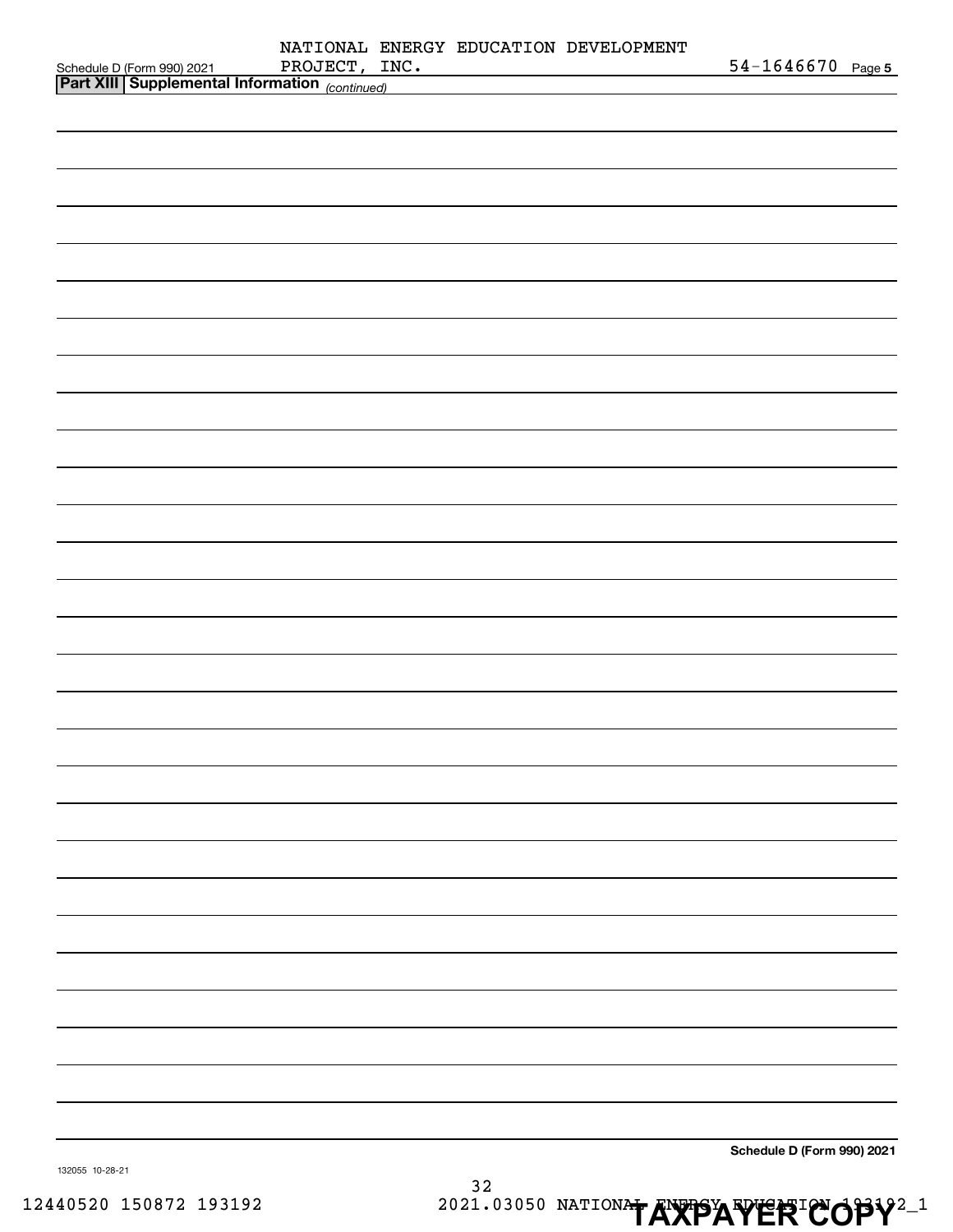| <b>SCHEDULE I</b><br>(Form 990)                                                                                                                                                                | <b>Grants and Other Assistance to Organizations,</b><br>Governments, and Individuals in the United States                                                                                                                                                                 |                                    |                                                       |                                        |                                                                |                                          |                                                     |  |
|------------------------------------------------------------------------------------------------------------------------------------------------------------------------------------------------|---------------------------------------------------------------------------------------------------------------------------------------------------------------------------------------------------------------------------------------------------------------------------|------------------------------------|-------------------------------------------------------|----------------------------------------|----------------------------------------------------------------|------------------------------------------|-----------------------------------------------------|--|
|                                                                                                                                                                                                | Complete if the organization answered "Yes" on Form 990, Part IV, line 21 or 22.                                                                                                                                                                                          |                                    |                                                       |                                        |                                                                |                                          |                                                     |  |
| Department of the Treasury                                                                                                                                                                     | Attach to Form 990.                                                                                                                                                                                                                                                       |                                    |                                                       |                                        |                                                                |                                          |                                                     |  |
| Internal Revenue Service                                                                                                                                                                       |                                                                                                                                                                                                                                                                           |                                    | Go to www.irs.gov/Form990 for the latest information. |                                        |                                                                |                                          | Inspection                                          |  |
| NATIONAL ENERGY EDUCATION DEVELOPMENT<br>Name of the organization<br>PROJECT, INC.                                                                                                             |                                                                                                                                                                                                                                                                           |                                    |                                                       |                                        |                                                                |                                          | <b>Employer identification number</b><br>54-1646670 |  |
| Part I                                                                                                                                                                                         | <b>General Information on Grants and Assistance</b>                                                                                                                                                                                                                       |                                    |                                                       |                                        |                                                                |                                          |                                                     |  |
| Does the organization maintain records to substantiate the amount of the grants or assistance, the grantees' eligibility for the grants or assistance, and the selection<br>$\mathbf 1$        |                                                                                                                                                                                                                                                                           |                                    |                                                       |                                        |                                                                |                                          | $\boxed{\text{X}}$ Yes<br>  No                      |  |
| Describe in Part IV the organization's procedures for monitoring the use of grant funds in the United States.<br>$\mathbf{2}$                                                                  |                                                                                                                                                                                                                                                                           |                                    |                                                       |                                        |                                                                |                                          |                                                     |  |
| Part II                                                                                                                                                                                        | Grants and Other Assistance to Domestic Organizations and Domestic Governments. Complete if the organization answered "Yes" on Form 990, Part IV, line 21, for any<br>recipient that received more than \$5,000. Part II can be duplicated if additional space is needed. |                                    |                                                       |                                        |                                                                |                                          |                                                     |  |
| <b>1 (a)</b> Name and address of organization<br>or government                                                                                                                                 | $(b)$ EIN                                                                                                                                                                                                                                                                 | (c) IRC section<br>(if applicable) | (d) Amount of<br>cash grant                           | (e) Amount of<br>noncash<br>assistance | (f) Method of<br>valuation (book,<br>FMV, appraisal,<br>other) | (g) Description of<br>noncash assistance | (h) Purpose of grant<br>or assistance               |  |
|                                                                                                                                                                                                |                                                                                                                                                                                                                                                                           |                                    |                                                       |                                        |                                                                |                                          |                                                     |  |
|                                                                                                                                                                                                |                                                                                                                                                                                                                                                                           |                                    |                                                       |                                        |                                                                |                                          |                                                     |  |
|                                                                                                                                                                                                |                                                                                                                                                                                                                                                                           |                                    |                                                       |                                        |                                                                |                                          |                                                     |  |
|                                                                                                                                                                                                |                                                                                                                                                                                                                                                                           |                                    |                                                       |                                        |                                                                |                                          |                                                     |  |
|                                                                                                                                                                                                |                                                                                                                                                                                                                                                                           |                                    |                                                       |                                        |                                                                |                                          |                                                     |  |
|                                                                                                                                                                                                |                                                                                                                                                                                                                                                                           |                                    |                                                       |                                        |                                                                |                                          |                                                     |  |
| Enter total number of section $501(c)(3)$ and government organizations listed in the line 1 table<br>$\mathbf{2}$<br>Enter total number of other organizations listed in the line 1 table<br>3 |                                                                                                                                                                                                                                                                           |                                    |                                                       |                                        |                                                                |                                          |                                                     |  |
| LHA For Paperwork Reduction Act Notice, see the Instructions for Form 990.                                                                                                                     |                                                                                                                                                                                                                                                                           |                                    |                                                       |                                        |                                                                |                                          | Schedule I (Form 990) 2021                          |  |

**For Paperwork Reduction Act Notice, s** LHA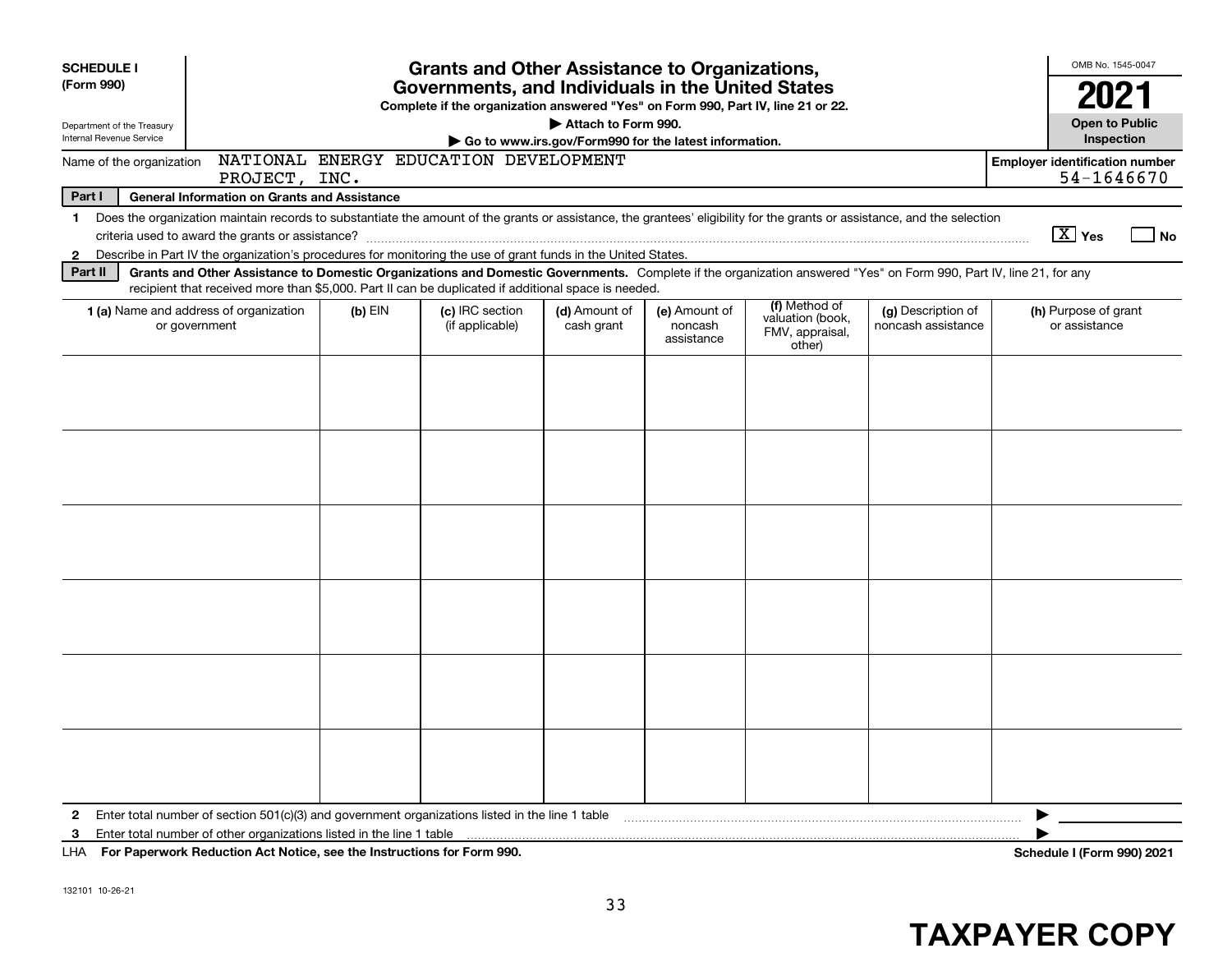Schedule I (Form 990) 2021 PROJECT, INC.  $54-1646670$ 

PROJECT, INC.

**2**

**Part III | Grants and Other Assistance to Domestic Individuals. Complete if the organization answered "Yes" on Form 990, Part IV, line 22.** Part III can be duplicated if additional space is needed.

| (a) Type of grant or assistance                                                                                                                      | (b) Number of<br>recipients | (c) Amount of<br>cash grant | (d) Amount of non-<br>cash assistance  | (e) Method of valuation<br>(book, FMV, appraisal, other) | (f) Description of noncash assistance |
|------------------------------------------------------------------------------------------------------------------------------------------------------|-----------------------------|-----------------------------|----------------------------------------|----------------------------------------------------------|---------------------------------------|
|                                                                                                                                                      |                             |                             |                                        |                                                          |                                       |
| EXELON STEM ACADEMY SCHOLARSHIPS                                                                                                                     | 13                          | 143,635.                    | $\mathbf 0$ .                          |                                                          |                                       |
|                                                                                                                                                      |                             |                             |                                        |                                                          |                                       |
| YOUTH LEADERSHIP AWARDS                                                                                                                              | 4                           | 6,000,                      | $\mathbf{0}$ .                         |                                                          |                                       |
|                                                                                                                                                      |                             |                             |                                        |                                                          |                                       |
| <b>BOB THOMPSON AWARDS</b>                                                                                                                           | 6                           | 6,000                       | $\mathbf{0}$ .                         |                                                          |                                       |
|                                                                                                                                                      |                             |                             |                                        |                                                          |                                       |
| ESP STEM CHALLENGE                                                                                                                                   | 32                          | 2,450                       | $\mathbf{0}$ .                         |                                                          |                                       |
|                                                                                                                                                      |                             |                             |                                        |                                                          |                                       |
| CEWD ENERGY CAREERS CHALLENGE AWARD                                                                                                                  | 11                          | 550                         | $\mathbf{0}$ .                         |                                                          |                                       |
| Part IV<br>Supplemental Information. Provide the information required in Part I, line 2; Part III, column (b); and any other additional information. |                             |                             |                                        |                                                          |                                       |
| PART I, LINE 2:                                                                                                                                      |                             |                             |                                        |                                                          |                                       |
| NEED RECEIVES GRANT REPORTS BASED ON THE REQUIREMENTS OF EACH INDIVIDUAL                                                                             |                             |                             |                                        |                                                          |                                       |
| GRANT PROGRAM WHICH INCLUDES:                                                                                                                        |                             |                             | BUDGET JUSTIFICATION, DOCUMENTATION OF |                                                          |                                       |
| STUDENT WORK, INVITATIONS TO EVENTS FUNDED BY THE GRANT PROVIDED TO THE                                                                              |                             |                             |                                        |                                                          |                                       |
| SCHOOL, AND REPORTS OF EVALUATIONS AND STUDENT PROGRAMS ASSOCIATED WITH THE                                                                          |                             |                             |                                        |                                                          |                                       |
| GRANT RECEIVED BY THE SCHOOL.                                                                                                                        |                             |                             |                                        | THESE REPORTS ARE REVIEWED BY NEED TO ENSURE             |                                       |
| THE FUNDS HAVE BEEN EXPENDED IN ACCORDANCE WITH THE PURPOSE OF THEIR                                                                                 |                             |                             |                                        |                                                          |                                       |
|                                                                                                                                                      |                             |                             |                                        |                                                          |                                       |

ISSUANCE.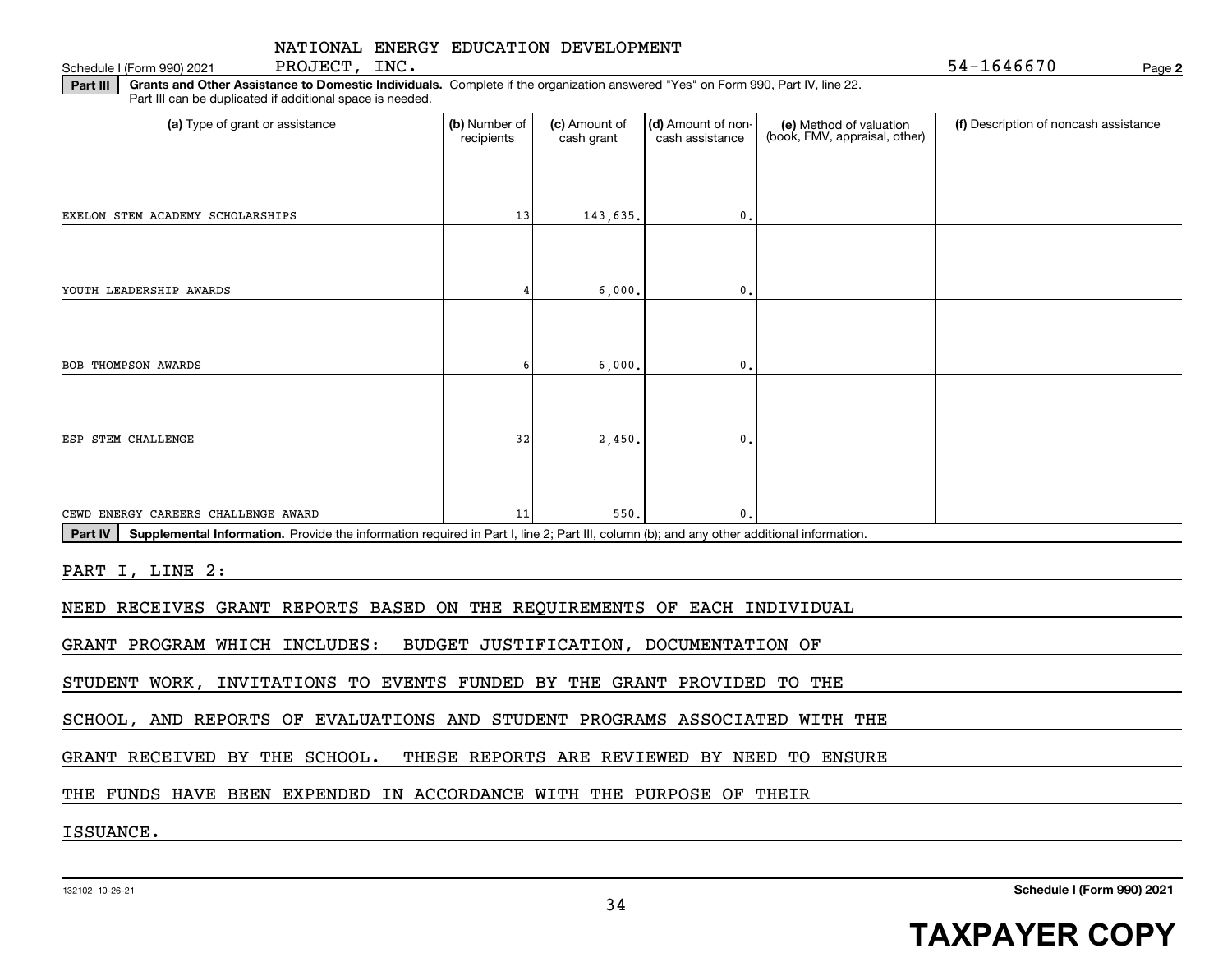| <b>SCHEDULE J</b> |                                                        | <b>Compensation Information</b>                                                                                                                                                                   | OMB No. 1545-0047          |     |             |
|-------------------|--------------------------------------------------------|---------------------------------------------------------------------------------------------------------------------------------------------------------------------------------------------------|----------------------------|-----|-------------|
| (Form 990)        |                                                        | For certain Officers, Directors, Trustees, Key Employees, and Highest                                                                                                                             |                            |     |             |
|                   |                                                        | <b>Compensated Employees</b><br>Complete if the organization answered "Yes" on Form 990, Part IV, line 23.                                                                                        | 2021                       |     |             |
|                   |                                                        | <b>Open to Public</b>                                                                                                                                                                             |                            |     |             |
|                   | Department of the Treasury<br>Internal Revenue Service | Inspection                                                                                                                                                                                        |                            |     |             |
|                   | Name of the organization                               | <b>Employer identification number</b>                                                                                                                                                             |                            |     |             |
|                   |                                                        | PROJECT, INC.                                                                                                                                                                                     | 54-1646670                 |     |             |
|                   | Part I                                                 | <b>Questions Regarding Compensation</b>                                                                                                                                                           |                            |     |             |
|                   |                                                        |                                                                                                                                                                                                   |                            | Yes | No          |
|                   |                                                        | <b>1a</b> Check the appropriate box(es) if the organization provided any of the following to or for a person listed on Form 990,                                                                  |                            |     |             |
|                   |                                                        | Part VII, Section A, line 1a. Complete Part III to provide any relevant information regarding these items.                                                                                        |                            |     |             |
|                   | First-class or charter travel                          | Housing allowance or residence for personal use                                                                                                                                                   |                            |     |             |
|                   | Travel for companions                                  | Payments for business use of personal residence                                                                                                                                                   |                            |     |             |
|                   |                                                        | Health or social club dues or initiation fees<br>Tax indemnification and gross-up payments                                                                                                        |                            |     |             |
|                   |                                                        | Discretionary spending account<br>Personal services (such as maid, chauffeur, chef)                                                                                                               |                            |     |             |
|                   |                                                        |                                                                                                                                                                                                   |                            |     |             |
|                   |                                                        | <b>b</b> If any of the boxes on line 1a are checked, did the organization follow a written policy regarding payment or                                                                            |                            |     |             |
|                   |                                                        |                                                                                                                                                                                                   | 1b                         |     |             |
| 2                 |                                                        | Did the organization require substantiation prior to reimbursing or allowing expenses incurred by all directors,                                                                                  |                            |     |             |
|                   |                                                        |                                                                                                                                                                                                   | $\mathbf{2}$               |     |             |
|                   |                                                        |                                                                                                                                                                                                   |                            |     |             |
| З                 |                                                        | Indicate which, if any, of the following the organization used to establish the compensation of the organization's                                                                                |                            |     |             |
|                   |                                                        | CEO/Executive Director. Check all that apply. Do not check any boxes for methods used by a related organization to                                                                                |                            |     |             |
|                   |                                                        | establish compensation of the CEO/Executive Director, but explain in Part III.                                                                                                                    |                            |     |             |
|                   | $ \mathbf{X} $ Compensation committee                  | Written employment contract                                                                                                                                                                       |                            |     |             |
|                   |                                                        | $\overline{X}$ Compensation survey or study<br>Independent compensation consultant                                                                                                                |                            |     |             |
|                   | $ \mathbf{X} $ Form 990 of other organizations         | $\lfloor \underline{X} \rfloor$ Approval by the board or compensation committee                                                                                                                   |                            |     |             |
|                   |                                                        |                                                                                                                                                                                                   |                            |     |             |
| 4                 |                                                        | During the year, did any person listed on Form 990, Part VII, Section A, line 1a, with respect to the filing                                                                                      |                            |     |             |
|                   | organization or a related organization:                |                                                                                                                                                                                                   |                            |     | х           |
| а                 |                                                        | Receive a severance payment or change-of-control payment?                                                                                                                                         | 4a                         |     | $\mathbf X$ |
| b                 |                                                        | Participate in or receive payment from a supplemental nonqualified retirement plan?                                                                                                               | 4b                         |     | $\mathbf x$ |
| с                 |                                                        | Participate in or receive payment from an equity-based compensation arrangement?<br>If "Yes" to any of lines 4a-c, list the persons and provide the applicable amounts for each item in Part III. | 4с                         |     |             |
|                   |                                                        |                                                                                                                                                                                                   |                            |     |             |
|                   |                                                        | Only section 501(c)(3), 501(c)(4), and 501(c)(29) organizations must complete lines 5-9.                                                                                                          |                            |     |             |
|                   |                                                        | For persons listed on Form 990, Part VII, Section A, line 1a, did the organization pay or accrue any compensation                                                                                 |                            |     |             |
|                   | contingent on the revenues of:                         |                                                                                                                                                                                                   |                            |     |             |
|                   |                                                        |                                                                                                                                                                                                   | 5a                         |     | x           |
|                   |                                                        | a The organization? <b>Entitation</b> and the organization?                                                                                                                                       | 5b                         |     | $\mathbf x$ |
|                   |                                                        | If "Yes" on line 5a or 5b, describe in Part III.                                                                                                                                                  |                            |     |             |
| 6.                |                                                        | For persons listed on Form 990, Part VII, Section A, line 1a, did the organization pay or accrue any compensation                                                                                 |                            |     |             |
|                   | contingent on the net earnings of:                     |                                                                                                                                                                                                   |                            |     |             |
|                   |                                                        |                                                                                                                                                                                                   | 6a                         |     | х           |
|                   |                                                        |                                                                                                                                                                                                   | 6b                         |     | $\mathbf x$ |
|                   |                                                        | If "Yes" on line 6a or 6b, describe in Part III.                                                                                                                                                  |                            |     |             |
|                   |                                                        | 7 For persons listed on Form 990, Part VII, Section A, line 1a, did the organization provide any nonfixed payments                                                                                |                            |     |             |
|                   |                                                        |                                                                                                                                                                                                   | $\overline{7}$             | X   |             |
| 8                 |                                                        | Were any amounts reported on Form 990, Part VII, paid or accrued pursuant to a contract that was subject to the                                                                                   |                            |     |             |
|                   |                                                        | initial contract exception described in Regulations section 53.4958-4(a)(3)? If "Yes," describe in Part III                                                                                       | 8                          |     | x           |
| 9                 |                                                        | If "Yes" on line 8, did the organization also follow the rebuttable presumption procedure described in                                                                                            |                            |     |             |
|                   |                                                        |                                                                                                                                                                                                   | 9                          |     |             |
|                   |                                                        | LHA For Paperwork Reduction Act Notice, see the Instructions for Form 990.                                                                                                                        | Schedule J (Form 990) 2021 |     |             |

132111 11-02-21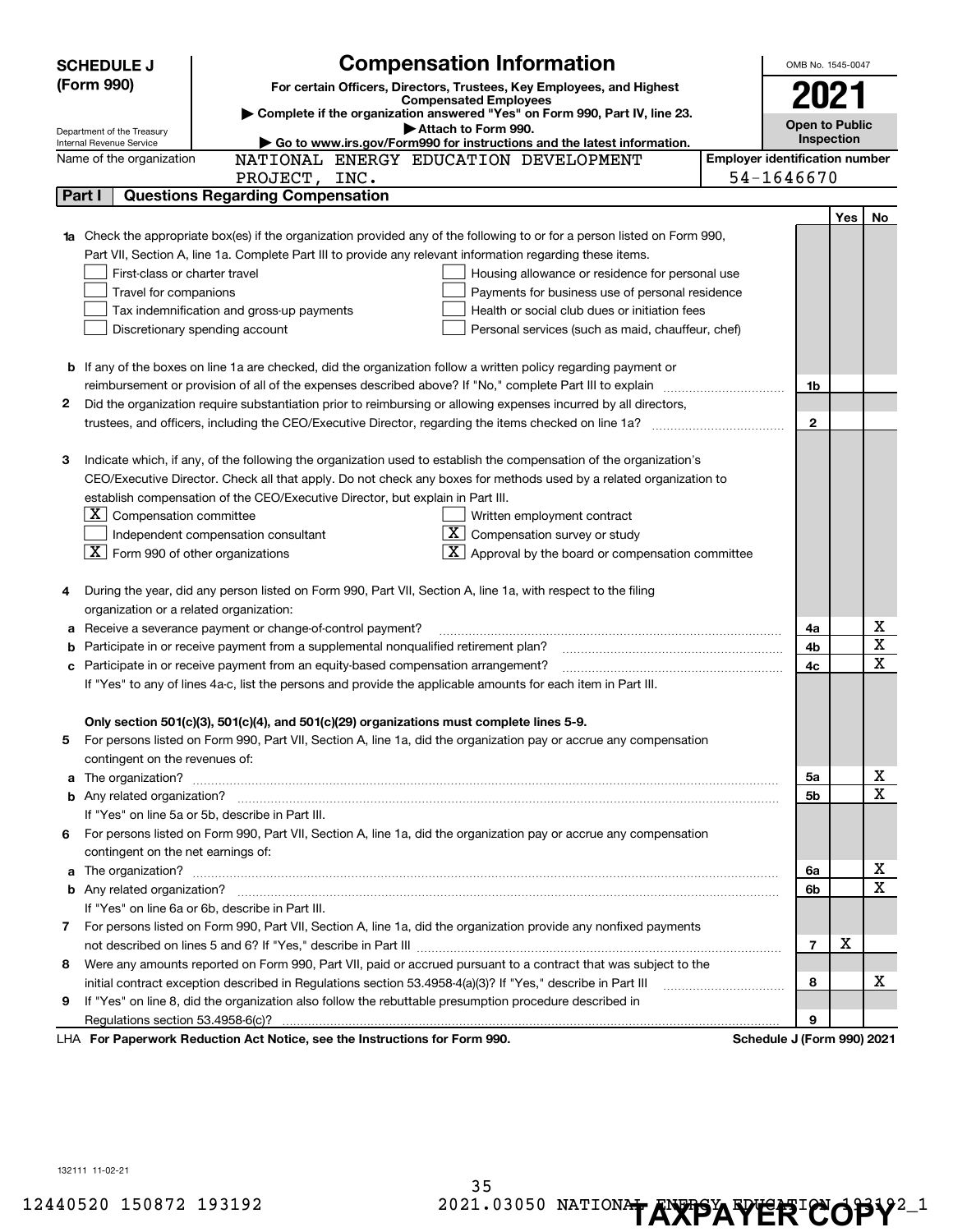PROJECT, INC.

54-1646670

**2**

**Part II Officers, Directors, Trustees, Key Employees, and Highest Compensated Employees.**  Schedule J (Form 990) 2021 Page Use duplicate copies if additional space is needed.

For each individual whose compensation must be reported on Schedule J, report compensation from the organization on row (i) and from related organizations, described in the instructions, on row (ii). Do not list any individuals that aren't listed on Form 990, Part VII.

**Note:**  The sum of columns (B)(i)-(iii) for each listed individual must equal the total amount of Form 990, Part VII, Section A, line 1a, applicable column (D) and (E) amounts for that individual.

| (A) Name and Title  |             | (B) Breakdown of W-2 and/or 1099-MISC and/or 1099-NEC | compensation                              |                                           | (C) Retirement and<br>other deferred | (D) Nontaxable<br>benefits | (E) Total of columns<br>$(B)(i)-(D)$ | (F) Compensation<br>in column (B)         |
|---------------------|-------------|-------------------------------------------------------|-------------------------------------------|-------------------------------------------|--------------------------------------|----------------------------|--------------------------------------|-------------------------------------------|
|                     |             | (i) Base<br>compensation                              | (ii) Bonus &<br>incentive<br>compensation | (iii) Other<br>reportable<br>compensation | compensation                         |                            |                                      | reported as deferred<br>on prior Form 990 |
| (1) MARY E. SPRUILL | (i)         | 222, 261.                                             | 12,000.                                   | $\overline{0}$ .                          | 12, 263.                             | $\overline{0}$ .           | 246,524.                             | 0.                                        |
| EXECUTIVE DIRECTOR  | (ii)        | $\overline{0}$ .                                      | $\overline{0}$ .                          | $\overline{0}$ .                          | $\overline{0}$ .                     | $\overline{0}$ .           | $\overline{0}$ .                     | $\overline{0}$ .                          |
|                     | $(\sf{i})$  |                                                       |                                           |                                           |                                      |                            |                                      |                                           |
|                     | (ii)        |                                                       |                                           |                                           |                                      |                            |                                      |                                           |
|                     | $(\sf{i})$  |                                                       |                                           |                                           |                                      |                            |                                      |                                           |
|                     | (ii)        |                                                       |                                           |                                           |                                      |                            |                                      |                                           |
|                     | $(\sf{i})$  |                                                       |                                           |                                           |                                      |                            |                                      |                                           |
|                     | (ii)        |                                                       |                                           |                                           |                                      |                            |                                      |                                           |
|                     | (i)         |                                                       |                                           |                                           |                                      |                            |                                      |                                           |
|                     | (ii)        |                                                       |                                           |                                           |                                      |                            |                                      |                                           |
|                     | (i)         |                                                       |                                           |                                           |                                      |                            |                                      |                                           |
|                     | (ii)        |                                                       |                                           |                                           |                                      |                            |                                      |                                           |
|                     | (i)         |                                                       |                                           |                                           |                                      |                            |                                      |                                           |
|                     | (ii)        |                                                       |                                           |                                           |                                      |                            |                                      |                                           |
|                     | $(\sf{i})$  |                                                       |                                           |                                           |                                      |                            |                                      |                                           |
|                     | (ii)        |                                                       |                                           |                                           |                                      |                            |                                      |                                           |
|                     | $(\sf{i})$  |                                                       |                                           |                                           |                                      |                            |                                      |                                           |
|                     | (ii)        |                                                       |                                           |                                           |                                      |                            |                                      |                                           |
|                     | $(\sf{i})$  |                                                       |                                           |                                           |                                      |                            |                                      |                                           |
|                     | (ii)        |                                                       |                                           |                                           |                                      |                            |                                      |                                           |
|                     | (i)         |                                                       |                                           |                                           |                                      |                            |                                      |                                           |
|                     | (ii)        |                                                       |                                           |                                           |                                      |                            |                                      |                                           |
|                     | (i)         |                                                       |                                           |                                           |                                      |                            |                                      |                                           |
|                     | (ii)        |                                                       |                                           |                                           |                                      |                            |                                      |                                           |
|                     | (i)         |                                                       |                                           |                                           |                                      |                            |                                      |                                           |
|                     | (ii)<br>(i) |                                                       |                                           |                                           |                                      |                            |                                      |                                           |
|                     | (ii)        |                                                       |                                           |                                           |                                      |                            |                                      |                                           |
|                     | (i)         |                                                       |                                           |                                           |                                      |                            |                                      |                                           |
|                     | (ii)        |                                                       |                                           |                                           |                                      |                            |                                      |                                           |
|                     | $(\sf{i})$  |                                                       |                                           |                                           |                                      |                            |                                      |                                           |
|                     | (ii)        |                                                       |                                           |                                           |                                      |                            |                                      |                                           |
|                     |             |                                                       |                                           |                                           |                                      |                            |                                      |                                           |

**Schedule J (Form 990) 2021**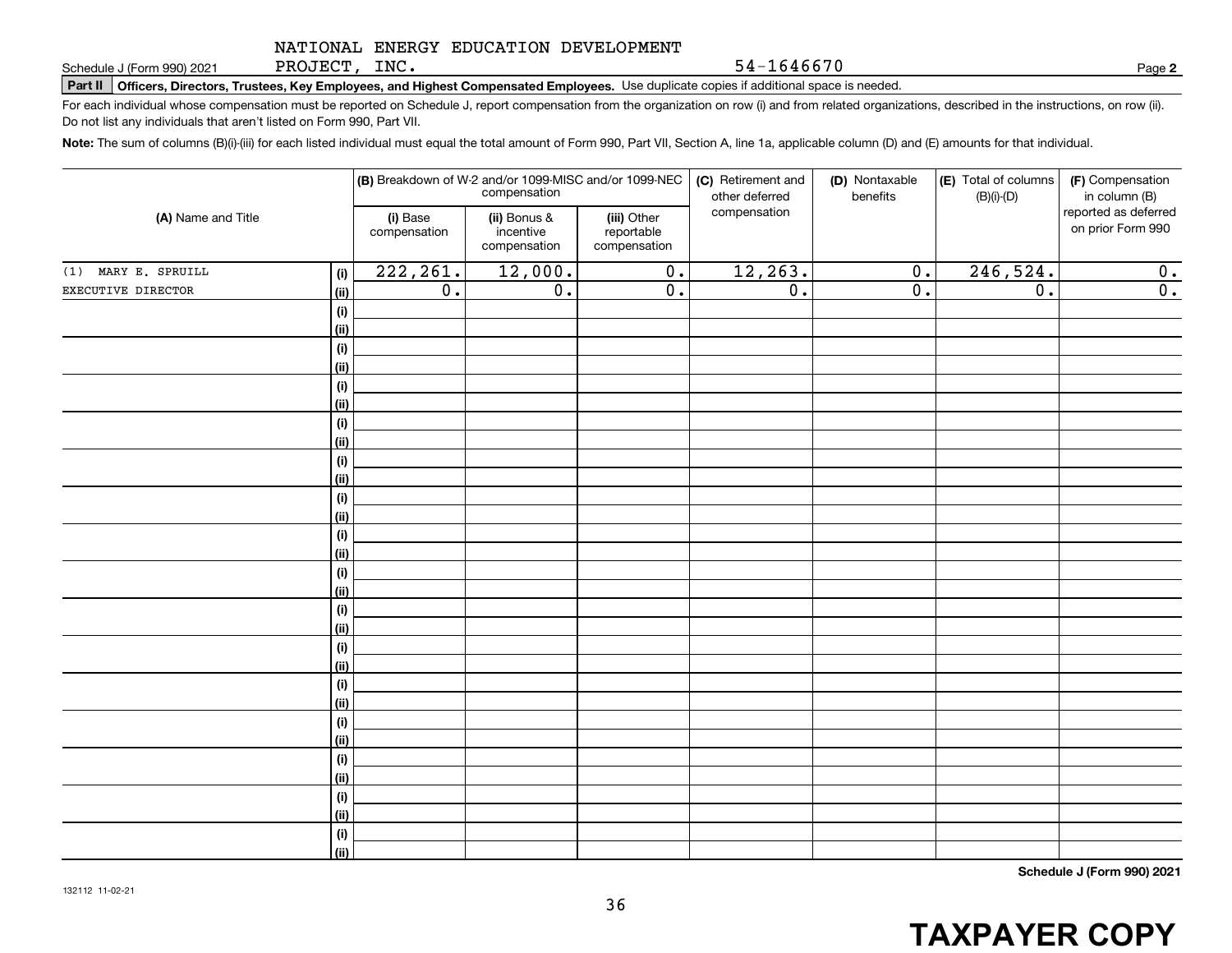#### **Part III Supplemental Information**

Schedule J (Form 990) 2021 PROJECT, INC.<br>Part III Supplemental Information<br>Provide the information, explanation, or descriptions required for Part I, lines 1a, 1b, 3, 4a, 4b, 4c, 5a, 5b, 6a, 6b, 7, and 8, and for Part II.

#### PART I, LINE 7:

DURING THE YEAR ENDED DECEMBER 31, 2021, MARY E. SPRUILL, EXECUTIVE

DIRECTOR, RECEIVED A BONUS OF \$12,000, WHICH WAS AWARDED AT THE BOARD OF

#### DIRECTORS DISCRETION PER REVIEW OF HER PERFORMANCE.

**Schedule J (Form 990) 2021**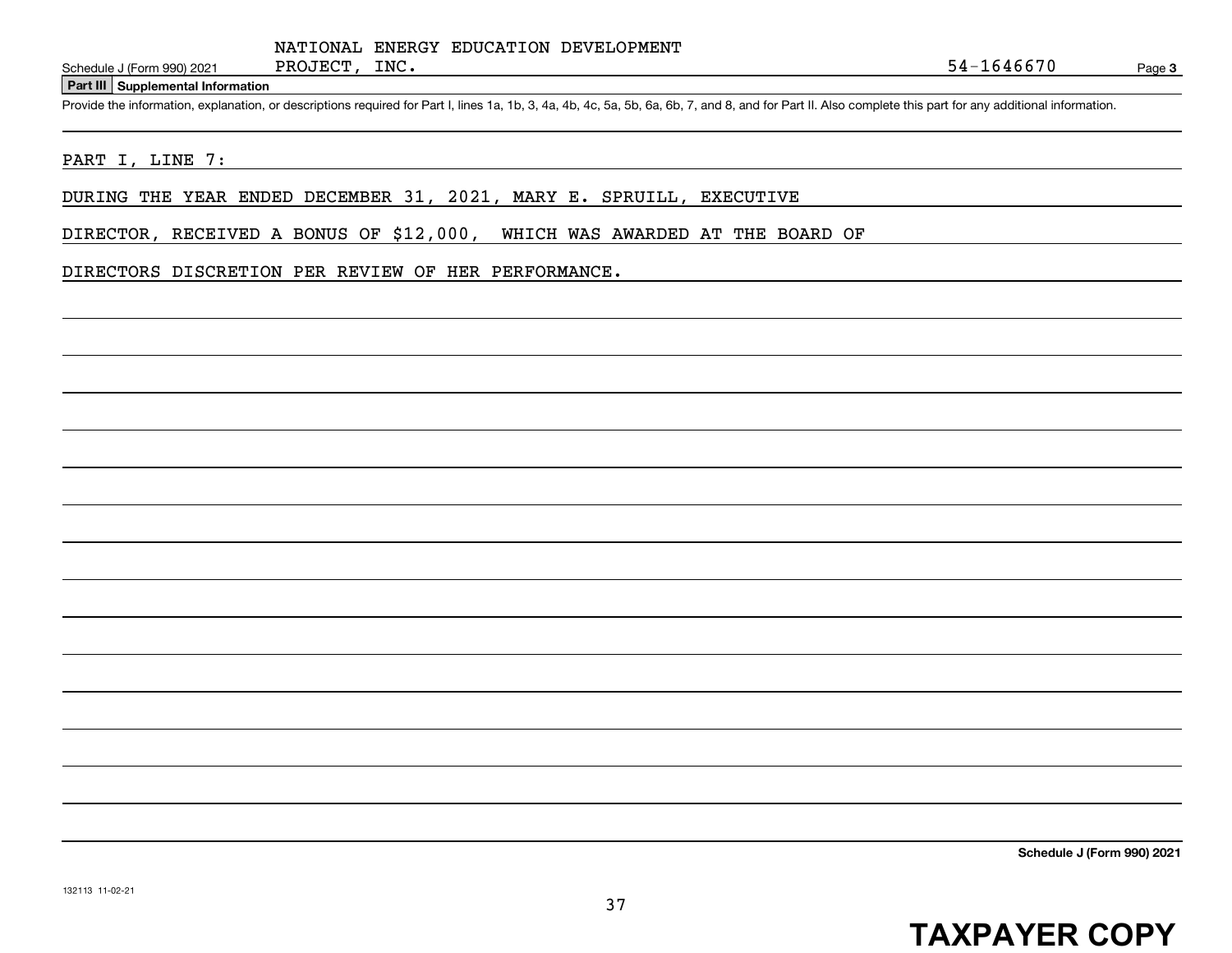| <b>SCHEDULE L</b>                                                                                                                                                    |                                                                            |                                                                                                              |                                                                       |  |                            | <b>Transactions With Interested Persons</b>                                                                                        |                                |                           |                          |                                                     |                                     | OMB No. 1545-0047            |     |                  |
|----------------------------------------------------------------------------------------------------------------------------------------------------------------------|----------------------------------------------------------------------------|--------------------------------------------------------------------------------------------------------------|-----------------------------------------------------------------------|--|----------------------------|------------------------------------------------------------------------------------------------------------------------------------|--------------------------------|---------------------------|--------------------------|-----------------------------------------------------|-------------------------------------|------------------------------|-----|------------------|
| (Form 990)<br>Complete if the organization answered "Yes" on Form 990, Part IV, line 25a, 25b, 26, 27, 28a,<br>28b, or 28c, or Form 990-EZ, Part V, line 38a or 40b. |                                                                            |                                                                                                              |                                                                       |  |                            |                                                                                                                                    |                                |                           |                          |                                                     |                                     |                              |     |                  |
| Department of the Treasury<br>Internal Revenue Service                                                                                                               |                                                                            | Attach to Form 990 or Form 990-EZ.<br>Go to www.irs.gov/Form990 for instructions and the latest information. |                                                                       |  |                            |                                                                                                                                    |                                |                           |                          |                                                     | <b>Open To Public</b><br>Inspection |                              |     |                  |
| Name of the organization<br>NATIONAL ENERGY EDUCATION DEVELOPMENT<br>PROJECT, INC.                                                                                   |                                                                            |                                                                                                              |                                                                       |  |                            |                                                                                                                                    |                                |                           |                          | <b>Employer identification number</b><br>54-1646670 |                                     |                              |     |                  |
| Part I                                                                                                                                                               |                                                                            |                                                                                                              |                                                                       |  |                            | Excess Benefit Transactions (section 501(c)(3), section 501(c)(4), and section 501(c)(29) organizations only).                     |                                |                           |                          |                                                     |                                     |                              |     |                  |
| 1.                                                                                                                                                                   |                                                                            |                                                                                                              | (b) Relationship between disqualified                                 |  |                            | Complete if the organization answered "Yes" on Form 990, Part IV, line 25a or 25b, or Form 990-EZ, Part V, line 40b.               |                                |                           |                          |                                                     |                                     |                              |     | (d) Corrected?   |
| (a) Name of disqualified person                                                                                                                                      |                                                                            |                                                                                                              | person and organization                                               |  |                            |                                                                                                                                    | (c) Description of transaction |                           |                          |                                                     |                                     | Yes                          |     | No               |
|                                                                                                                                                                      |                                                                            |                                                                                                              |                                                                       |  |                            |                                                                                                                                    |                                |                           |                          |                                                     |                                     |                              |     |                  |
|                                                                                                                                                                      |                                                                            |                                                                                                              |                                                                       |  |                            |                                                                                                                                    |                                |                           |                          |                                                     |                                     |                              |     |                  |
|                                                                                                                                                                      |                                                                            |                                                                                                              |                                                                       |  |                            |                                                                                                                                    |                                |                           |                          |                                                     |                                     |                              |     |                  |
|                                                                                                                                                                      |                                                                            |                                                                                                              |                                                                       |  |                            |                                                                                                                                    |                                |                           |                          |                                                     |                                     |                              |     |                  |
| 2 Enter the amount of tax incurred by the organization managers or disqualified persons during the year under<br>section 4958                                        |                                                                            |                                                                                                              |                                                                       |  |                            |                                                                                                                                    |                                |                           |                          |                                                     | $\frac{1}{2}$                       |                              |     |                  |
|                                                                                                                                                                      |                                                                            |                                                                                                              |                                                                       |  |                            |                                                                                                                                    |                                |                           |                          | $\blacktriangleright$ \$                            |                                     |                              |     |                  |
| Part II                                                                                                                                                              | Loans to and/or From Interested Persons.                                   |                                                                                                              |                                                                       |  |                            |                                                                                                                                    |                                |                           |                          |                                                     |                                     |                              |     |                  |
|                                                                                                                                                                      | reported an amount on Form 990, Part X, line 5, 6, or 22.                  |                                                                                                              |                                                                       |  |                            | Complete if the organization answered "Yes" on Form 990-EZ, Part V, line 38a or Form 990, Part IV, line 26; or if the organization |                                |                           |                          |                                                     |                                     |                              |     |                  |
| (a) Name of<br>(b) Relationship                                                                                                                                      |                                                                            |                                                                                                              | (c) Purpose<br>of loan                                                |  | (d) Loan to or<br>from the | (e) Original                                                                                                                       |                                | (f) Balance due           |                          | $(g)$ In                                            | (h) Approved<br>by board or         |                              |     | (i) Written      |
| interested person                                                                                                                                                    | with organization                                                          |                                                                                                              |                                                                       |  | organization?<br>To From   | principal amount                                                                                                                   |                                |                           | default?<br>Yes  <br>No. |                                                     | committee?<br>Yes                   | No.                          | Yes | agreement?<br>No |
|                                                                                                                                                                      |                                                                            |                                                                                                              |                                                                       |  |                            |                                                                                                                                    |                                |                           |                          |                                                     |                                     |                              |     |                  |
|                                                                                                                                                                      |                                                                            |                                                                                                              |                                                                       |  |                            |                                                                                                                                    |                                |                           |                          |                                                     |                                     |                              |     |                  |
|                                                                                                                                                                      |                                                                            |                                                                                                              |                                                                       |  |                            |                                                                                                                                    |                                |                           |                          |                                                     |                                     |                              |     |                  |
|                                                                                                                                                                      |                                                                            |                                                                                                              |                                                                       |  |                            |                                                                                                                                    |                                |                           |                          |                                                     |                                     |                              |     |                  |
|                                                                                                                                                                      |                                                                            |                                                                                                              |                                                                       |  |                            |                                                                                                                                    |                                |                           |                          |                                                     |                                     |                              |     |                  |
|                                                                                                                                                                      |                                                                            |                                                                                                              |                                                                       |  |                            |                                                                                                                                    |                                |                           |                          |                                                     |                                     |                              |     |                  |
|                                                                                                                                                                      |                                                                            |                                                                                                              |                                                                       |  |                            |                                                                                                                                    |                                |                           |                          |                                                     |                                     |                              |     |                  |
| Total<br>Part III                                                                                                                                                    | <b>Grants or Assistance Benefiting Interested Persons.</b>                 |                                                                                                              |                                                                       |  |                            | $\blacktriangleright$ \$                                                                                                           |                                |                           |                          |                                                     |                                     |                              |     |                  |
|                                                                                                                                                                      | Complete if the organization answered "Yes" on Form 990, Part IV, line 27. |                                                                                                              |                                                                       |  |                            |                                                                                                                                    |                                |                           |                          |                                                     |                                     |                              |     |                  |
| (a) Name of interested person                                                                                                                                        |                                                                            |                                                                                                              | (b) Relationship between<br>interested person and<br>the organization |  |                            | (c) Amount of<br>assistance                                                                                                        |                                | (d) Type of<br>assistance |                          |                                                     |                                     | (e) Purpose of<br>assistance |     |                  |
|                                                                                                                                                                      |                                                                            |                                                                                                              |                                                                       |  |                            |                                                                                                                                    |                                |                           |                          |                                                     |                                     |                              |     |                  |
|                                                                                                                                                                      |                                                                            |                                                                                                              |                                                                       |  |                            |                                                                                                                                    |                                |                           |                          |                                                     |                                     |                              |     |                  |
|                                                                                                                                                                      |                                                                            |                                                                                                              |                                                                       |  |                            |                                                                                                                                    |                                |                           |                          |                                                     |                                     |                              |     |                  |
|                                                                                                                                                                      |                                                                            |                                                                                                              |                                                                       |  |                            |                                                                                                                                    |                                |                           |                          |                                                     |                                     |                              |     |                  |
|                                                                                                                                                                      |                                                                            |                                                                                                              |                                                                       |  |                            |                                                                                                                                    |                                |                           |                          |                                                     |                                     |                              |     |                  |
|                                                                                                                                                                      |                                                                            |                                                                                                              |                                                                       |  |                            |                                                                                                                                    |                                |                           |                          |                                                     |                                     |                              |     |                  |
|                                                                                                                                                                      |                                                                            |                                                                                                              |                                                                       |  |                            |                                                                                                                                    |                                |                           |                          |                                                     |                                     |                              |     |                  |

**For Paperwork Reduction Act Notice, see the Instructions for Form 990 or 990-EZ. Schedule L (Form 990) 2021** LHA

132131 11-02-21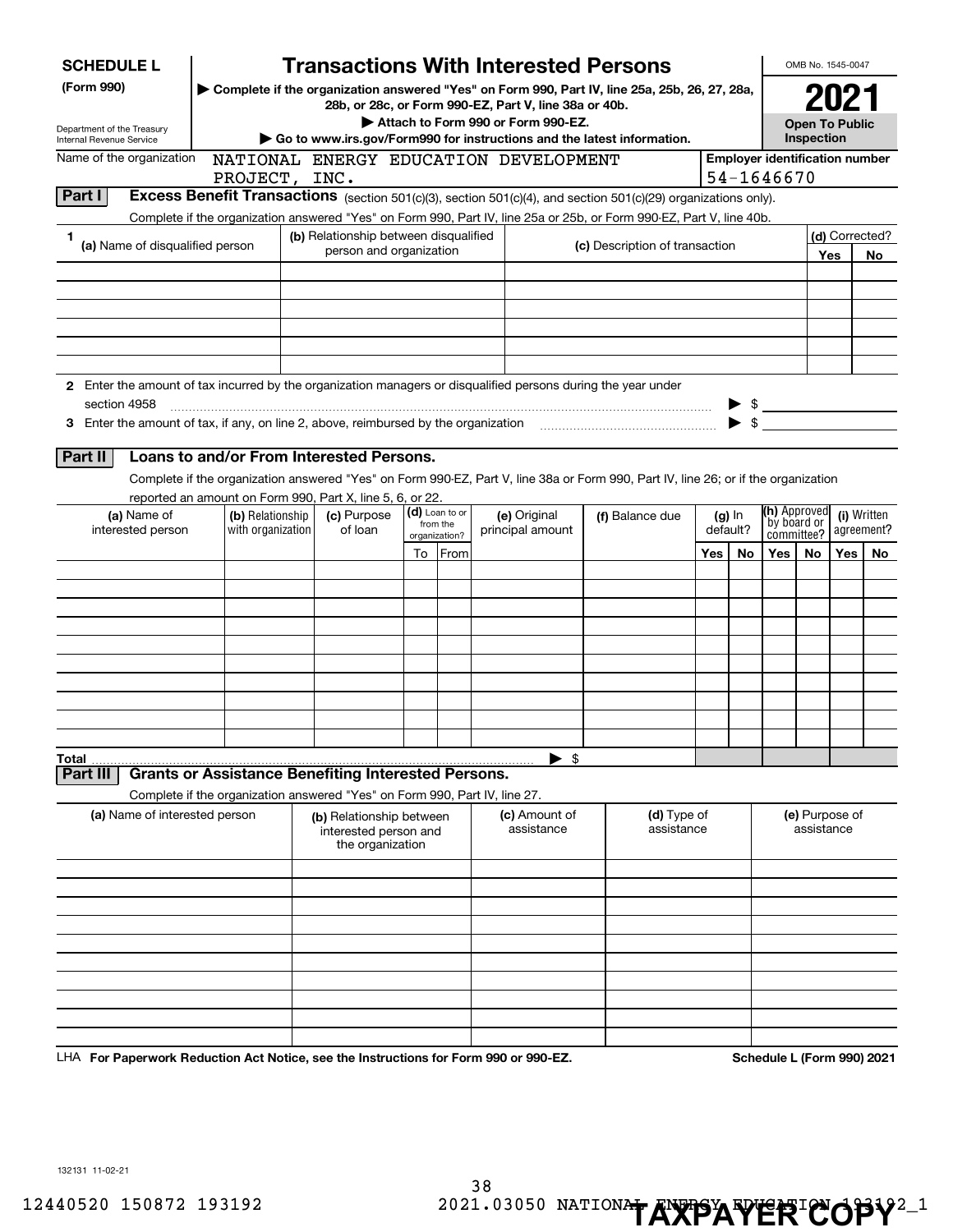| Schedule L (Form 990) 2021                                                                                                | NATIONAL ENERGY EDUCATION DEVELOPMENT<br>PROJECT, INC.             |                              | $54 - 1646670$ Page 2             |                                               |             |
|---------------------------------------------------------------------------------------------------------------------------|--------------------------------------------------------------------|------------------------------|-----------------------------------|-----------------------------------------------|-------------|
| <b>Business Transactions Involving Interested Persons.</b><br>Part IV                                                     |                                                                    |                              |                                   |                                               |             |
| Complete if the organization answered "Yes" on Form 990, Part IV, line 28a, 28b, or 28c.<br>(a) Name of interested person | (b) Relationship between interested<br>person and the organization | (c) Amount of<br>transaction | (d) Description of<br>transaction | (e) Sharing of<br>organization's<br>revenues? |             |
|                                                                                                                           |                                                                    |                              |                                   | Yes                                           | No          |
| <b>BONNY SPRUILL</b>                                                                                                      | PARENT OF MARY E.                                                  | S                            | 48,678. BONNY SPRUI               |                                               | $\mathbf X$ |
|                                                                                                                           |                                                                    |                              |                                   |                                               |             |
|                                                                                                                           |                                                                    |                              |                                   |                                               |             |
|                                                                                                                           |                                                                    |                              |                                   |                                               |             |
|                                                                                                                           |                                                                    |                              |                                   |                                               |             |
|                                                                                                                           |                                                                    |                              |                                   |                                               |             |
|                                                                                                                           |                                                                    |                              |                                   |                                               |             |
| Part V<br><b>Supplemental Information.</b>                                                                                |                                                                    |                              |                                   |                                               |             |
| Provide additional information for responses to questions on Schedule L (see instructions).                               |                                                                    |                              |                                   |                                               |             |
|                                                                                                                           |                                                                    |                              |                                   |                                               |             |
| SCH L, PART IV, BUSINESS TRANSACTIONS INVOLVING INTERESTED PERSONS:                                                       |                                                                    |                              |                                   |                                               |             |
| NAME OF PERSON: BONNY SPRUILL<br>(A)                                                                                      |                                                                    |                              |                                   |                                               |             |
|                                                                                                                           |                                                                    |                              |                                   |                                               |             |
| RELATIONSHIP BETWEEN INTERESTED PERSON AND ORGANIZATION:<br>(B)                                                           |                                                                    |                              |                                   |                                               |             |
| PARENT OF MARY E. SPRUILL, EXECUTIVE DIRECTOR                                                                             |                                                                    |                              |                                   |                                               |             |
|                                                                                                                           |                                                                    |                              |                                   |                                               |             |
| AMOUNT OF TRANSACTION \$ 48,678.<br>(C)                                                                                   |                                                                    |                              |                                   |                                               |             |
| DESCRIPTION OF TRANSACTION: BONNY SPRUILL SERVES ON THE NEED STAFF<br>(D)                                                 |                                                                    |                              |                                   |                                               |             |
|                                                                                                                           |                                                                    |                              |                                   |                                               |             |
| IN A PART-TIME CAPACITY MANAGING THE DISTRIBUTION CENTER LOCATED                                                          |                                                                    |                              | ΙN                                |                                               |             |
| ROANOKE, VIRGINIA, REPORTING TO THE CURRICULUM DIRECTOR.                                                                  |                                                                    |                              |                                   |                                               |             |
|                                                                                                                           |                                                                    |                              |                                   |                                               |             |
| $(E)$ SHARING OF ORGANIZATION REVENUES? = NO                                                                              |                                                                    |                              |                                   |                                               |             |
|                                                                                                                           |                                                                    |                              |                                   |                                               |             |
|                                                                                                                           |                                                                    |                              |                                   |                                               |             |
|                                                                                                                           |                                                                    |                              |                                   |                                               |             |
|                                                                                                                           |                                                                    |                              |                                   |                                               |             |
|                                                                                                                           |                                                                    |                              |                                   |                                               |             |
|                                                                                                                           |                                                                    |                              |                                   |                                               |             |
|                                                                                                                           |                                                                    |                              |                                   |                                               |             |
|                                                                                                                           |                                                                    |                              |                                   |                                               |             |
|                                                                                                                           |                                                                    |                              |                                   |                                               |             |

**Schedule L (Form 990) 2021**

132132 11-02-21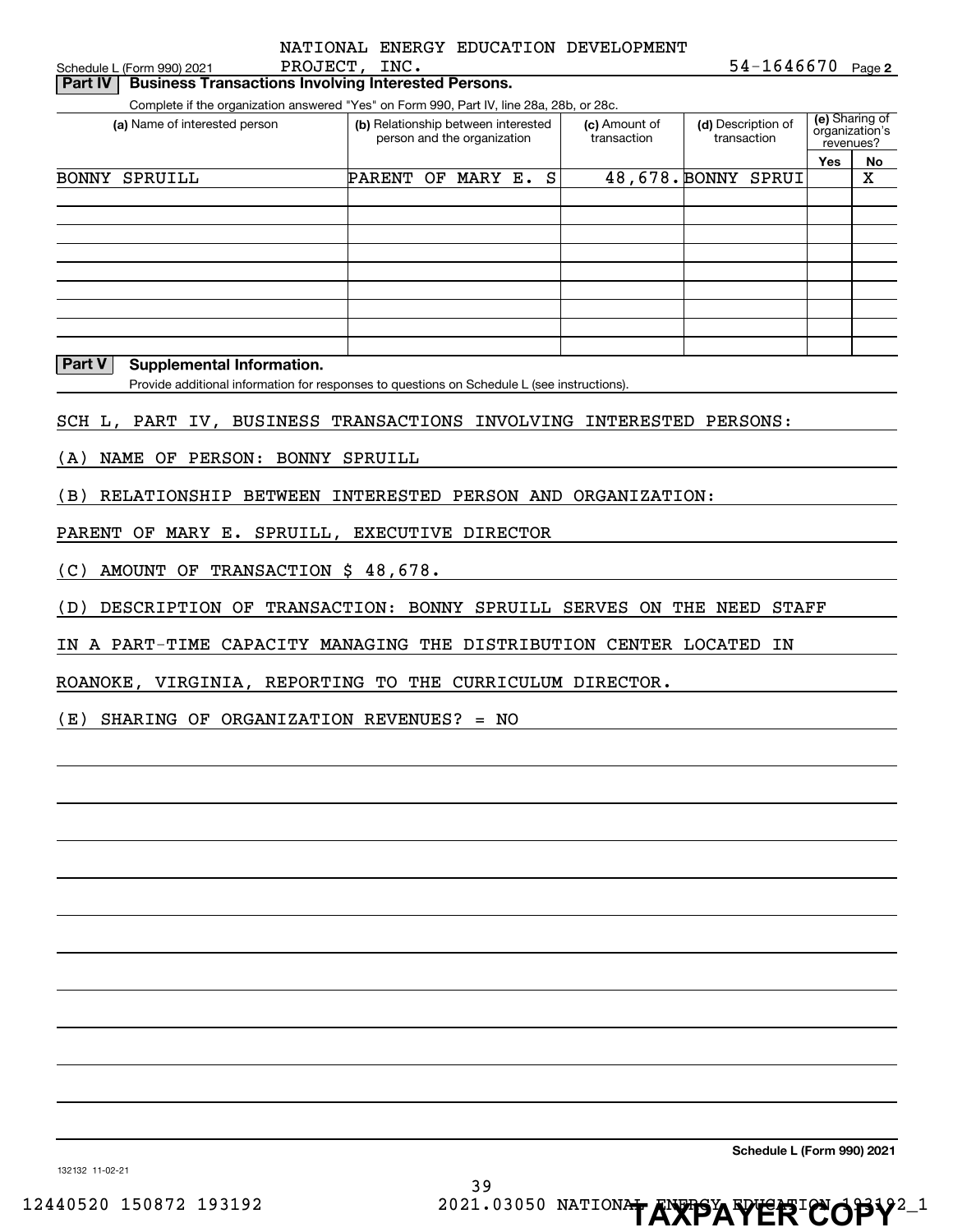**(Form 990)**

Department of the Treasury Internal Revenue Service

Name of the organization

**Complete to provide information for responses to specific questions on Form 990 or 990-EZ or to provide any additional information. SCHEDULE O Supplemental Information to Form 990 or 990-EZ**

**| Attach to Form 990 or Form 990-EZ. | Go to www.irs.gov/Form990 for the latest information.**

OMB No. 1545-0047 **Open to Public InspectionEmployer identification number 2021**

PROJECT, INC. Sanction of the set of the set of the set of the set of the set of the set of the set of the set of the set of the set of the set of the set of the set of the set of the set of the set of the set of the set o NATIONAL ENERGY EDUCATION DEVELOPMENT

FORM 990, PART III, LINE 1, DESCRIPTION OF ORGANIZATION MISSION:

MULTI-SIDED ENERGY EDUCATION PROGRAMS. NEED DESIGNS AND DELIVERS ENERGY

EDUCATION CURRICULUM AND TRAINING TO K-12 CLASSROOMS AND SUPPORTS

EDUCATORS SEEKING TO INTEGRATE ENERGY INTO LOCAL CURRICULUM.

FORM 990, PART III, LINE 4A, PROGRAM SERVICE ACCOMPLISHMENTS:

GENERATION SCIENCE STANDARDS, COMMON CORE STANDARDS AND STATE EDUCATION

STANDARDS. ADDITIONAL TEACHER PROFESSIONAL DEVELOPMENT OPPORTUNITIES

(WEEKLONG CONFERENCES) ARE HELD DURING THE SUMMER.

FORM 990, PART III, LINE 4B, PROGRAM SERVICE ACCOMPLISHMENTS:

YEAR. IN ADDITION, NEED HAS DEVELOPED A STRONG GRANT-MAKING CAPABILITY

AND ADMINISTERS A NUMBER OF GRANT PROGRAMS THANKS TO THE SUPPORT OF

SEVERAL DONORS. ALL OF THESE GRANT PROGRAMS HAVE A RUBRIC AND

INDEPENDENT REVIEWERS. NEED BOTH ADMINISTERS THE RECRUITMENT/MARKETING

PHASE OF THE GRANTS AND THE ONLINE APPLICATION, SELECTION, AND ACTUAL

PAYMENT OF THE GRANT TO THE INDIVIDUAL SCHOOL.

FORM 990, PART III, LINE 4C, PROGRAM SERVICE ACCOMPLISHMENTS:

CHARGE ONLINE AT WWW.NEED.ORG.

FORM 990, PART III, LINE 4D, OTHER PROGRAM SERVICES:

#### CURRICULUM DEVELOPMENT

EXPENSES \$ 302,282. INCLUDING GRANTS OF \$ 0. REVENUE \$ 0.

#### YOUTH AWARDS PROGRAM

132211 11-11-21 LHA For Paperwork Reduction Act Notice, see the Instructions for Form 990 or 990-EZ. Schedule O (Form 990) 2021

40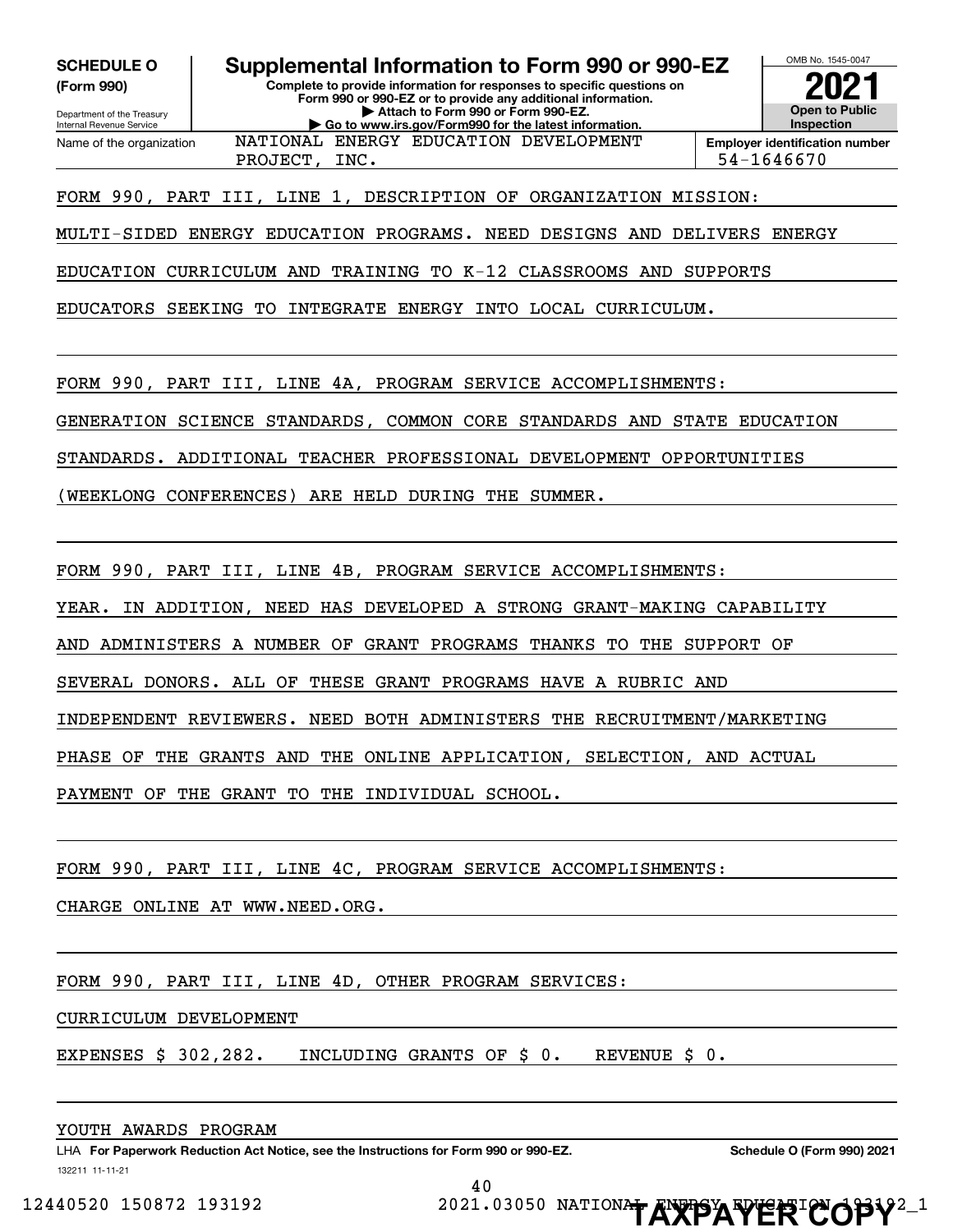| Schedule O (Form 990) 2021<br>Page 2 |          |      |  |                                       |  |                                                     |  |  |
|--------------------------------------|----------|------|--|---------------------------------------|--|-----------------------------------------------------|--|--|
| Name of the organization             | PROJECT, | INC. |  | NATIONAL ENERGY EDUCATION DEVELOPMENT |  | <b>Emplover identification number</b><br>54-1646670 |  |  |

EXPENSES \$ 225,069. INCLUDING GRANTS OF \$ 12,000. REVENUE \$ 107,312.

#### TRAINING CONFERENCES

EXPENSES \$ 189,153. INCLUDING GRANTS OF \$ 0. REVENUE \$ 0.

#### PROGRAM DEVELOPMENT

EXPENSES \$ 80,013. INCLUDING GRANTS OF \$ 1,200. REVENUE \$ 0.

FORM 990, PART VI, SECTION B, LINE 11B:

A DRAFT OF THE FEDERAL FORM 990 IS PROVIDED TO THE EXECUTIVE DIRECTOR,

TREASURER AND AUDIT COMMITTEE FOR REVIEW. REVISIONS AS NEEDED ARE MADE BY

MARCUM LLP AND A FINAL DRAFT FEDERAL FORM 990 IS DELIVERED TO THE EXECUTIVE

DIRECTOR FOR REVIEW BY THE FULL BOARD OF DIRECTORS. ANY ADDITIONAL

REVISIONS ARE MADE BY MARCUM LLP, AND THE FEDERAL FORM 990 IS THEN FILED

WITH THE INTERNAL REVENUE SERVICE.

FORM 990, PART VI, SECTION B, LINE 12C:

THE NEED BOARD OF DIRECTORS IS SMALL AND INTERACTIONS AND ACTIVITIES ARE EASILY AND REGULARLY MONITORED. AT LEAST ONCE PER YEAR, THE CONFLICT OF INTEREST POLICY IS REVIEWED BY THE BOARD OF DIRECTORS AND NEW CONFLICT OF INTEREST FORMS ARE COMPLETED AND RETURNED TO NEED. IN ADDITION, NEED HAS A CONFLICT OF INTEREST POLICY FOR STAFF. DISCLOSURES ARE MADE ANNUALLY.

132212 11-11-21 **Schedule O (Form 990) 2021** FORM 990, PART VI, SECTION B, LINE 15A: THE NEED BOARD OF DIRECTORS ANNUALLY REVIEWS THE COMPENSATION FOR THE EXECUTIVE DIRECTOR AND CONSIDERS ALL ASPECTS OF THE POSITION REQUIREMENTS, SUCCESS BASED ON AN ANNUALLY AGREED UPON SET OF GOALS AND ACTION ITEMS, AND THE OVERALL FINANCIAL HEALTH OF NEED. ANNUALLY, THE EXECUTIVE COMMITTEE 41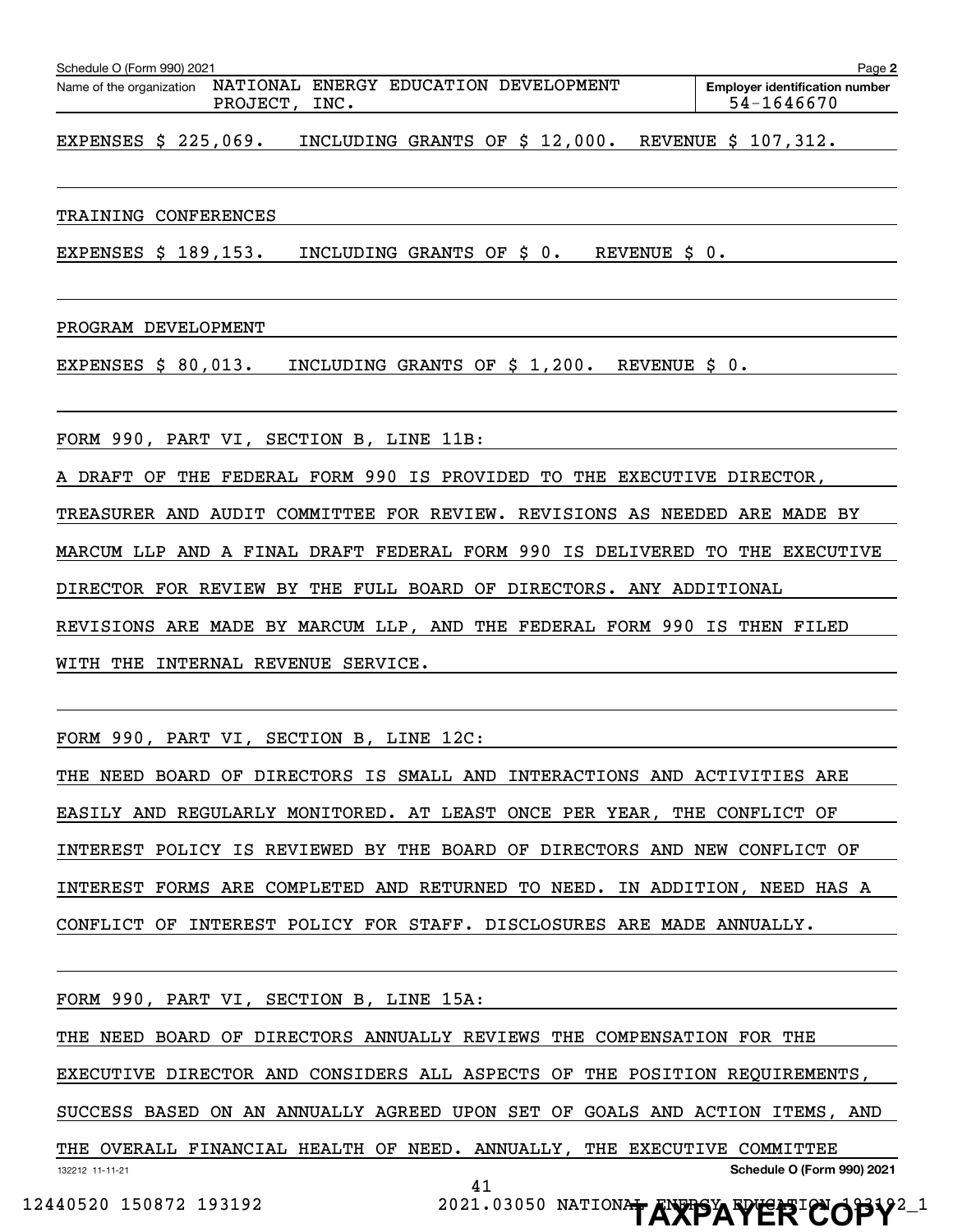| Schedule O (Form 990) 2021                                                                                   | Page 2                                              |
|--------------------------------------------------------------------------------------------------------------|-----------------------------------------------------|
| <b>ENERGY</b><br><b>EDUCATION</b><br>DEVELOPMENT<br>NATIONAL<br>Name of the organization<br>PROJECT,<br>INC. | <b>Employer identification number</b><br>54-1646670 |
| <b>EXECUTIVE</b><br>DIRECTOR,<br>REVIEWS<br>THE<br>PERFORMANCE<br>OF<br>THE<br>SETS A                        | PERCENTAGE<br>OF                                    |
| POSSIBLE<br>PERCENTAGE<br>DERIVED<br><b>BONUS</b><br>SALARY<br>INCREASE,<br>AND<br>A                         | SHOULD<br>NEED'S                                    |
| PERFORMANCE<br>AND<br>FISCAL HEALTH<br>WARRANT<br>IT.<br>ORGANIZATIONAL                                      | NEED'S<br>EXECUTIVE                                 |
| <b>BOARD</b><br>COMMITTEE<br>SHARES<br>ITS<br>RECOMMENDATION<br>WITH<br>THE<br>ΟF                            | <b>DIRECTORS</b><br>IMMEDIATELY                     |
| COMMITTEE'S<br>DISCUSSION<br>AТ<br>FOLLOWING<br>THE<br><b>EXECUTIVE</b><br>THE<br>ANNUAL                     | DECEMBER<br>BOARD                                   |
| <b>DIRECTORS</b><br><b>APPROVES</b><br>THE<br>MEETING.<br>THE<br><b>BOARD</b><br>ΟF<br>THEN<br>DECISION.     | THE<br>EXECUTIVE                                    |
| PERFORMANCE<br><b>UPCOMING</b><br>COMMITTEE<br>ISSUES<br>THE<br><b>REVIEW</b><br>OF<br>AND<br>THE            | YEAR'S<br>SALARY                                    |
| DIRECTOR<br>ACCOUNTING<br>MANAGER<br>FOR.<br>FILING<br>THE<br><b>EXECUTIVE</b><br>AND<br>TО                  | THE<br>AND<br>ACTION.                               |
| <b>EXECUTIVE</b><br>DIRECTOR'S<br>POSITION<br>AND<br>ARE<br>SALARY<br><b>REAFFIRMED</b>                      | ANNUALLY<br>PER<br>THE                              |
| BY-LAWS<br>SPRING<br><b>BOARD</b><br>OF<br><b>DIRECTORS</b><br>ΆT<br>THE<br>MEETING.                         |                                                     |

FORM 990, PART VI, SECTION C, LINE 19:

NEED MAKES ITS GOVERNING DOCUMENTS, CONFLICT OF INTEREST POLICY AND FINANCIAL STATEMENTS AVAILABLE TO THE PUBLIC UPON REQUEST. ALSO, A SECTION OF OUR WEBSITE IS SET ASIDE FOR THE AUDITED FINANCIAL STATEMENTS, FEDERAL FORM 990, AND ANNUAL REPORT.

**Schedule O (Form 990) 2021**

132212 11-11-21